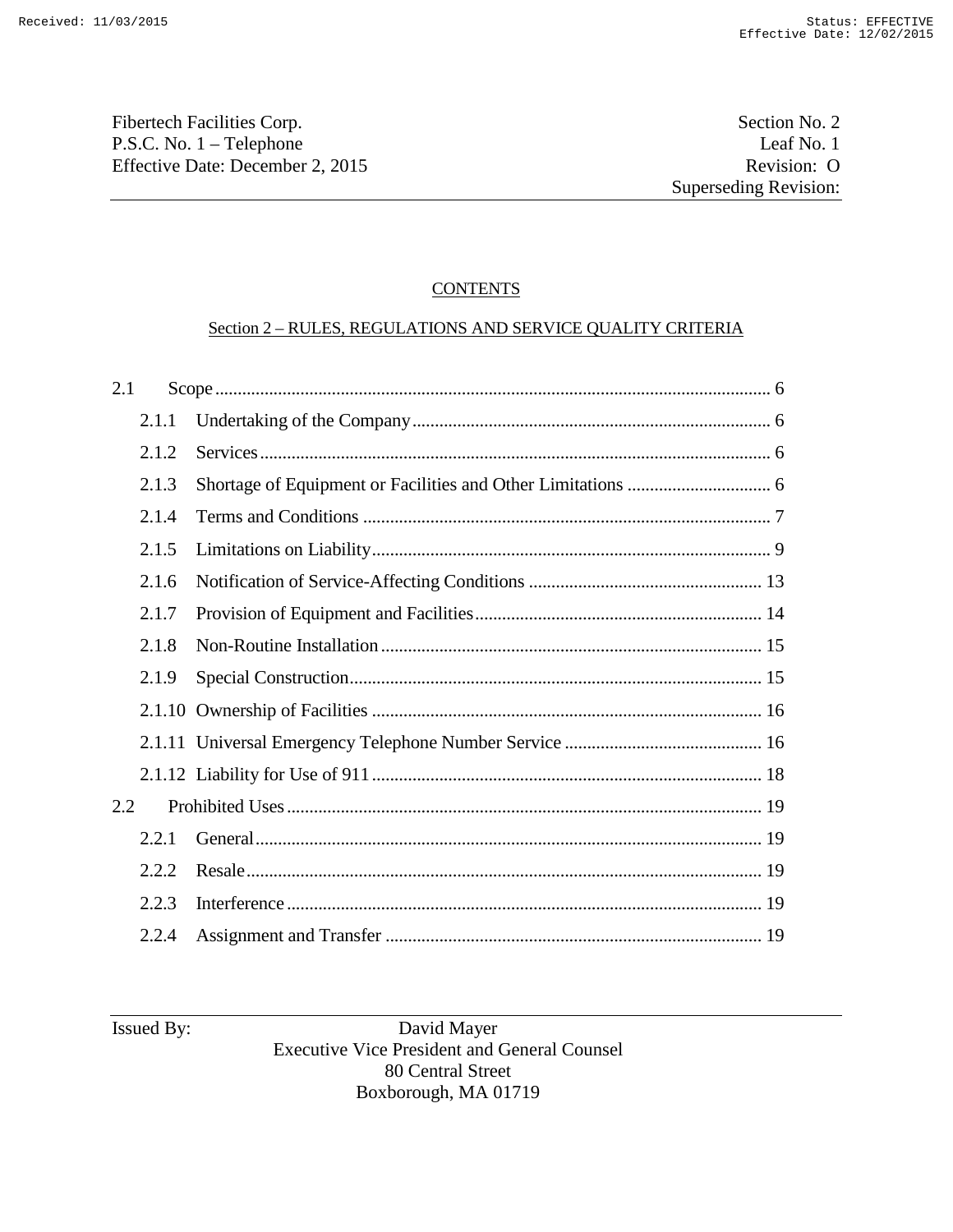Fibertech Facilities Corp.<br>
P.S.C. No. 1 – Telephone Leaf No. 2 P.S.C. No. 1 – Telephone Leaf No. 2<br>Effective Date: December 2, 2015 Revision: O Effective Date: December 2, 2015

# CONTENTS (Cont'd)

# Section 2 – RULES, REGULATIONS AND SERVICE QUALITY CRITERIA

| 2.3 |       |  |
|-----|-------|--|
|     | 2.3.1 |  |
|     | 2.3.2 |  |
| 2.4 |       |  |
|     | 2.4.1 |  |
|     | 2.4.2 |  |
|     | 2.4.3 |  |
|     | 2.4.4 |  |
| 2.5 |       |  |
|     | 2.5.1 |  |
|     | 2.5.2 |  |
| 2.6 |       |  |
|     | 2.6.1 |  |
|     | 2.6.2 |  |
|     | 2.6.3 |  |
|     | 2.6.4 |  |
|     | 2.6.5 |  |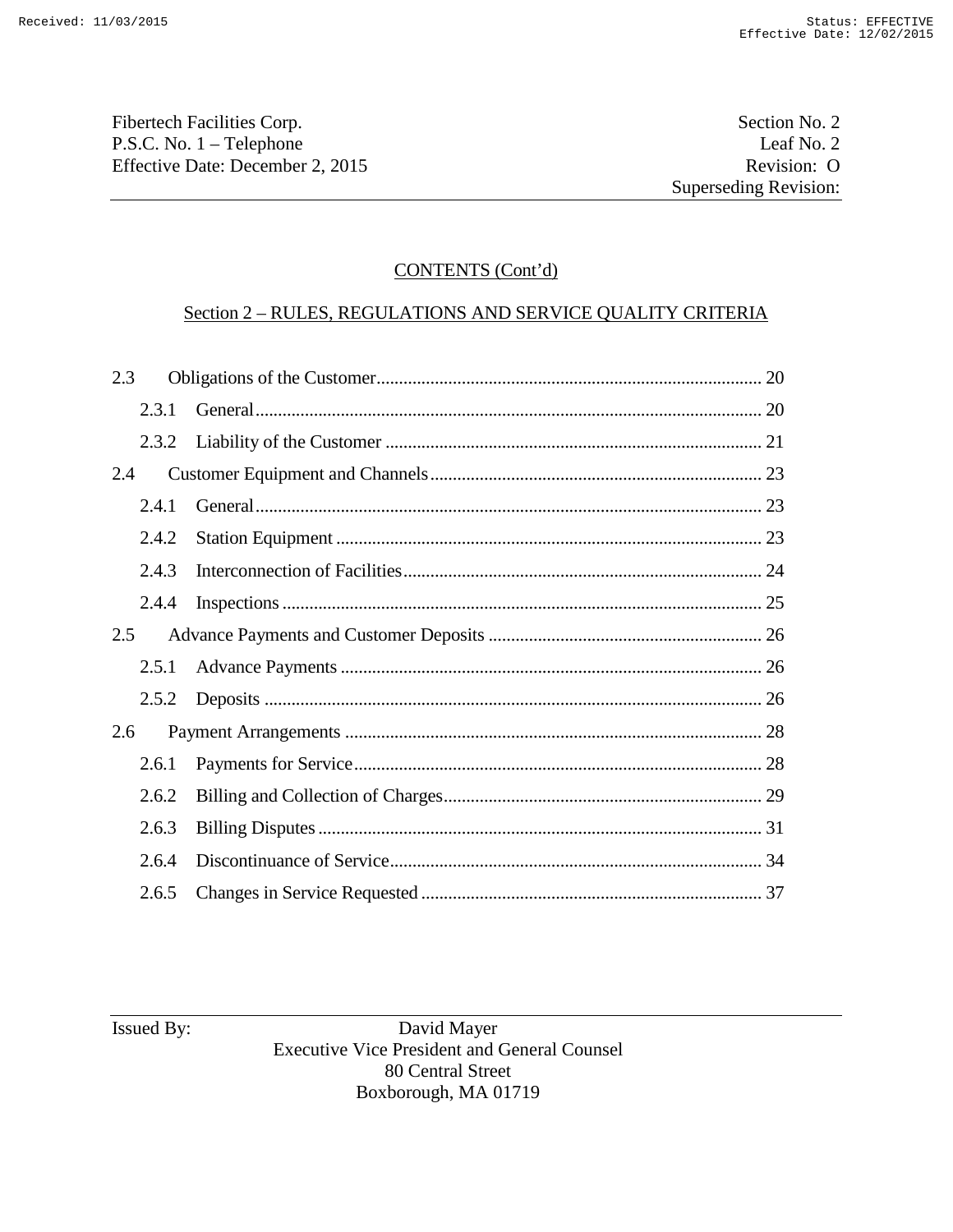Fibertech Facilities Corp.<br>
P.S.C. No. 1 – Telephone Leaf No. 3 P.S.C. No. 1 – Telephone Leaf No. 3<br>Effective Date: December 2, 2015 Revision: O Effective Date: December 2, 2015

# CONTENTS (Cont'd)

# Section 2 – RULES, REGULATIONS AND SERVICE QUALITY CRITERIA

|      | 2.6.6 |  |
|------|-------|--|
|      | 2.6.7 |  |
|      | 2.6.8 |  |
|      | 2.6.9 |  |
|      |       |  |
| 2.7  |       |  |
|      | 2.7.1 |  |
|      | 2.7.2 |  |
| 2.8  |       |  |
|      | 2.8.1 |  |
|      | 2.8.2 |  |
|      | 2.8.3 |  |
|      | 2.8.4 |  |
| 2.9  |       |  |
|      | 2.9.1 |  |
|      | 2.9.2 |  |
| 2.10 |       |  |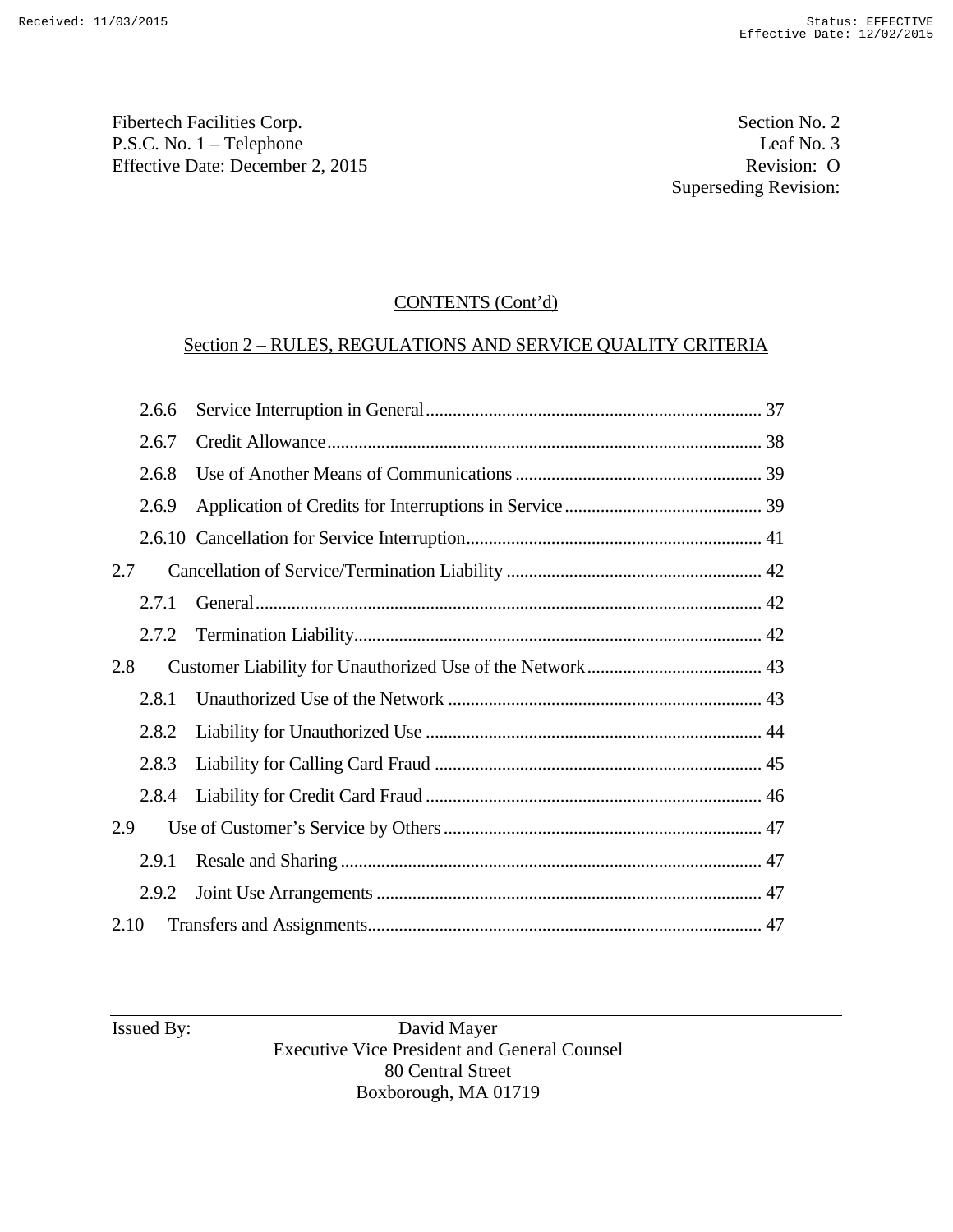Fibertech Facilities Corp. Section No. 2 P.S.C. No. 1 – Telephone Leaf No. 4<br>Effective Date: December 2, 2015 Revision: O Effective Date: December 2, 2015

# CONTENTS (Cont'd)

# Section 2 – RULES, REGULATIONS AND SERVICE QUALITY CRITERIA

| 2.11 |                                                                           |  |
|------|---------------------------------------------------------------------------|--|
|      |                                                                           |  |
| 2.12 |                                                                           |  |
|      |                                                                           |  |
| 2.13 |                                                                           |  |
|      |                                                                           |  |
|      |                                                                           |  |
| 2.14 |                                                                           |  |
|      |                                                                           |  |
|      |                                                                           |  |
|      |                                                                           |  |
|      |                                                                           |  |
| 2.15 | Emergency/Crisis/Disaster Restoration and Provisioning-Telecommunications |  |
|      |                                                                           |  |
|      |                                                                           |  |
|      |                                                                           |  |
|      |                                                                           |  |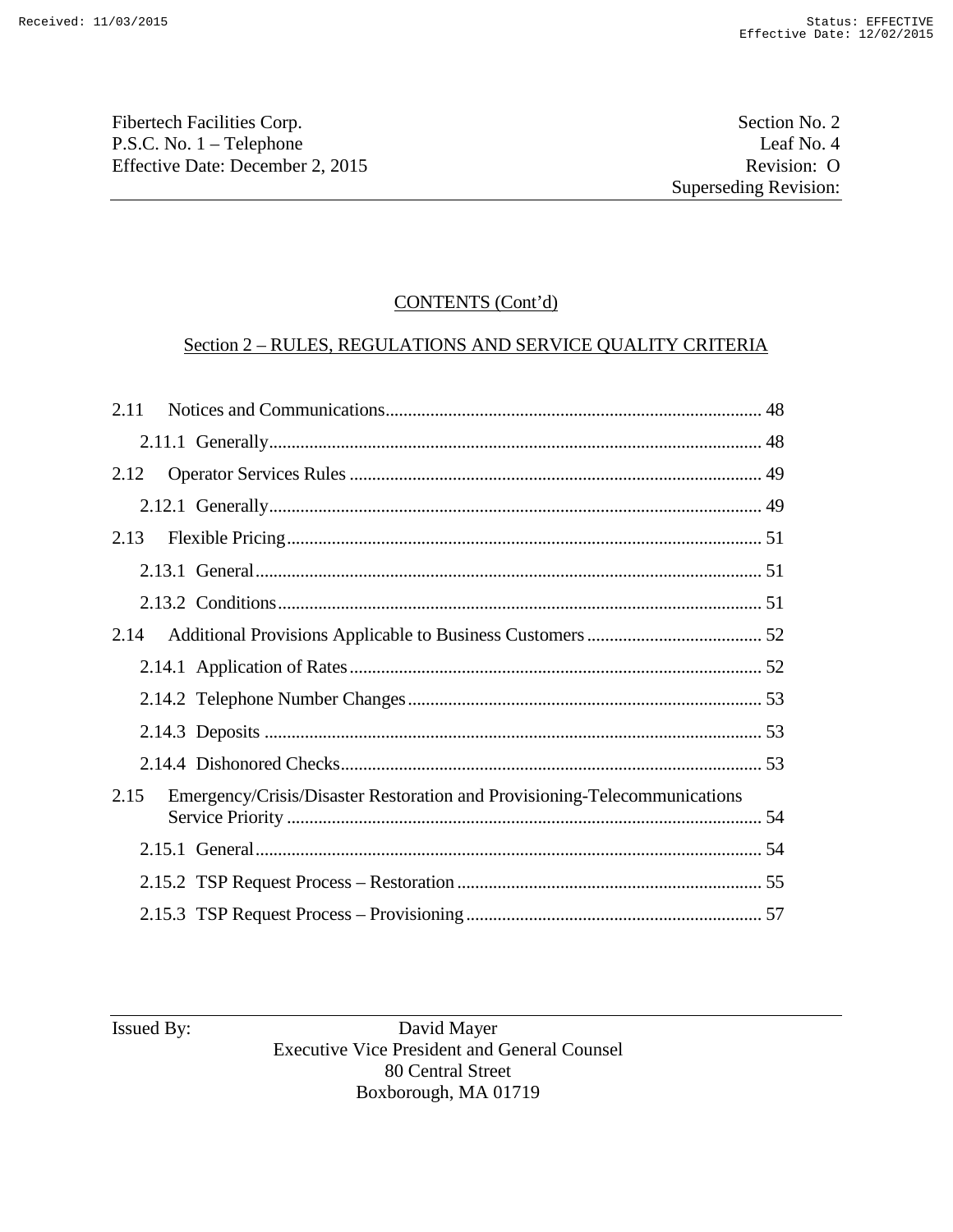Fibertech Facilities Corp.<br>
P.S.C. No. 1 – Telephone Leaf No. 5 P.S.C. No. 1 – Telephone Leaf No. 5<br>Effective Date: December 2, 2015 Revision: O Effective Date: December 2, 2015

# CONTENTS (Cont'd)

# Section 2 – RULES, REGULATIONS AND SERVICE QUALITY CRITERIA

| 2.16 |  |  |
|------|--|--|
|      |  |  |
|      |  |  |
|      |  |  |
|      |  |  |
|      |  |  |
|      |  |  |
|      |  |  |
| 2.18 |  |  |
|      |  |  |
|      |  |  |
|      |  |  |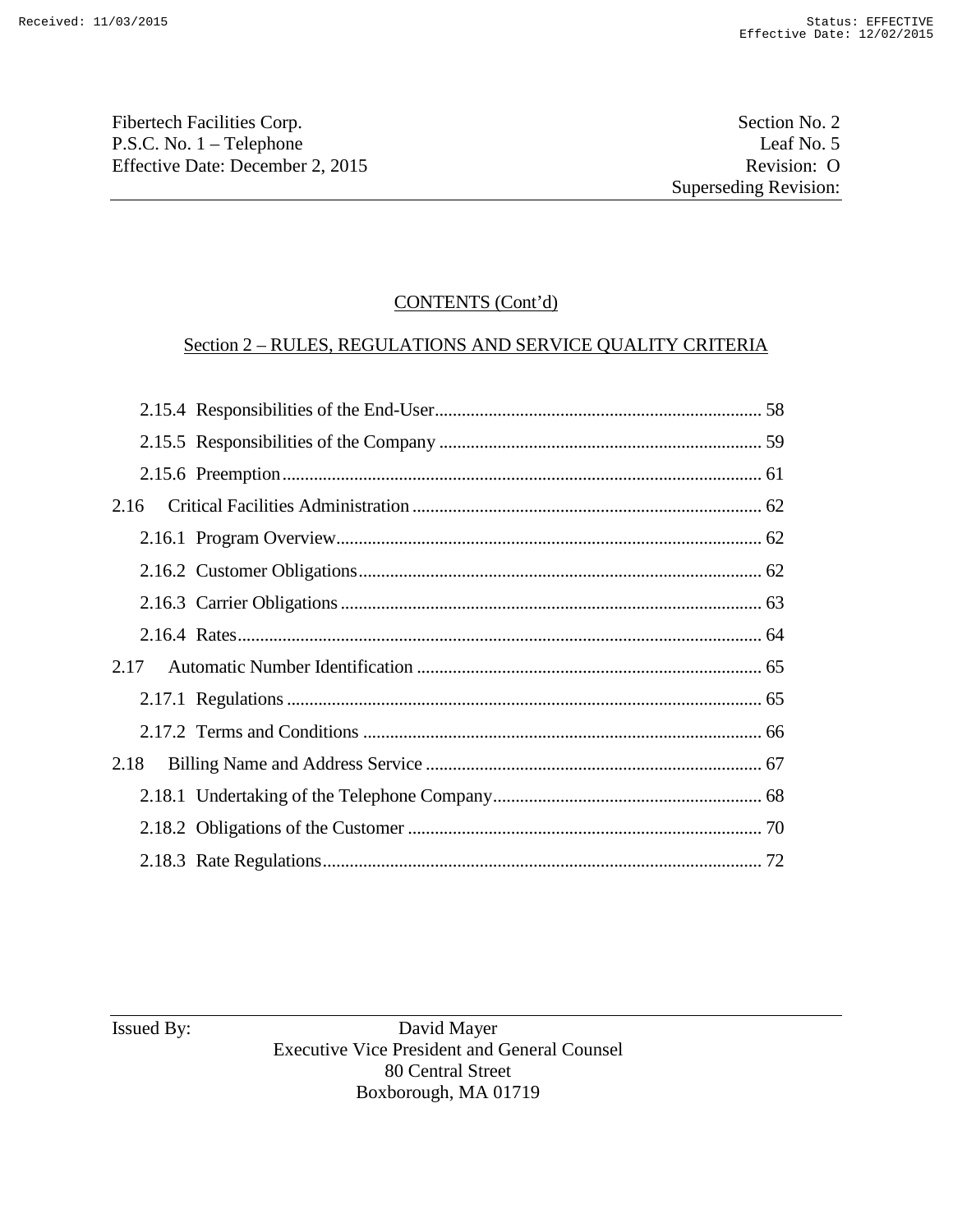Fibertech Facilities Corp. Section No. 2 P.S.C. No. 1 – Telephone Leaf No. 6 Effective Date: December 2, 2015 Revision: O

#### Section 2 – RULES, REGULATIONS AND SERVICE QUALITY CRITERIA

#### **2.1 SCOPE**

2.1.1 Undertaking of the Company

The Company undertakes to furnish communications service, according to the terms of this tariff, for one-way and/or two-way information transmission between points within its local exchange service territory within the State of New York. The Company may offer these services over its own or resold facilities.

2.1.2 Services

Customers and users may use services and facilities provided under this tariff to obtain access to services offered by other service providers. The Company is responsible under this tariff only for the services and facilities provided hereunder, and it assumes no responsibility for any service provided by any other entity that purchases access to the Company network in order to originate or terminate its own services, or to communicate with its own customers.

- 2.1.3 Shortage of Equipment or Facilities and Other Limitations
	- 2.1.3.A The Company reserves the right to limit or to allocate the use of existing facilities, or of additional facilities offered by the Company, when necessary because of lack of facilities, or due to some other cause beyond the Company's control.
	- 2.1.3.B The furnishing of service under this tariff is subject to the availability on a continuing basis of all the necessary facilities and is limited to the capacity of the Company's facilities as well as facilities the Company may obtain from other carriers to furnish service from time to time as required at the sole discretion of the Company.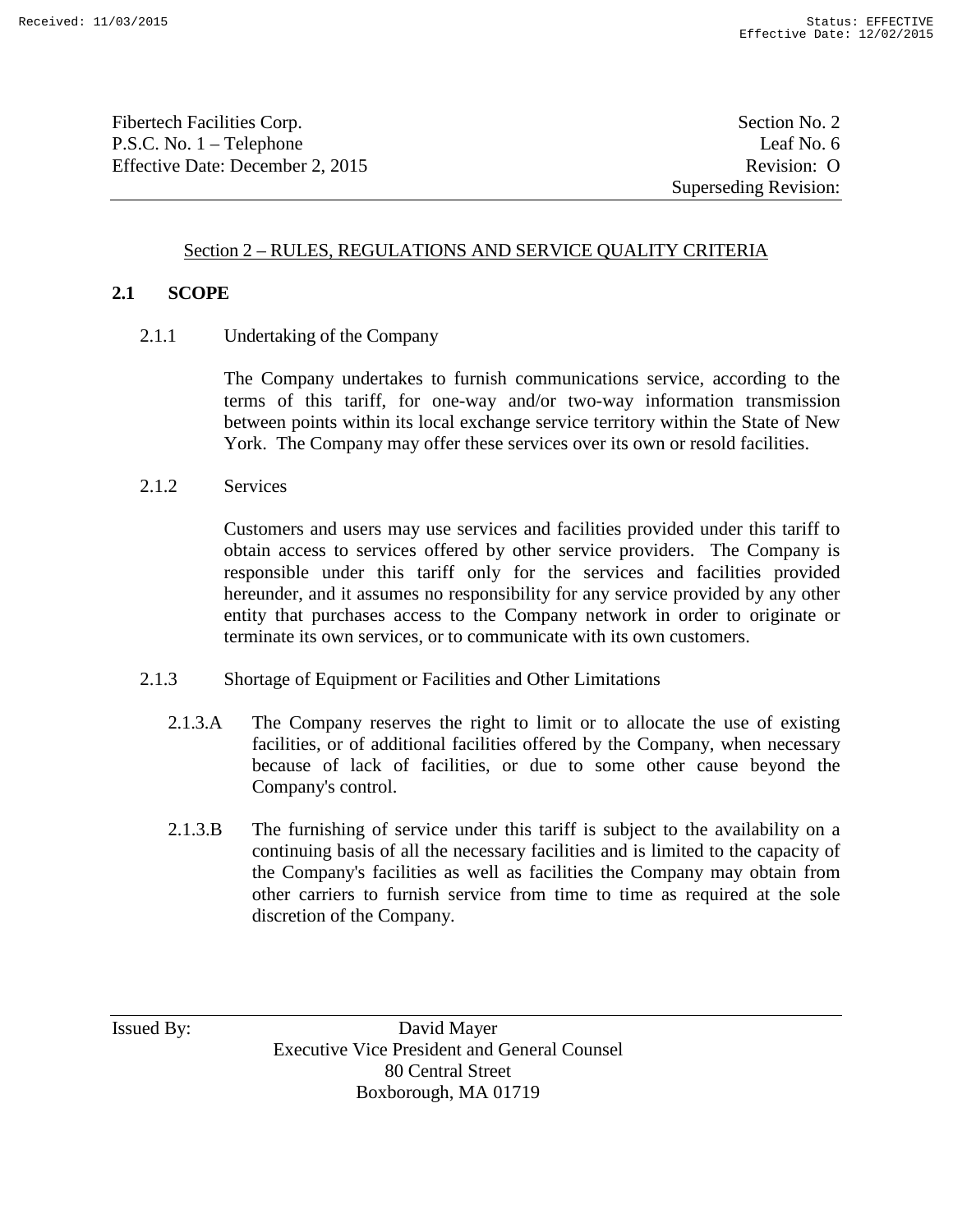Fibertech Facilities Corp. Section No. 2 P.S.C. No. 1 – Telephone Leaf No. 7 Effective Date: December 2, 2015 Revision: O

Superseding Revision:

#### Section 2 – RULES, REGULATIONS AND SERVICE QUALITY CRITERIA

## **2.1 SCOPE (Cont'd)**

- 2.1.4 Terms and Conditions
	- 2.1.4.A Except for services specifically offered on a per-use basis, service is provided for a minimum period of one month, 24-hours per day. For purpose of computing charges in this tariff, a month is considered to have 30 days.
	- 2.1.4.B Customers may be required to enter into written service orders which shall contain or reference a specific description of the service ordered, the rates to be charged, the duration of the services, and the terms and conditions in this tariff. Customer will also be required to execute any other documents as may be reasonably requested by the Company.
	- 2.1.4.C Except as otherwise stated in this tariff, at the expiration of the initial term specified in each Service Order, or in any extension thereof, service shall continue on a month to month basis at the then current rates unless terminated by either party upon 30 days written notice. Any termination shall not relieve Customer of its obligation to pay any charges incurred under the service order and this tariff prior to termination. The rights and obligations, which by their nature extend beyond the termination of the term of the service order shall survive such termination.
	- 2.1.4.D In any action between the parties to enforce any provision of this tariff, the prevailing party shall be entitled to recover its legal fees and court costs from the non-prevailing party in addition to other relief a court may award.
	- 2.1.4.E Service may be terminated upon written notice to the Customer if:
		- 2.1.4.E.1 Customer is using the service in violation of this tariff; or
		- 2.1.4.E.2 Customer is using the service in violation of the law.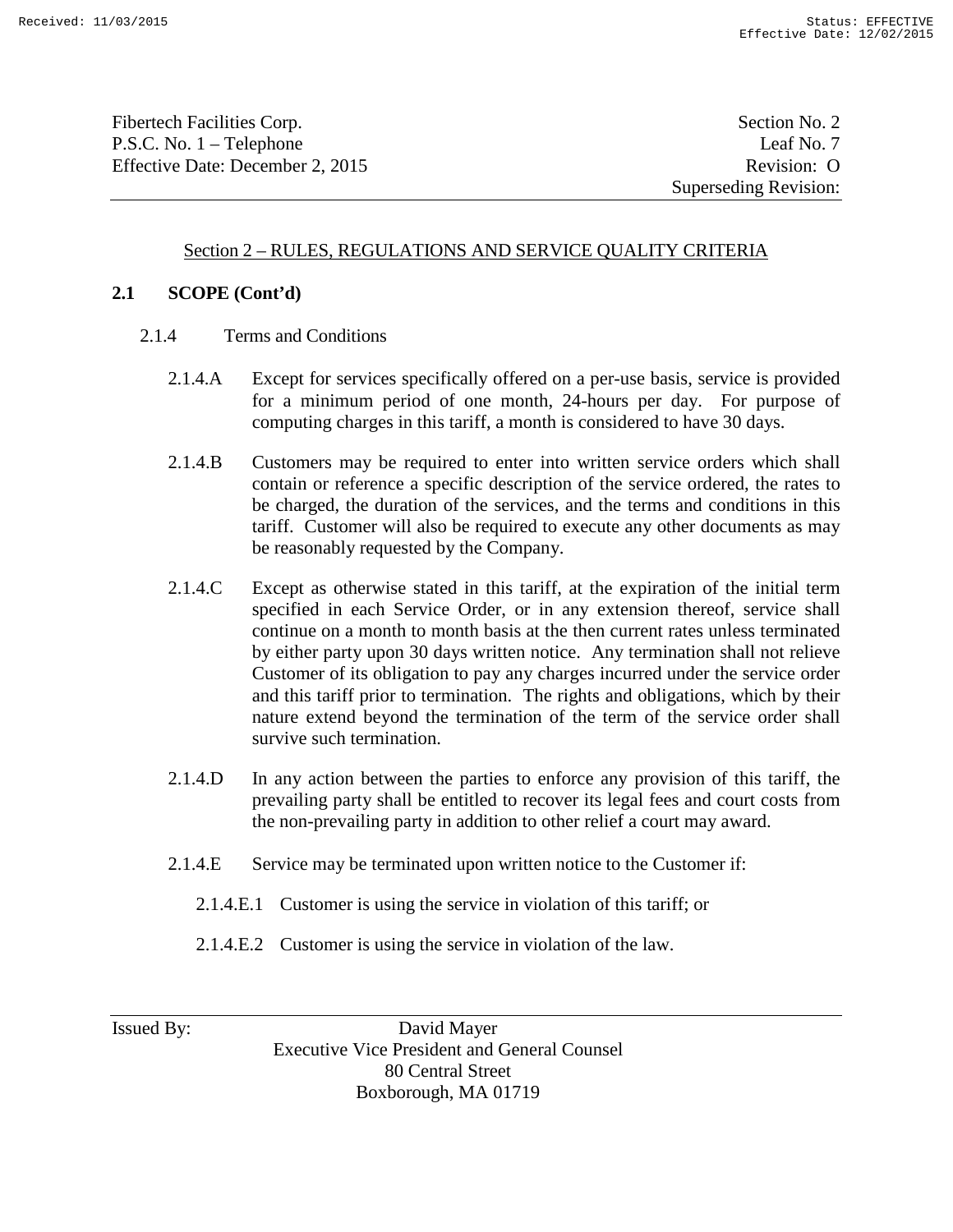Fibertech Facilities Corp. Section No. 2 P.S.C. No. 1 – Telephone Leaf No. 8 Effective Date: December 2, 2015 Revision: O

## Section 2 – RULES, REGULATIONS AND SERVICE QUALITY CRITERIA

#### **2.1 SCOPE (Cont'd)**

- 2.1.4 Terms and Conditions (Cont'd)
	- 2.1.4.F This tariff shall be interpreted and governed by the laws of the State of New York without regard for its choice of law provision.
	- 2.1.4.G Another Telephone Company must not interfere with the right of any person or entity to obtain service directly from the Company. No person or entity shall be required to make any payment, incur any penalty, monetary or otherwise, or purchase any services in order to have the right to obtain service directly from the Company.
	- 2.1.4.H To the extent that either the Company or any other Telephone Company controls available cable pairs, conduit, duct space, raceways, or other facilities needed by the other to reach a person or entity in connection with the provision of the services offered under this Tariff or the similar service of another telephone company, the party exercising such control shall make them available to the other on terms equivalent to those under which the Company makes similar facilities under its control available to its customers. At either party's reasonable request, the Company and the other Telephone Company shall jointly attempt to obtain from the owner of the property access for the other party to serve a person or entity.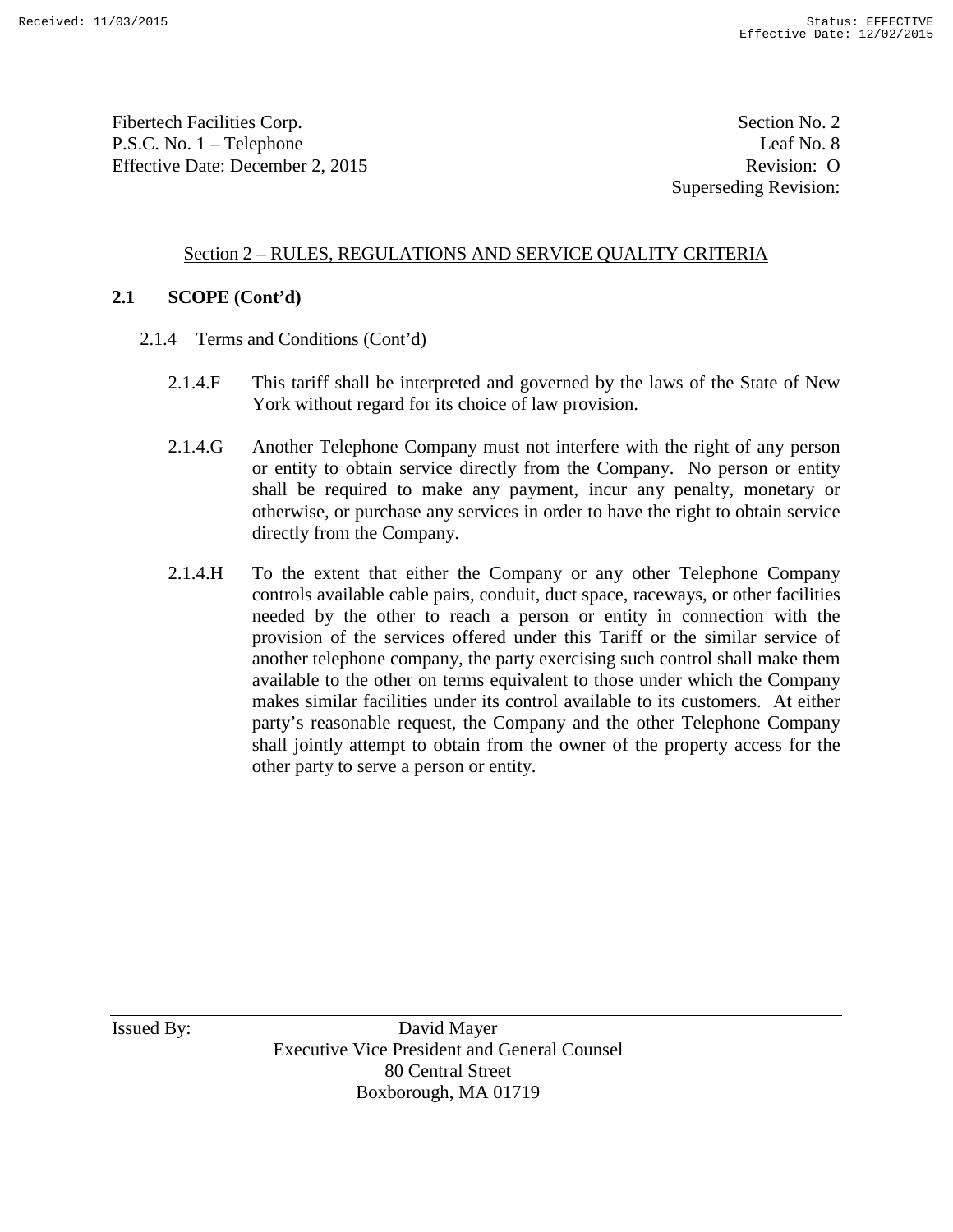Fibertech Facilities Corp. Section No. 2 P.S.C. No. 1 – Telephone Leaf No. 9 Effective Date: December 2, 2015 Revision: O

Superseding Revision:

## Section 2 – RULES, REGULATIONS AND SERVICE QUALITY CRITERIA

#### **2.1 SCOPE (Cont'd)**

- 2.1.5 Limitations on Liability
	- 2.1.5.A Except for the extension of allowances to the Customer for interruptions in service as set forth in Section 2.6.6.A, the Company shall not be liable to a Customer or third party for any direct, indirect, special, incidental, reliance, consequential, exemplary or punitive damages, including, but not limited to, loss of revenue or profits, for any reason whatsoever, including, but not limited to, any act or omission, failure to perform, delay, interruption, failure to provide any service or any failure in or breakdown of facilities associated with the service:
	- 2.1.5.B The liability of the Company for errors in billing that result in overpayment by the Customer shall be limited to a credit equal to the dollar amount erroneously billed or, in the event that payment has been made and service has been discontinued, to a refund of the amount erroneously billed;
	- 2.1.5.C The Company shall not be liable for any claims for loss or damages involving:
		- 2.1.5.C.1 Any act or omission of: (a) the Customer, (b) any other entity furnishing service, equipment or facilities for use in conjunction with services or facilities provided by the Company; or (c) common carriers or warehousemen;
		- 2.1.5.C.2 Any delay or failure of performance or equipment due to causes beyond the Company's control, including but not limited to, acts of God, fires, floods, earthquakes, hurricanes, or other catastrophes; national emergencies, insurrections, riots, wars or other civil commotions; strikes, lockouts, work stoppages or other labor difficulties; criminal actions taken against the Company; unavailability, failure or malfunction of equipment or facilities provided by the Customer or third parties; and any law, order, regulation or other action of any governing authority or agency thereof;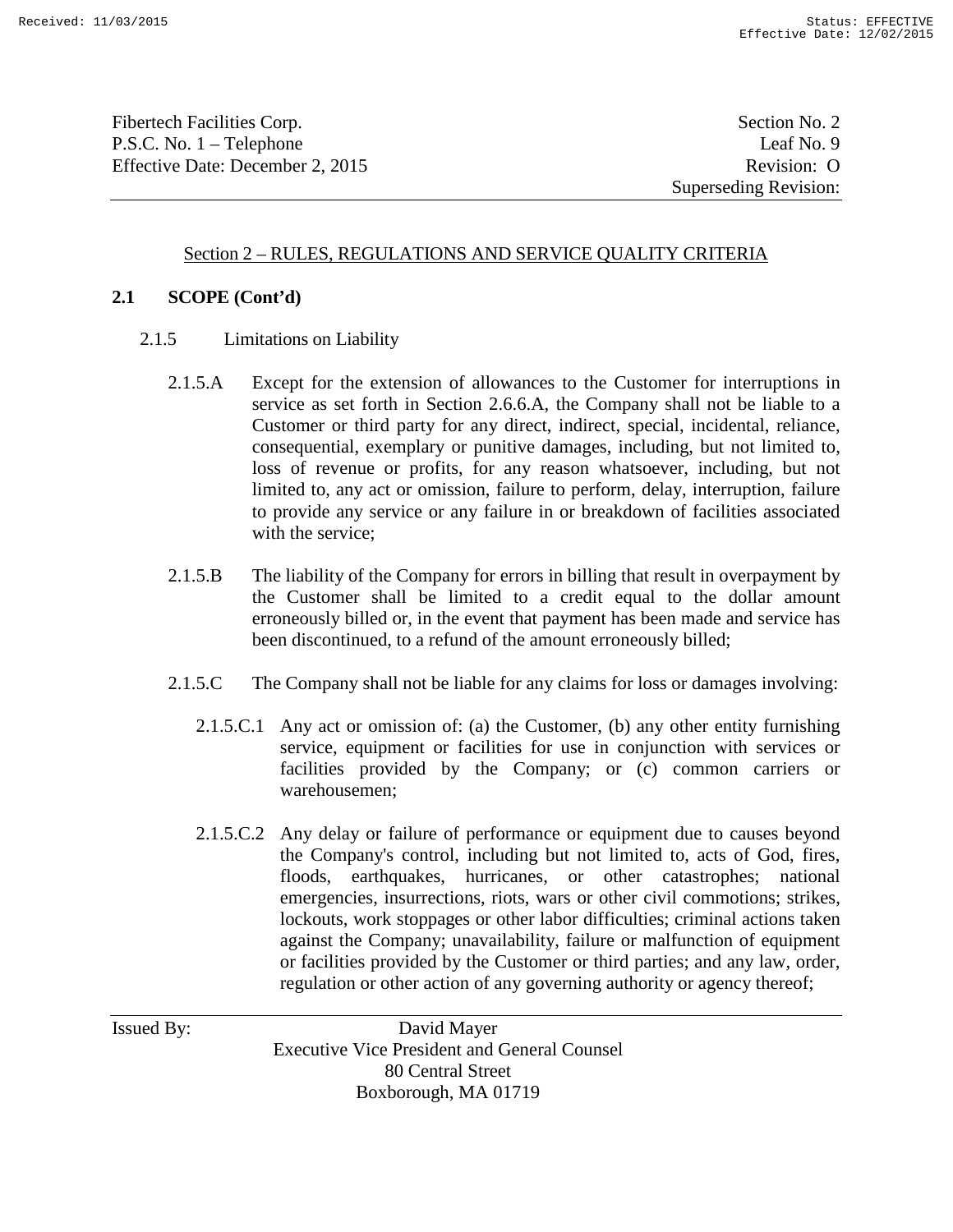Fibertech Facilities Corp. Section No. 2 P.S.C. No. 1 – Telephone Leaf No. 10 Effective Date: December 2, 2015 Revision: O

Superseding Revision:

## Section 2 – RULES, REGULATIONS AND SERVICE QUALITY CRITERIA

#### **2.1 SCOPE (Cont'd)**

- 2.1.5 Limitations on Liability (Cont'd)
	- 2.1.5.C.3 Any unlawful or unauthorized use of the Company's facilities and services;
	- 2.1.5.C.4 Libel, slander, invasion of privacy or infringement of patents, trade secrets, or copyrights arising from or in connection with the transmission of communications by means of Company-provided facilities or services; or by means of the combination of Company-provided facilities or services with Customer-provided facilities or services;
	- 2.1.5.C.5 Breach in the privacy or security of communications transmitted over the Company's facilities;
	- 2.1.5.C.6 Changes in any of the facilities, operations or procedures of the Company that render any equipment, facilities or services provided by the Customer obsolete, or require modification or alteration of such equipment, facilities or services, or otherwise affect their use or performance, except where reasonable notice is required by the Company and is not provided to the Customer, in which event the Company's liability is limited as set forth in this section;
	- 2.1.5.C.7 Defacement of or damage to Customer premises resulting from the furnishing of services or equipment on such premises or the installation or removal thereof;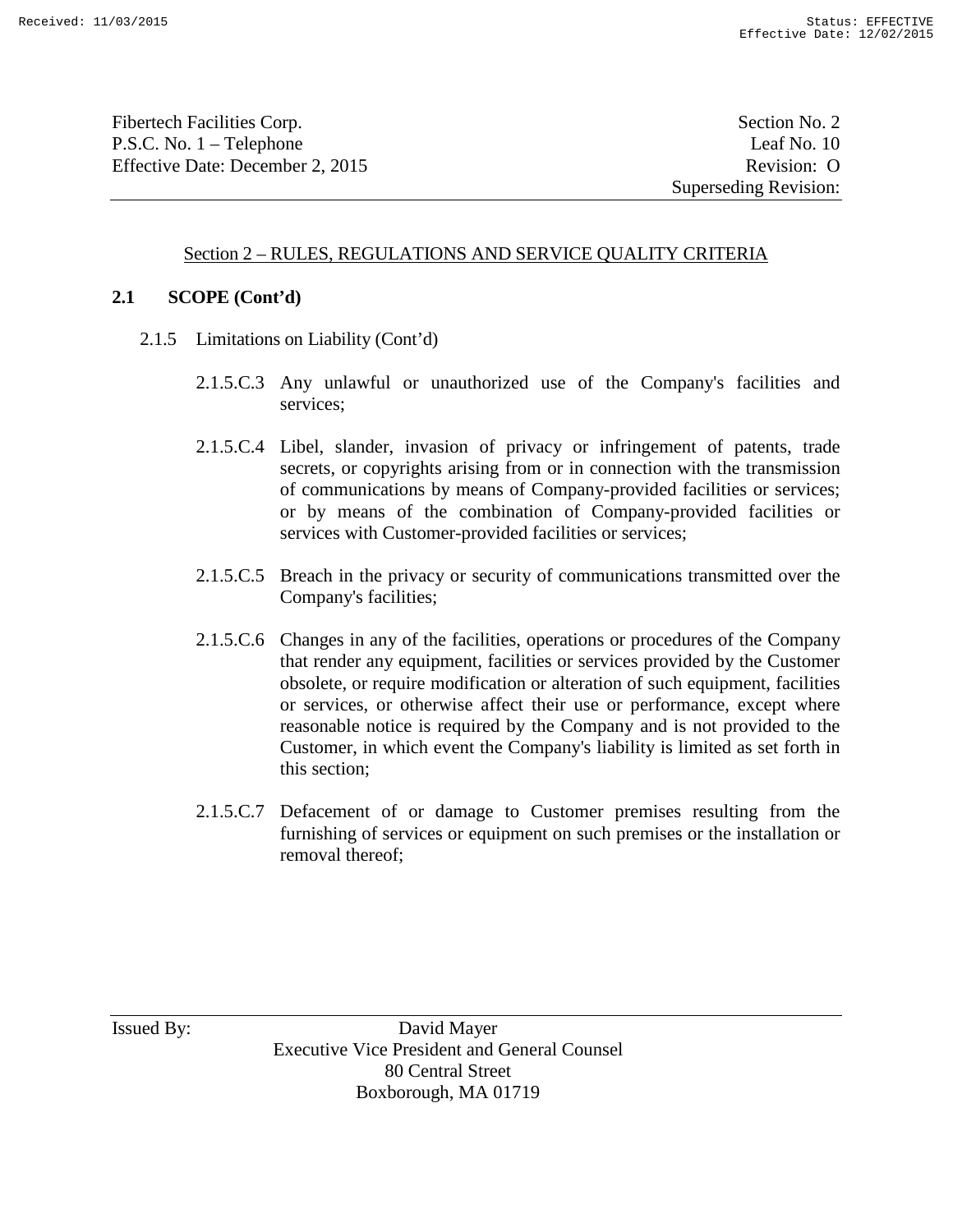Fibertech Facilities Corp. Section No. 2 P.S.C. No. 1 – Telephone Leaf No. 11 Effective Date: December 2, 2015 Revision: O

Superseding Revision:

## Section 2 – RULES, REGULATIONS AND SERVICE QUALITY CRITERIA

#### **2.1 SCOPE (Cont'd)**

- 2.1.5 Limitations on Liability (Cont'd)
	- 2.1.5.C.8 Injury to property or injury or death to persons, including claims for payments made under Workers' Compensation law or under any plan for employee disability or death benefits, arising out of, or caused by, any act or omission of the Customer, or the construction, installation, maintenance, presence, use or removal of the Customer's facilities or equipment connected, or to be connected to the Company's facilities;
	- 2.1.5.C.9 Any intentional, wrongful act of a Company employee when such act is not within the scope of the employee's responsibilities for the Company and/or is not authorized by the Company;
	- 2.1.5.C.10 Any representations made by Company employees that do not comport, or that are inconsistent, with the provisions of this Tariff;
	- 2.1.5.C.11 Any act or omission in connection with the provision of 911, E911, or similar services;
	- 2.1.5.C.12 Any noncompletion of calls due to network busy conditions;
	- 2.1.5.C.13 Any calls not actually attempted to be completed during any period that service is unavailable.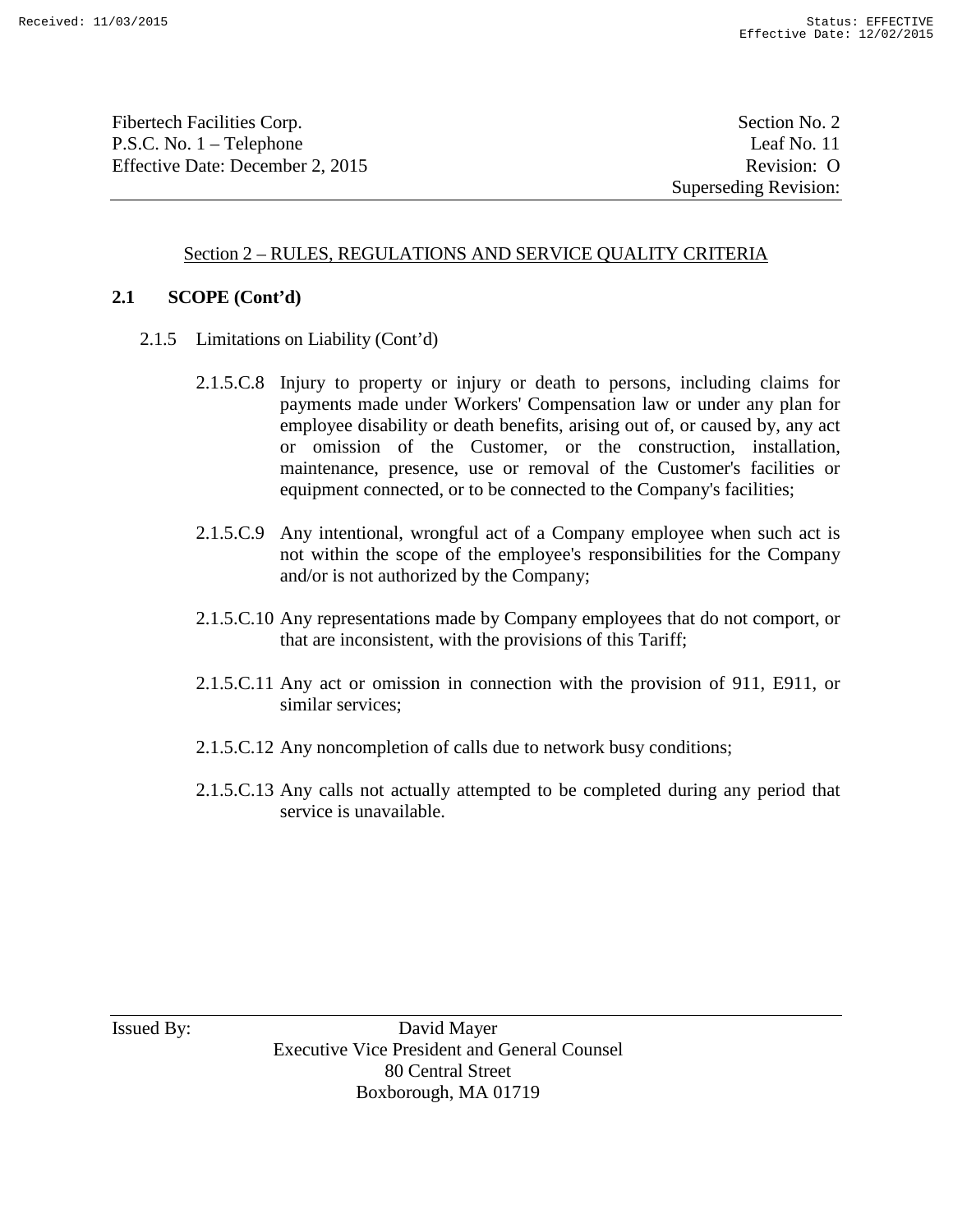Fibertech Facilities Corp. Section No. 2 P.S.C. No. 1 – Telephone Leaf No. 12 Effective Date: December 2, 2015 Revision: O

Superseding Revision:

#### Section 2 – RULES, REGULATIONS AND SERVICE QUALITY CRITERIA

#### **2.1 SCOPE (Cont'd)**

- 2.1.5 Limitations on Liability (Cont'd)
	- 2.1.5.D The Company shall be indemnified, defended and held harmless by the Customer or end-user from and against any and all claims, loss, demands, suits, expense, or other action or any liability whatsoever, whether suffered, made, instituted, or asserted by the Customer or by any other party, for any personal injury to or death of any person or persons, and for any loss, damage or destruction of any property, including environmental contamination, whether owned by the Customer or by any other party, caused or claimed to have been caused directly or indirectly by the installation, operation, failure to operate, maintenance, failure to maintain presence, condition, location, use or removal of any Company or Customer equipment or facilities or service provided by the Company.
	- 2.1.5.E The Company does not guarantee nor make any warranty with respect to installations provided by it for use in or near an explosive atmosphere. The Company shall be indemnified, defended and held harmless by the Customer from and against any and all claims, loss, demands, suits, or other action, or any liability whatsoever, including attorney fees, whether suffered, made, instituted or asserted by the Customer or by any other party, for any personal injury to or death of any person or persons, and for any loss, damage or destruction of any property, including environmental contamination, whether owned by the Customer or by any other party, caused or claimed to have been caused directly or indirectly by the installation, operation, failure to operate, maintenance, presence, condition, location, use or removal of any equipment or facilities or the service.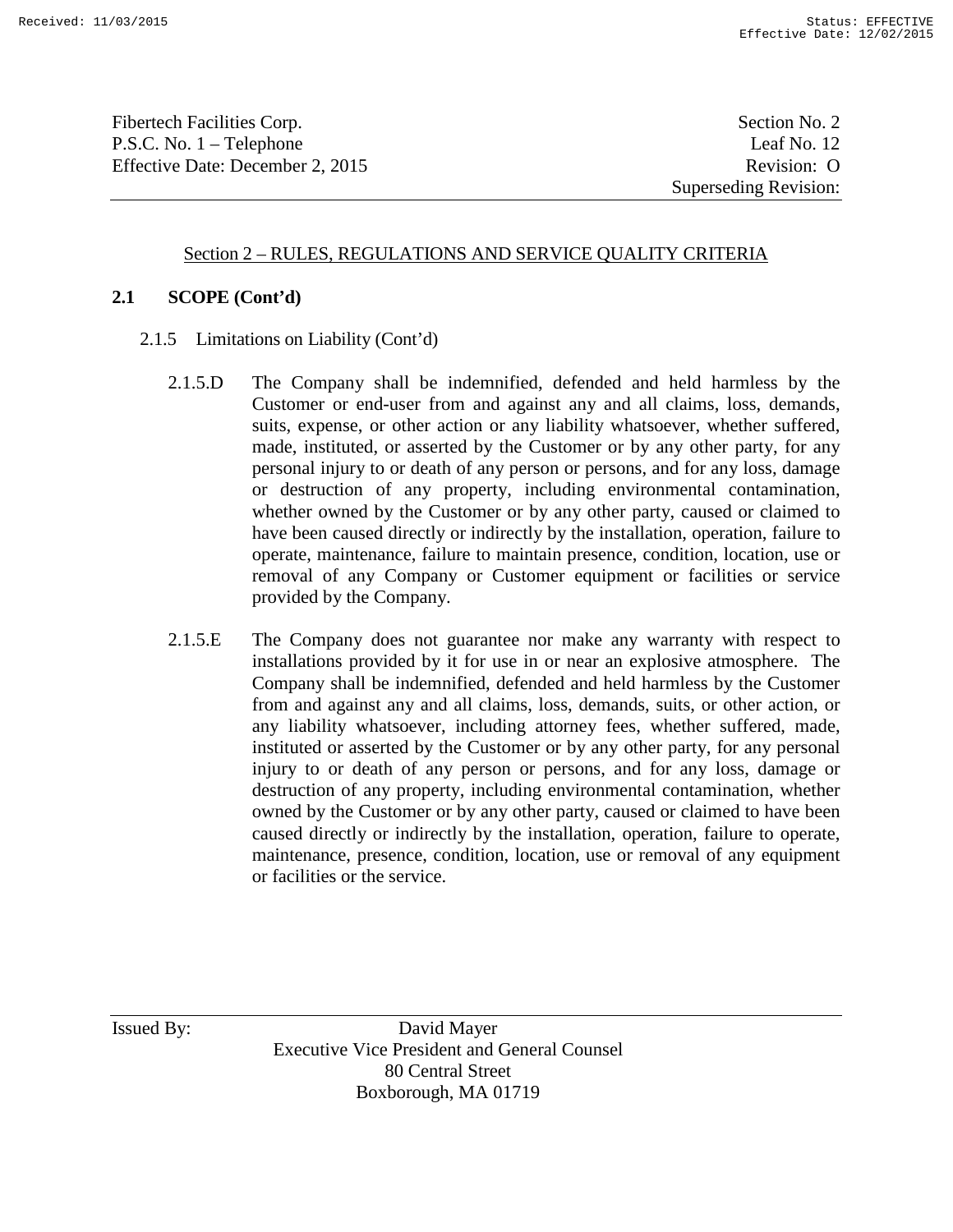Fibertech Facilities Corp. Section No. 2 P.S.C. No. 1 – Telephone Leaf No. 13 Effective Date: December 2, 2015 Revision: O

Superseding Revision:

#### Section 2 – RULES, REGULATIONS AND SERVICE QUALITY CRITERIA

#### **2.1 SCOPE (Cont'd)**

- 2.1.5.F The Company assumes no responsibility for the availability or performance of any cable or satellite systems or related facilities under the control of other entities, whether affiliated with the Company, or for other facilities provided by other entities used for service to the Customer, even if the Company has acted as the Customer's agent in arranging for such facilities or services. Such facilities are provided subject to such degree of protection or nonpreemptibility as may be provided by the other entities.
- 2.1.5.GTHE COMPANY MAKES NO WARRANTIES OR REPRESENTATIONS, EXPRESS OR IMPLIED EITHER IN FACT OR BY OPERATION OF LAW, STATUTORY OR OTHERWISE, INCLUDING WARRANTIES OF MERCHANTABILITY OR FITNESS FOR A PARTICULAR USE, EXCEPT THOSE EXPRESSLY SET FORTH HEREIN.
- 2.1.6 Notification of Service-Affecting Conditions

The Company will provide the Customer reasonable notification of service-affecting activities that may occur in normal operation of its business. Such activities may include, but are not limited to, equipment or facilities additions, removals or rearrangements and routine preventative maintenance. Generally, such activities are not specific to an individual Customer but affect many Customers' services. No specific advance notification period is applicable to all service activities. The Company will work cooperatively with the Customer to determine the reasonable notification requirements. With some emergency or unplanned service-affecting conditions, such as an outage resulting from cable damage, notification to the Customer may not be possible.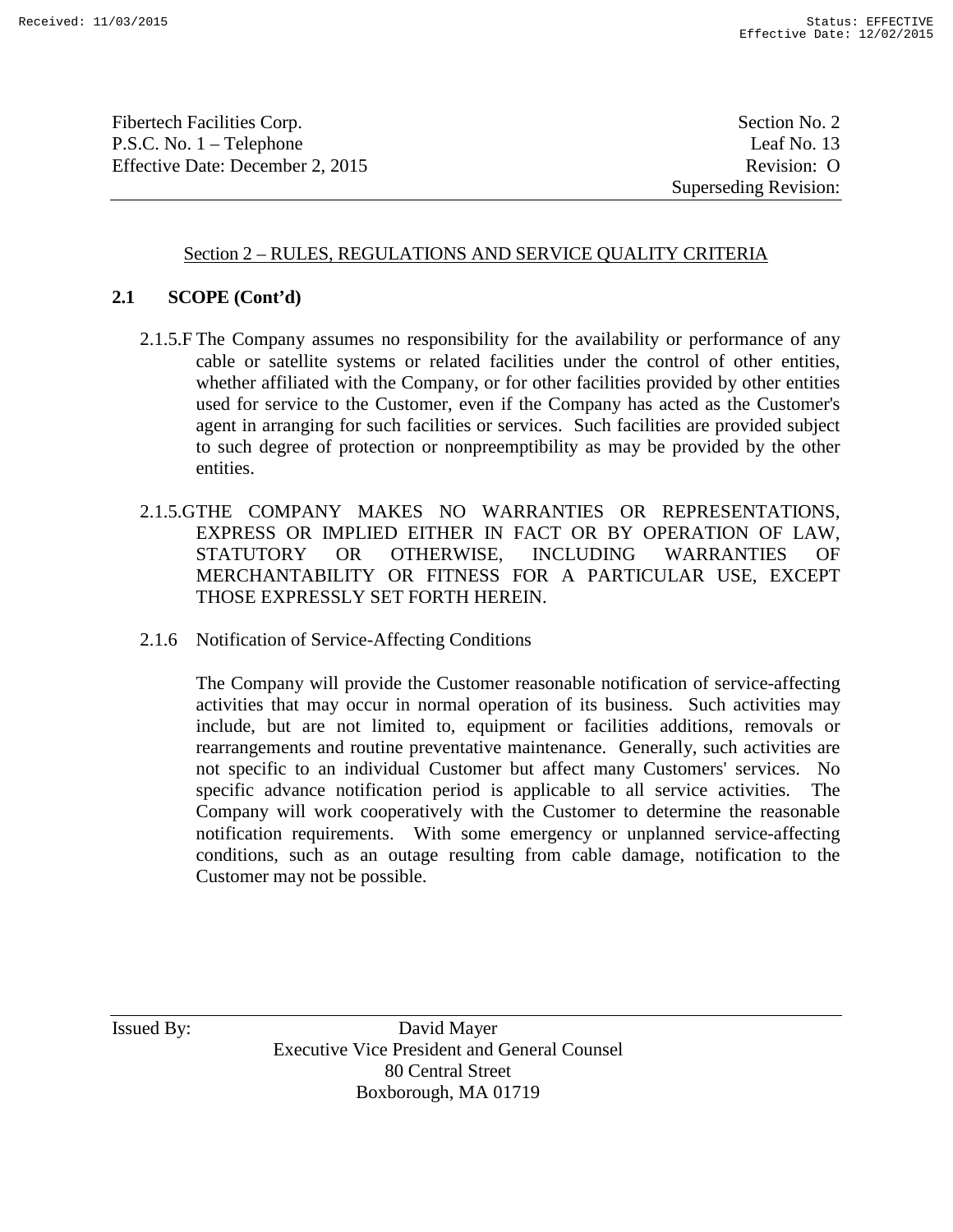Fibertech Facilities Corp. Section No. 2 P.S.C. No. 1 – Telephone Leaf No. 14 Effective Date: December 2, 2015 Revision: O

Superseding Revision:

## Section 2 – RULES, REGULATIONS AND SERVICE QUALITY CRITERIA

#### **2.1 SCOPE (Cont'd)**

- 2.1.7 Provision of Equipment and Facilities
	- 2.1.7.A Except as otherwise indicated, customer-provided station equipment at the Customer's premises for use in connection with this service shall be so constructed, maintained, and operated as to work satisfactorily with the facilities of the Company.
	- 2.1.7.B The Company shall not be responsible for the installation, operation or maintenance of any Customer-provided communications equipment. Where such equipment is connected to service furnished pursuant to this tariff, the responsibility of the Company shall be limited to the furnishing of services under this tariff and to the maintenance and operation of such services in the proper manner. Subject to this responsibility, the Company shall not be responsible for:
		- 2.1.7.B.1 the through transmission of signals generated by Customer-provided equipment or for the quality of, or defects in, such transmission; or
		- 2.1.7.B.2 the reception of signals by Customer-provided equipment; or
		- 2.1.7.B.3 network control signaling where such signaling is performed by Customer-provided network control signaling equipment.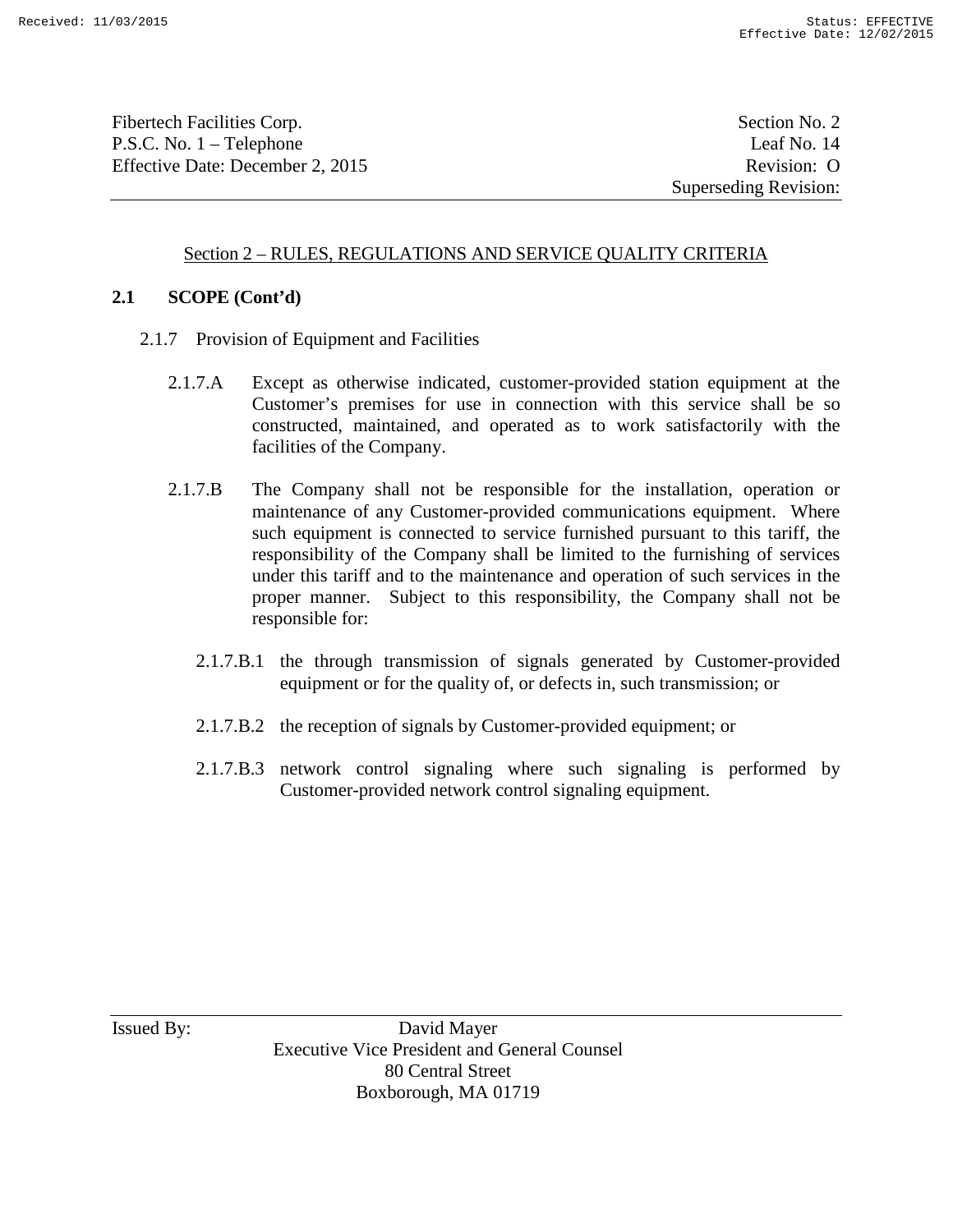Fibertech Facilities Corp. Section No. 2 P.S.C. No. 1 – Telephone Leaf No. 15 Effective Date: December 2, 2015 Revision: O

Superseding Revision:

## Section 2 – RULES, REGULATIONS AND SERVICE QUALITY CRITERIA

## **2.1 SCOPE (Cont'd)**

2.1.8 Non-routine Installation

At the Customer's request, installation and/or maintenance may be performed outside the Company's regular business hours or in hazardous locations. In such cases, charges based on cost of the actual labor, material, or other costs incurred by or charged to the Company may apply. If installation is started during regular business hours but at the Customer's request extends beyond regular business hours into time periods including, but not limited to, weekends, holidays, and/or night hours, additional charges may apply.

2.1.9 Special Construction

Subject to the agreement of the Company and to all of the regulations contained in this tariff, special construction of facilities may be undertaken on a reasonable efforts basis at the request of the Customer. Special construction is that construction undertaken:

- 2.1.9.A where facilities are not presently available, and there is no other requirement for the facilities so constructed;
- 2.1.9.B of a type other than that which the Company would normally utilize in the furnishing of its services;
- 2.1.9.C over a route other than that which the Company would normally utilize in the furnishing of its services;
- 2.1.9.D in a quantity greater than that which the Company would normally construct;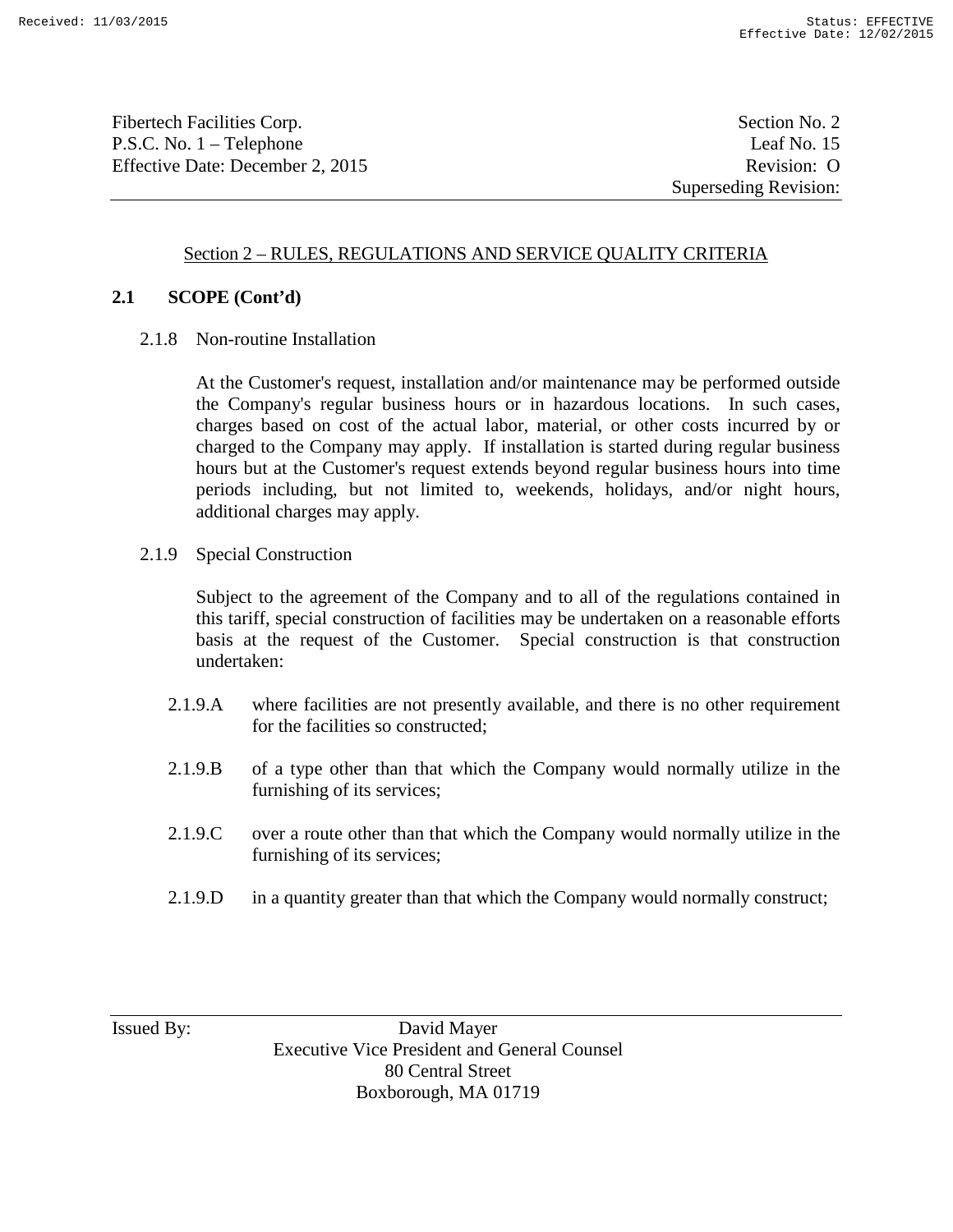Fibertech Facilities Corp. Section No. 2 P.S.C. No. 1 – Telephone Leaf No. 16 Effective Date: December 2, 2015 Revision: O

# Section 2 – RULES, REGULATIONS AND SERVICE QUALITY CRITERIA

#### **2.1 SCOPE (Cont'd)**

- 2.1.9.E on an expedited basis;
- 2.1.9.F on a temporary basis until permanent facilities are available;
- 2.1.9.G involving abnormal costs; or
- 2.1.9.H in advance of its normal construction.
- 2.1.10 Ownership of Facilities

Title to all facilities provided in accordance with this tariff remains in the Company, its agents, contractors, or suppliers.

- 2.1.11 Universal Emergency Telephone Number Service
	- 2.1.11.A This tariff does not provide for the inspection or constant monitoring of facilities to discover errors, defects or malfunctions in the service, nor does the Company undertake such responsibility.
	- 2.1.11.B 911 information consisting of the names, addresses and telephone numbers of all telephone customers is confidential. The Company will release such information via the Data Management System only after a 911 call has been received, on a call by call basis, only for responding to an emergency call in progress.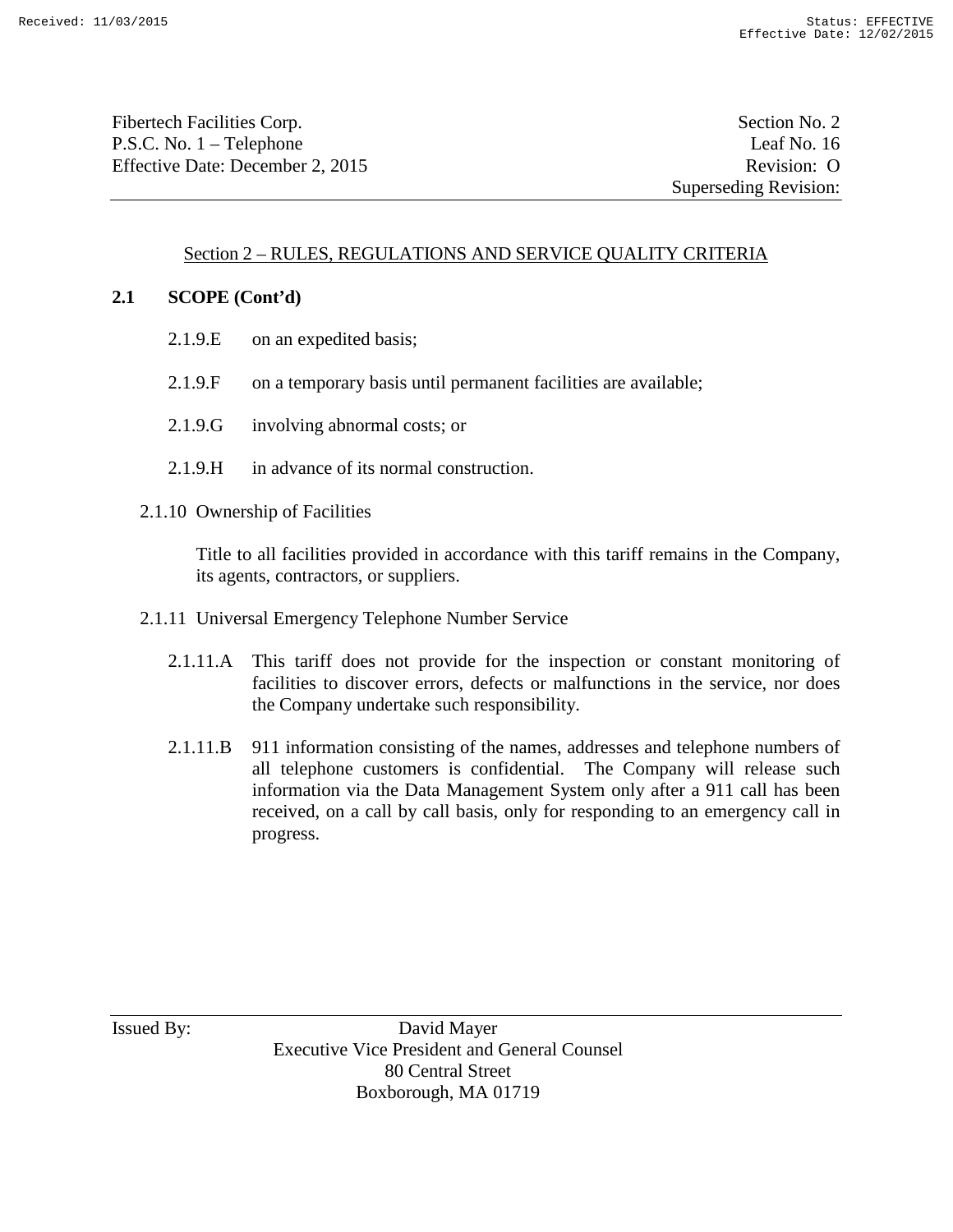Fibertech Facilities Corp. Section No. 2 P.S.C. No. 1 – Telephone Leaf No. 17 Effective Date: December 2, 2015 Revision: O

Superseding Revision:

# Section 2 – RULES, REGULATIONS AND SERVICE QUALITY CRITERIA

# **2.1 SCOPE (Cont'd)**

- 2.1.11.C The 911 calling party, by dialing 911, waives the privacy afforded by nonlisted and non-published service to the extent that the telephone number, name, and address associated with the originating station location are furnished to the Public Safety Answering Point.
- 2.1.11.D After the establishment of service, it is the Public Safety Agency's responsibility to continue to verify the accuracy of and to advise the Company of any changes as they occur in street names, establishment of new streets, changes in address numbers used on existing streets, closing and abandonment of streets, changes in police, fire, ambulance or other appropriate agencies' jurisdiction over any address, annexations and other changes in municipal and county boundaries, incorporation of new cities or any other similar matter that may affect the routing of 911 calls to the proper Public Safety Answering Point.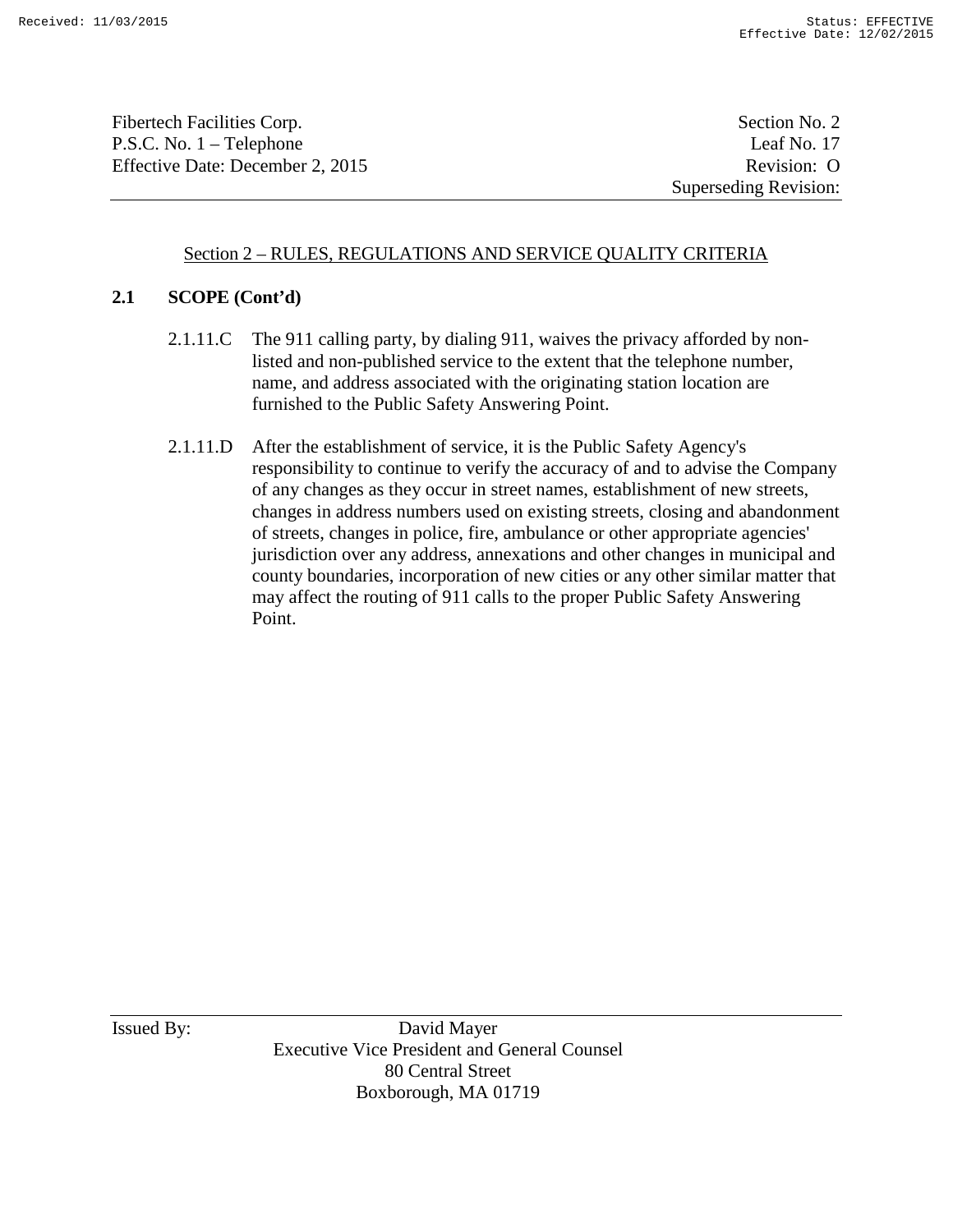Fibertech Facilities Corp. Section No. 2 P.S.C. No. 1 – Telephone Leaf No. 18 Effective Date: December 2, 2015 Revision: O

Superseding Revision:

#### Section 2 – RULES, REGULATIONS AND SERVICE QUALITY CRITERIA

#### **2.1 SCOPE (Cont'd)**

2.1.12 Liability for Use of 911

The Company assumes no liability for any infringement, or invasion of any right of privacy or any person or persons caused, or claimed to be caused, directly or indirectly by the use of 911 Service. The Public Safety Agency agrees, except where the events, incidents, or eventualities set forth in this sentence are the result of the Company's gross negligence or willful misconduct, to release, indemnify, defend and hold harmless the Company from any and all loss or claims whatsoever, whether suffered, made, instituted, or asserted by the Public Safety Agency or by any other party or person, for any personal injury to or death of any person or persons, or for any loss, damage, or destruction of any property, whether owned by the customer or others. The Public Safety Agency also agrees to release, indemnify, defend and hold harmless the Company for any infringement or invasion of the right of privacy of any person or persons, caused or claimed to have been caused, directly or indirectly, by the installation, operation, failure to operate, maintenance, removal, presence, condition, occasion, or use of 911 Service features and the equipment associated therewith, or by any services furnished by the Company in connection therewith, including, but not limited to, the identification of the telephone number, address, or name associated with the telephone used by the party or parties accessing 911 Service hereunder, and which arise out of the negligence or other wrongful act of the Public Safety Agency, its user, agencies or municipalities, or the employees or agents of any one of them, or which arise out of the negligence, other than gross negligence or willful misconduct, of the Company, its employees or agents.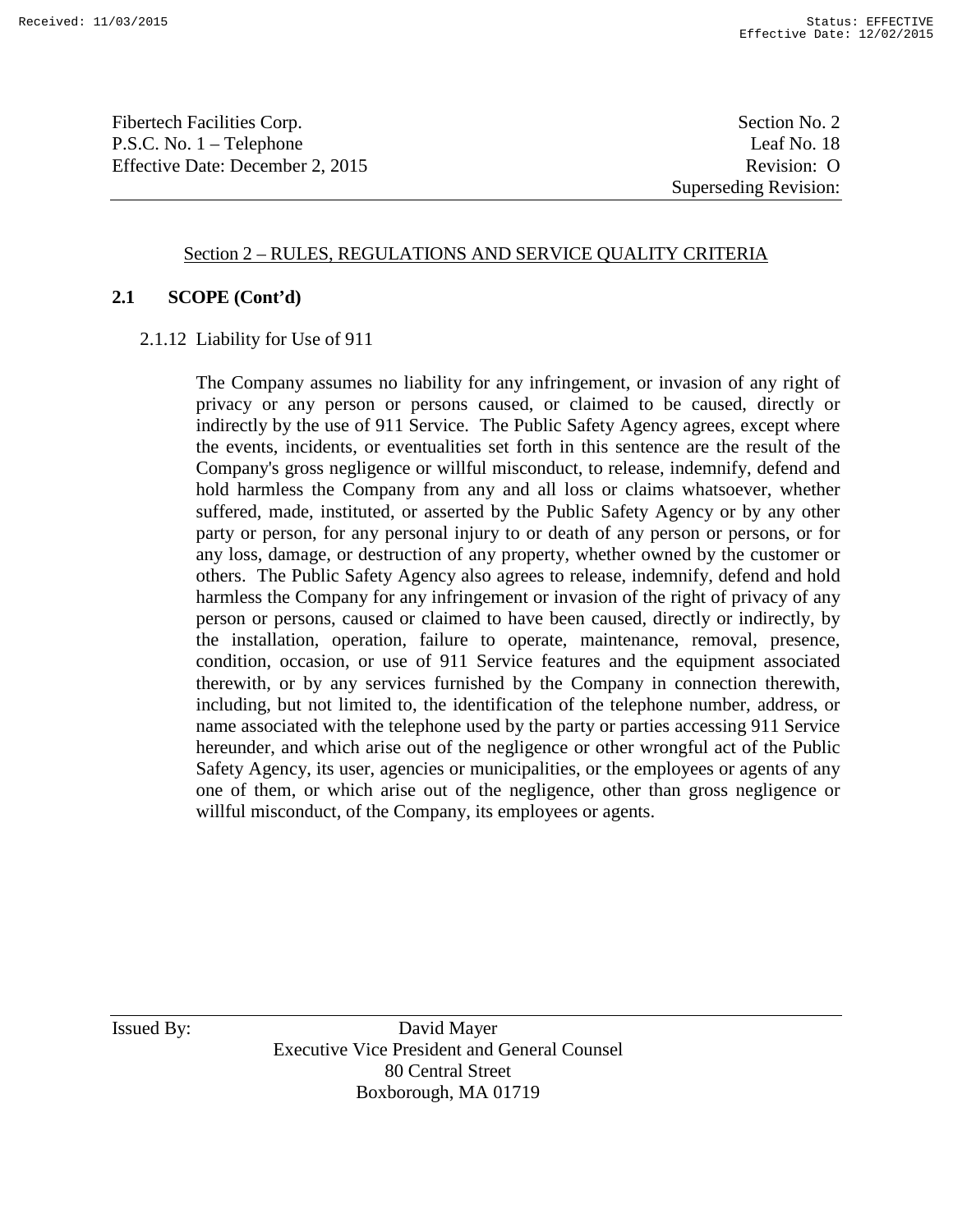Fibertech Facilities Corp. Section No. 2 P.S.C. No. 1 – Telephone Leaf No. 19 Effective Date: December 2, 2015 Revision: O

Superseding Revision:

## Section 2 – RULES, REGULATIONS AND SERVICE QUALITY CRITERIA

#### **2.2 PROHIBITED USES**

2.2.1 General

The services the Company offers shall not be used for any unlawful purpose or for any use as to which the Customer has not obtained all required governmental approvals, authorizations, licenses, consents and permits.

#### 2.2.2 Resale

The Company may offer its services for resale. To the extent the company authorizes resale of its services it may require applicants for service who intend to use the Company's offerings for resale and/or for shared use to file a letter with the Company confirming that their use of the Company's offerings complies with relevant laws, FCC and state regulations, policies, orders, and decisions.

#### 2.2.3 Interference

The Company may require a Customer to immediately shut down its transmission of signals if said transmission is causing interference to others.

#### 2.2.4 Assignment and Transfer

A customer, joint user, or authorized user may not assign, or transfer in any manner, the service or any rights associated with the service without the prior written consent of the Company. The Company may permit a Customer to transfer its existing service to another entity if the existing Customer has paid all charges owed to the Company for regulated communications services. Such a transfer will be treated as a disconnection of existing service and installation of new service, and non-recurring installation charges as stated in this tariff will apply. Additionally, Customer may be liable for termination charges if customer terminates any contract prior to expiration of its term.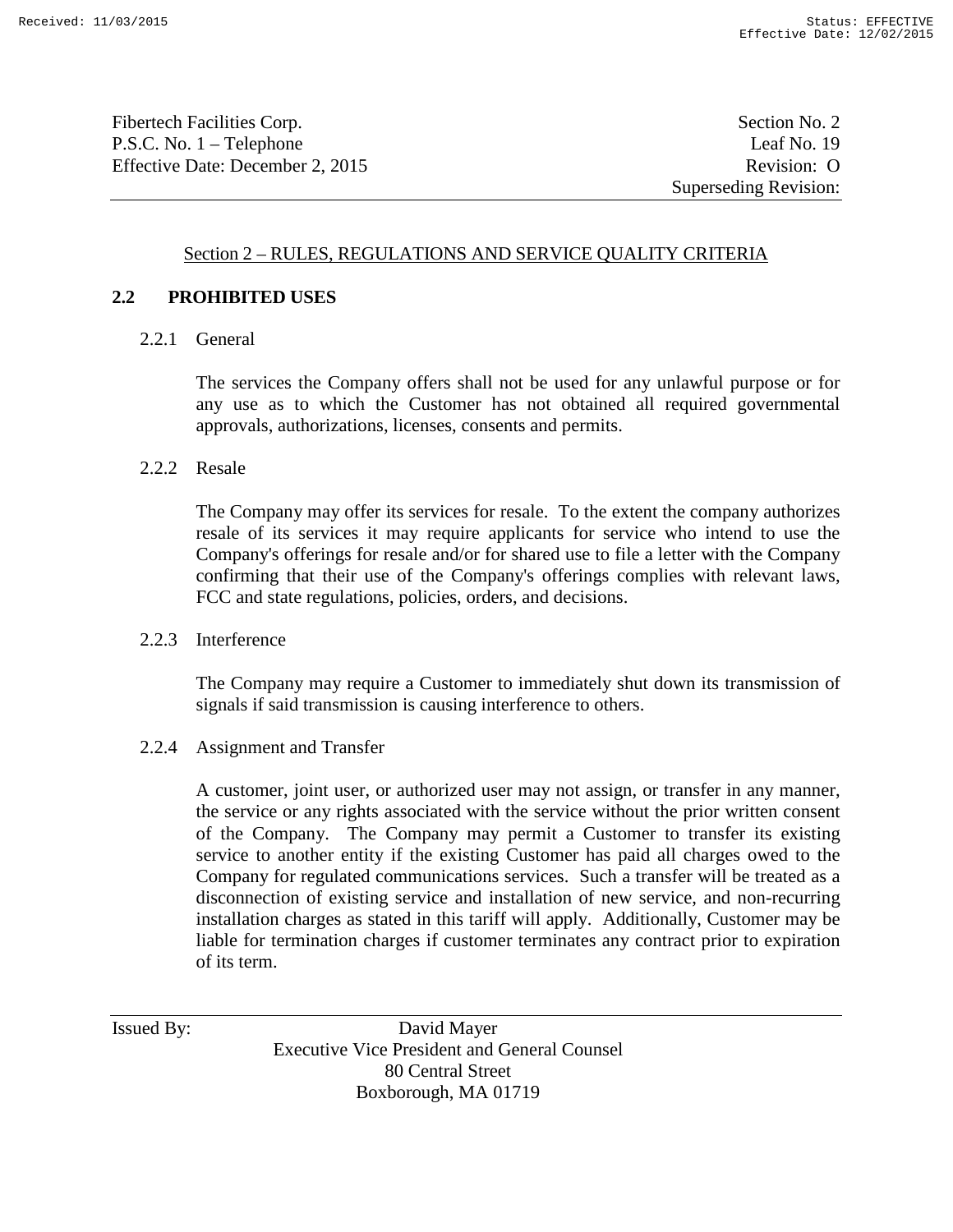Fibertech Facilities Corp. Section No. 2 P.S.C. No. 1 – Telephone Leaf No. 20 Effective Date: December 2, 2015 Revision: O

Superseding Revision:

#### Section 2 – RULES, REGULATIONS AND SERVICE QUALITY CRITERIA

#### **2.3 OBLIGATIONS OF THE CUSTOMER**

2.3.1 General

The Customer shall be responsible for:

- 2.3.1.A the payment of all applicable charges pursuant to this tariff;
- 2.3.1.B damage to or loss of the Company's facilities or equipment caused by the acts or omissions of the Customer; or the noncompliance by the Customer with these regulations; or by fire or theft or other casualty on the Customer's Premises, unless caused by the negligence or willful misconduct of the employees or agents of the Company; providing a safe place to work and complying with all laws and regulations regarding the working conditions on the premises at which Company employees and agents shall be installing or maintaining the Company's facilities and equipment. The Customer may be required to install and maintain Company facilities and equipment within a hazardous area if, in the Company's opinion, injury or damage to the Company employees or property might result from installation or maintenance by the Company. The Customer shall be responsible for properly identifying, and in compliance with all applicable state and federal regulations for monitoring, removing and disposing of any hazardous material (e.g. friable asbestos) prior to any construction or installation work; complying with all laws and regulations applicable to, and obtaining all consents, approvals, licenses and permits as may be required with respect to, the location of Company facilities and equipment in any Customer premises or the rights-ofway for which Customer may be responsible; and granting or obtaining permission for Company agents or employees to enter the premises of the Customer at any time for the purpose of installing, inspecting, maintaining, repairing, or upon termination of service as stated herein, removing the facilities or equipment of the Company;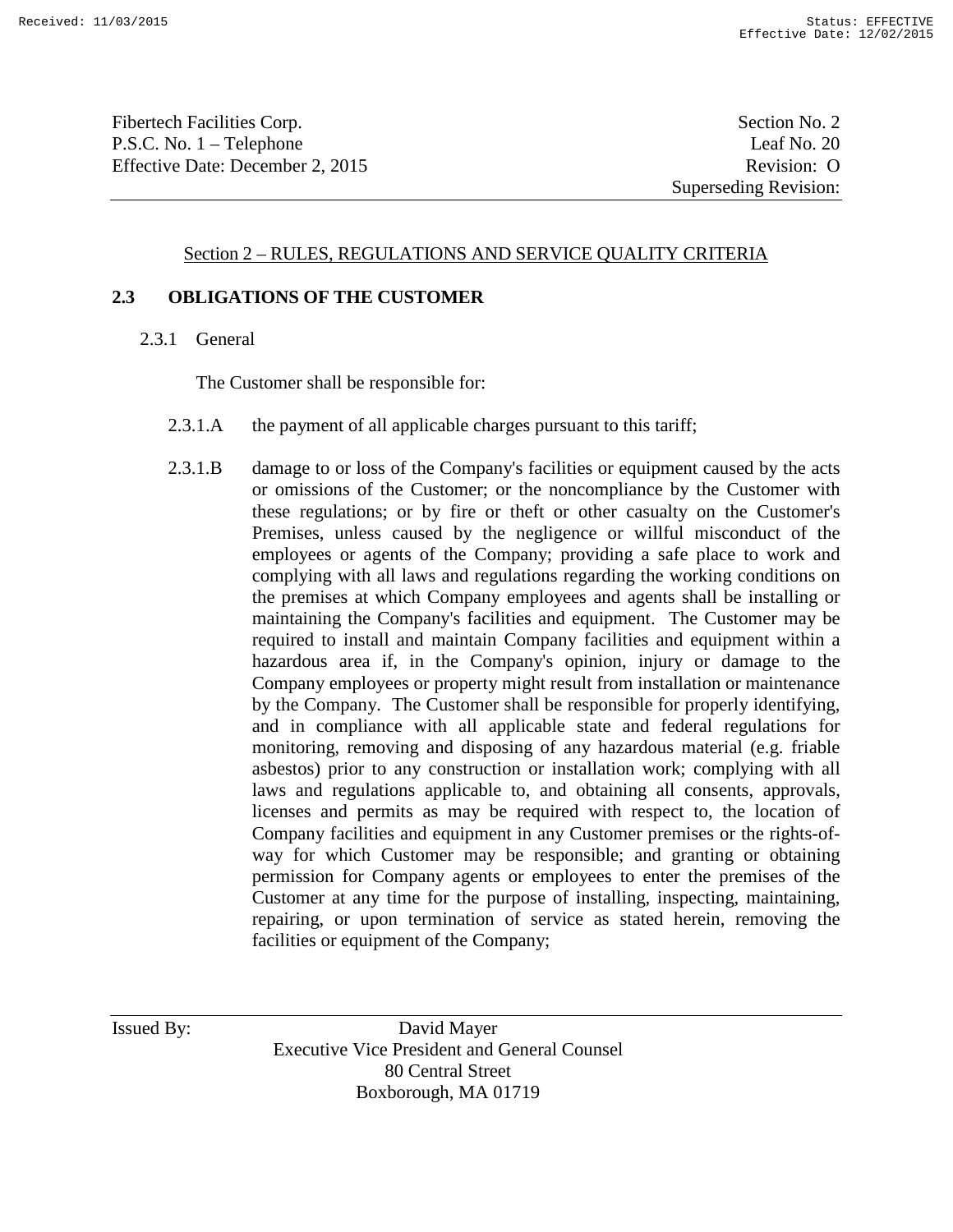Fibertech Facilities Corp. Section No. 2 P.S.C. No. 1 – Telephone Leaf No. 21 Effective Date: December 2, 2015 Revision: O

# Section 2 – RULES, REGULATIONS AND SERVICE QUALITY CRITERIA

# **2.3 OBLIGATIONS OF THE CUSTOMER (Cont'd)**

- 2.3.1 General (Cont'd)
	- 2.3.1.C not creating or allowing to be placed any liens or other encumbrances on the Company's equipment or facilities; and
	- 2.3.1.D making Company facilities and equipment available periodically for maintenance purposes at a time agreeable to both the Company and the Customer. No allowance will be made for the period during which service is interrupted for such purposes.
- 2.3.2 Liability of the Customer
	- 2.3.2.A The Customer will be liable for damages to the facilities of the Company and for all incidental and consequential damages caused by the negligent or intentional acts or omissions of the Customer, its officers, employees, agents, invitees, or contractors where such acts or omissions are not the direct result of the Company's negligence or intentional misconduct.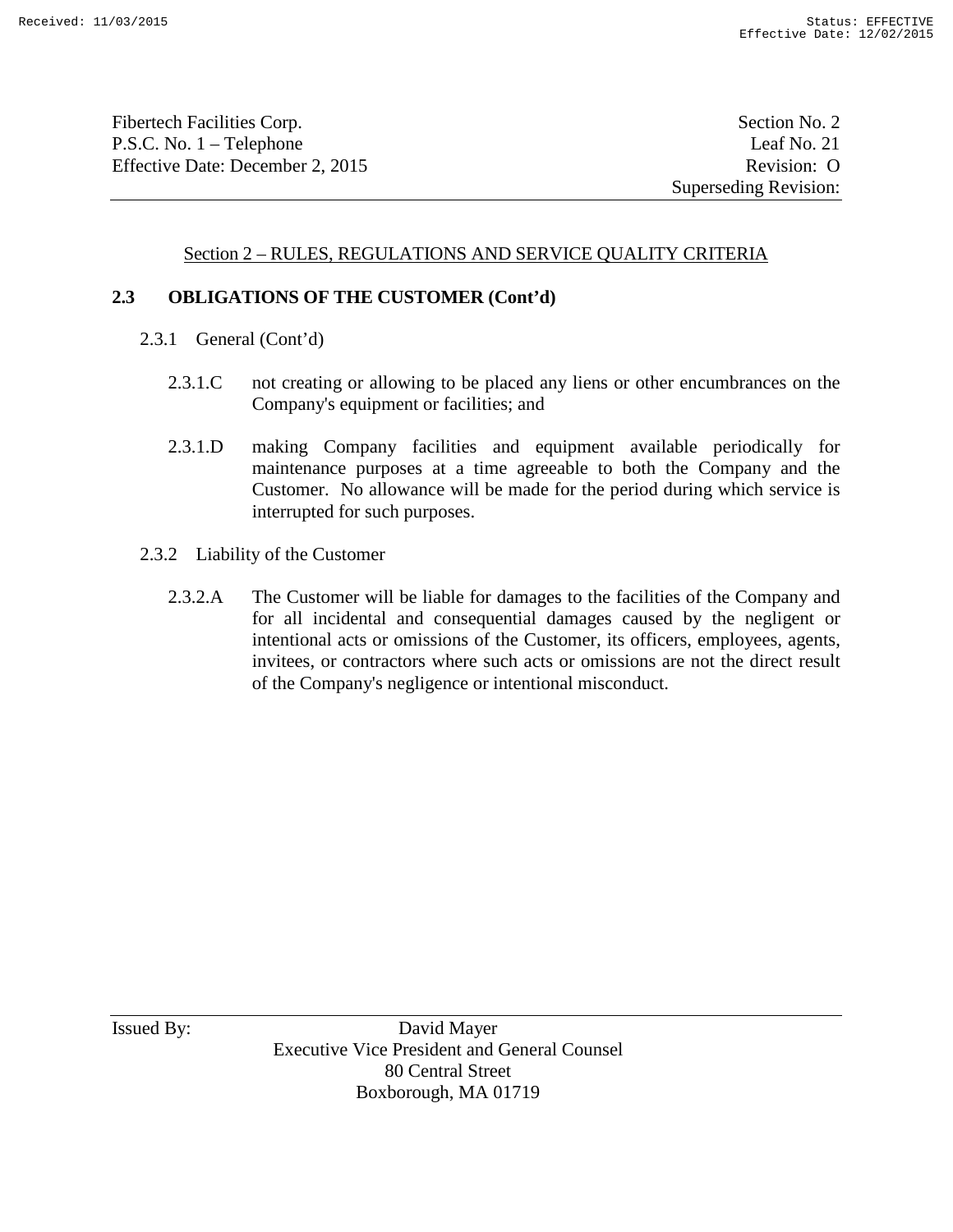Fibertech Facilities Corp. Section No. 2 P.S.C. No. 1 – Telephone Leaf No. 22 Effective Date: December 2, 2015 Revision: O

#### Section 2 – RULES, REGULATIONS AND SERVICE QUALITY CRITERIA

#### **2.3 OBLIGATIONS OF THE CUSTOMER (Cont'd)**

- 2.3.2 Liability of the Customer (Cont'd)
	- 2.3.2.B To the extent caused by any negligent or intentional act of the Customer as described in (A), preceding, the Customer shall indemnify, defend and hold harmless the Company from and against all claims, actions, damages, liabilities, costs and expenses, including reasonable attorneys' fees, for
		- 2.3.2.B.1 any loss, destruction or damage to property of any third party;
		- 2.3.2.B.2 the death of or injury to persons, including, but not limited to, employees or invitees of either party; and
		- 2.3.2.B.3 any liability incurred by the Company to any third party pursuant to this or any other tariff of the Company, or otherwise, for any interruption of, interference to, or other defect in any service provided by the Company to such third party.
	- 2.3.2.C The Customer shall not assert any claim against any other Customer or user of the Company's services for damages resulting in whole or in part from or arising in connection with the furnishing of service under this Tariff including but not limited to mistakes, omissions, interruptions, delays, errors or other defects or misrepresentations, whether or not such other Customer or user contributed in any way to the occurrence of the damages, unless such damages were caused solely by the negligent or intentional act or omission of the other Customer or user. Nothing in this Tariff is intended either to limit or to expand Customer's right to assert any claims against third parties for damages of any nature other than those described in the preceding sentence.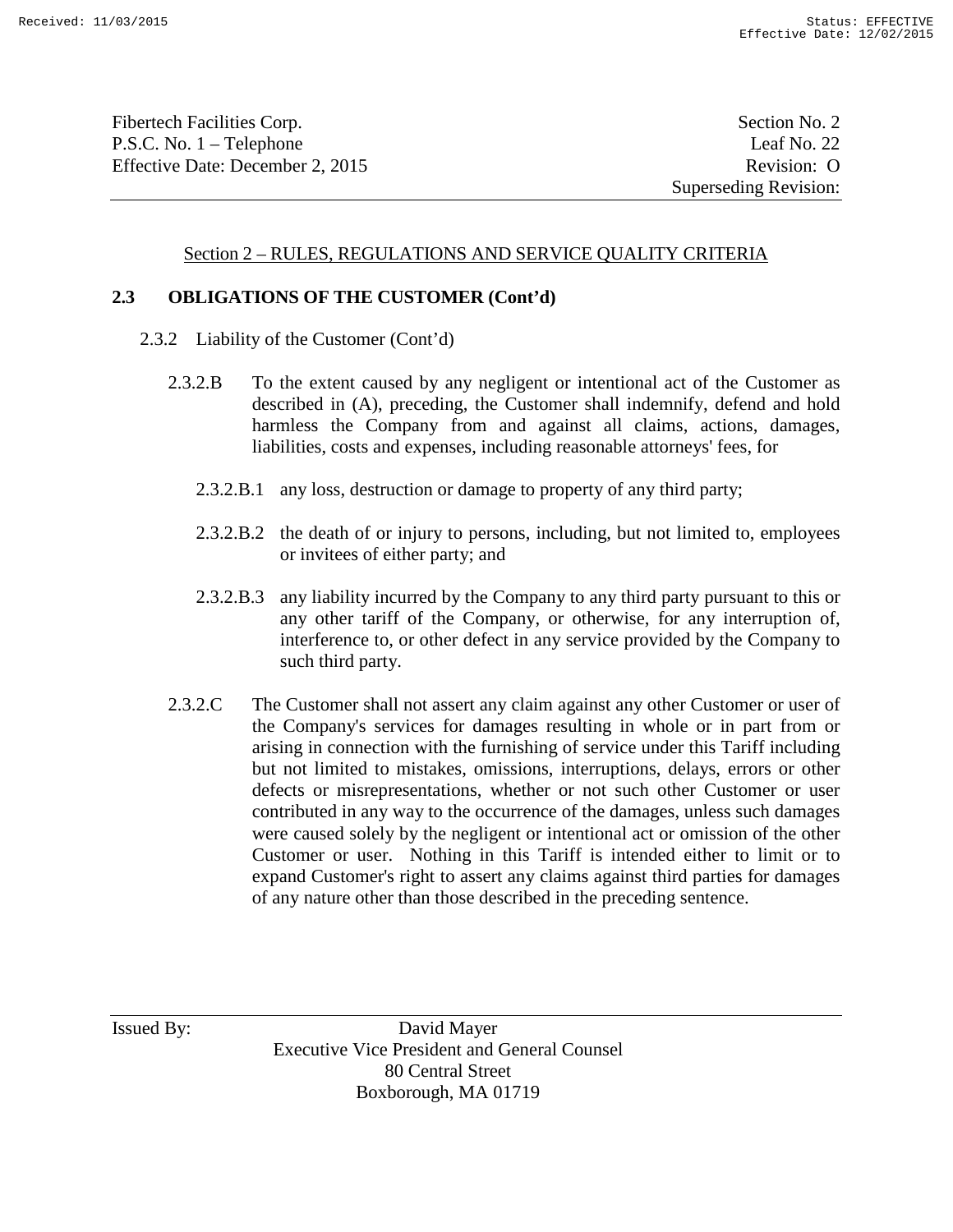Fibertech Facilities Corp. Section No. 2 P.S.C. No. 1 – Telephone Leaf No. 23 Effective Date: December 2, 2015 Revision: O

Superseding Revision:

#### Section 2 – RULES, REGULATIONS AND SERVICE QUALITY CRITERIA

#### **2.4 CUSTOMER EQUIPMENT AND CHANNELS**

2.4.1 General

A User may transmit or receive information or signals via the facilities of the Company. The Company's services are designed primarily for the transmission of voice-grade telephonic signals, appropriately formatted data and video signals, except as otherwise stated in this tariff. A User may transmit any form of signal that is compatible with the Company's equipment, but the Company does not guarantee that its services will be suitable for purposes other than the specific signals for which the service is designed.

- 2.4.2 Station Equipment
	- 2.4.2.A Terminal equipment on the User's Premises and the electric power consumed by such equipment shall be provided by and maintained at the expense of the User. The User is responsible for the provision of wiring or cable to connect its terminal equipment to the Company Point of Connection. To the extent that the Company provides terminal equipment and/or wiring or cable, those items are offered separately and the terms and conditions of which they are provided are not subject to this tariff.
	- 2.4.2.B The Customer is responsible for ensuring that Customer-provided equipment connected to Company equipment and facilities is compatible with such equipment and facilities. The magnitude and character of the voltages and currents impressed on Company-provided equipment and wiring by the connection, operation, or maintenance of such equipment and wiring shall be such as not to cause damage to the Company-provided equipment and wiring, or injury to the Company's employees or to other persons. Any additional protective equipment required to prevent such damage or injury shall be provided by the Company at the Customer's expense.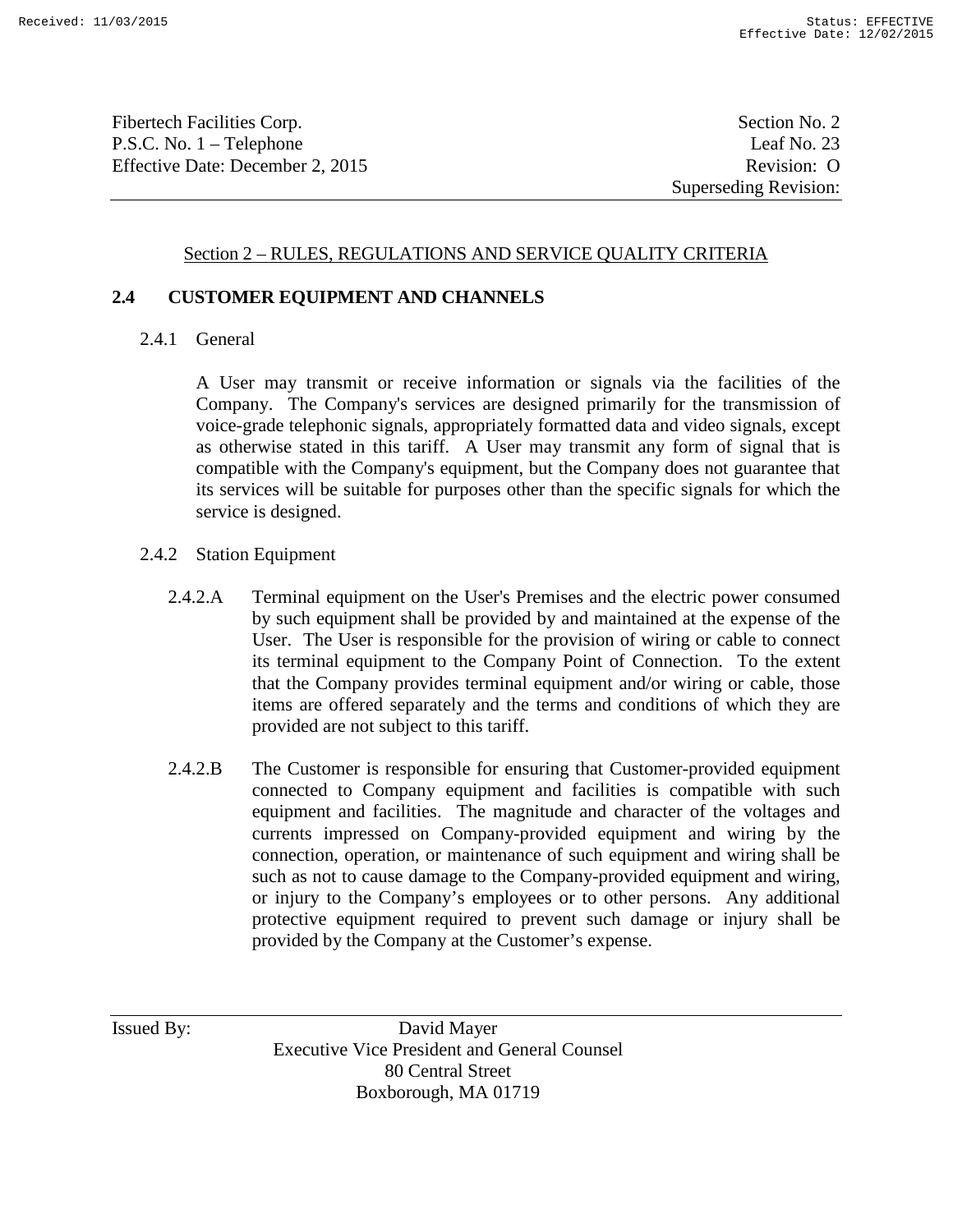Fibertech Facilities Corp. Section No. 2 P.S.C. No. 1 – Telephone Leaf No. 24 Effective Date: December 2, 2015 Revision: O

#### Section 2 – RULES, REGULATIONS AND SERVICE QUALITY CRITERIA

#### **2.4 CUSTOMER EQUIPMENT AND CHANNELS (Cont'd)**

- 2.4.3 Interconnection of Facilities
	- 2.4.3.A Any special interference equipment necessary to achieve compatibility between the facilities and equipment of the Company used for furnishing Communications Services and the channels, facilities, or equipment of others shall be provided at the Customer's expense.
	- 2.4.3.B Communications Services may be connected to the services or facilities of other communications carriers only when authorized by and in accordance with, the terms and conditions of the tariffs of the other communications carriers which are applicable to such connections.
	- 2.4.3.C Facilities furnished under this tariff may be connected to customer provided terminal equipment in accordance with the provisions of this tariff. All such terminal equipment shall be registered by the Federal Communications Commission pursuant to Part 68 of Title 47, Code of Federal Regulations; and all User-provided wiring shall be installed and maintained in compliance with those regulations.
	- 2.4.3.D Users may interconnect communications facilities that are used in whole or in part for interstate communications to services provided under this tariff only to the extent that the user is an " end-user" as defined in Section 69.2(m), Title 47, Code of Federal Regulations (1992 edition).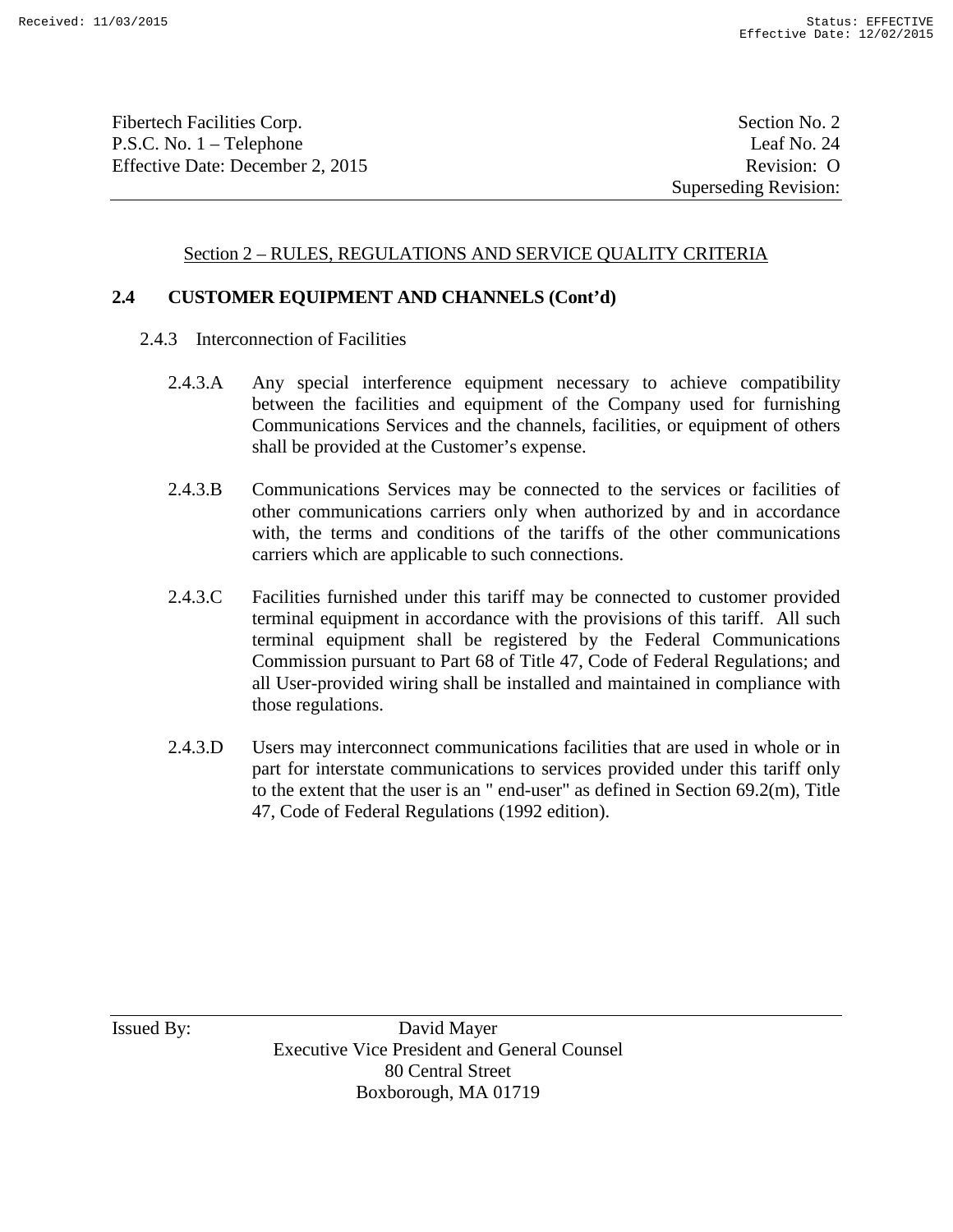Fibertech Facilities Corp. Section No. 2 P.S.C. No. 1 – Telephone Leaf No. 25 Effective Date: December 2, 2015 Revision: O

Superseding Revision:

## Section 2 – RULES, REGULATIONS AND SERVICE QUALITY CRITERIA

#### **2.4 CUSTOMER EQUIPMENT AND CHANNELS (Cont'd)**

- 2.4.4 Inspections
	- 2.4.4.A Upon suitable notification to the Customer, and at a reasonable time, the Company may make such tests and inspections as may be necessary to determine that the Customer is complying with the requirements set forth in Section 2.4.2(B) for the installation, operation, and maintenance of Customerprovided facilities, equipment, and wiring in the connection of Customerprovided facilities and equipment to Company-owned facilities and equipment.
	- 2.4.4.B If the protective requirements for Customer-provided equipment are not being complied with, the Company may take such action as it deems necessary to protect its facilities, equipment, and personnel. The Company will notify the Customer promptly if there is any need for further corrective action. Within ten days of receiving this notice, the Customer must take this corrective action and notify the Company of the action taken. If the Customer fails to do this, the Company may take whatever additional action is deemed necessary, including the suspension of service, to protect its facilities, equipment and personnel from harm.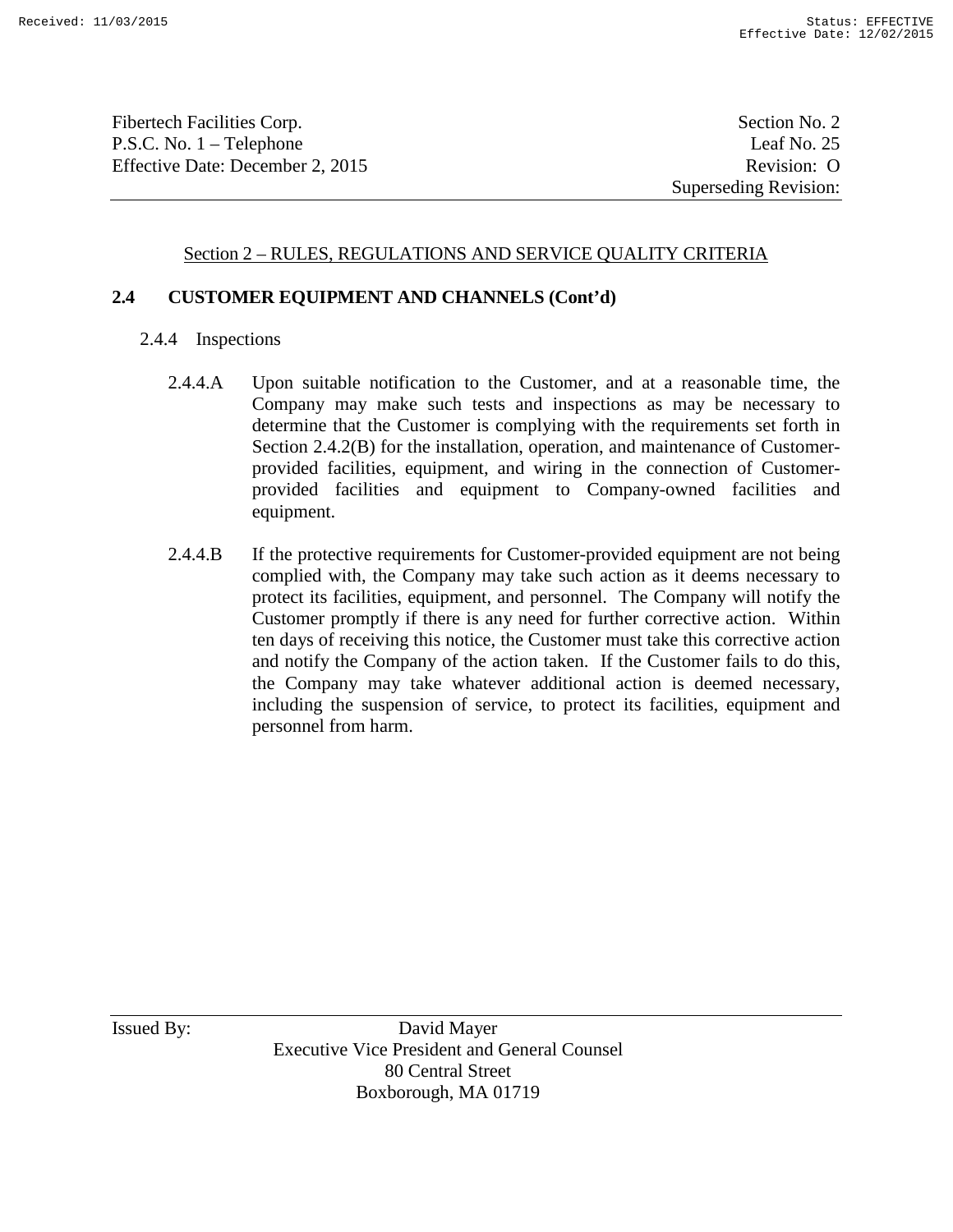Fibertech Facilities Corp. Section No. 2 P.S.C. No. 1 – Telephone Leaf No. 26 Effective Date: December 2, 2015 Revision: O

## Section 2 – RULES, REGULATIONS AND SERVICE QUALITY CRITERIA

#### **2.5 ADVANCE PAYMENTS AND CUSTOMER DEPOSITS**

2.5.1 Advance Payments

To safeguard its interests, the Company may require a Customer to make an advance payment before services and facilities are furnished. The advance payment will not exceed an amount up to two months of estimated monthly usage charges. In addition, where special construction is involved, the advance payment may also include an amount equal to the estimated non-recurring charges for the special construction and recurring charges (if any) for a period to be set between the Company and the Customer. The advance payment will be credited to the Customer's initial bill. An advance payment may be required in addition to a deposit.

- 2.5.2 Deposits
	- 2.5.2.A To safeguard its interests, the Company may require a Customer to make a deposit to protect against uncollectible accounts. The maximum amount of any deposit shall not exceed the estimated gross bill for any single period plus one month, the maximum period not to exceed four months, with a minimum of \$5.00. A deposit does not relieve the Customer of the responsibility for the prompt payment of bills on presentation.
	- 2.5.2.B Where necessary to protect against uncollectibles from a customer, a deposit may be required in addition to an advance payment.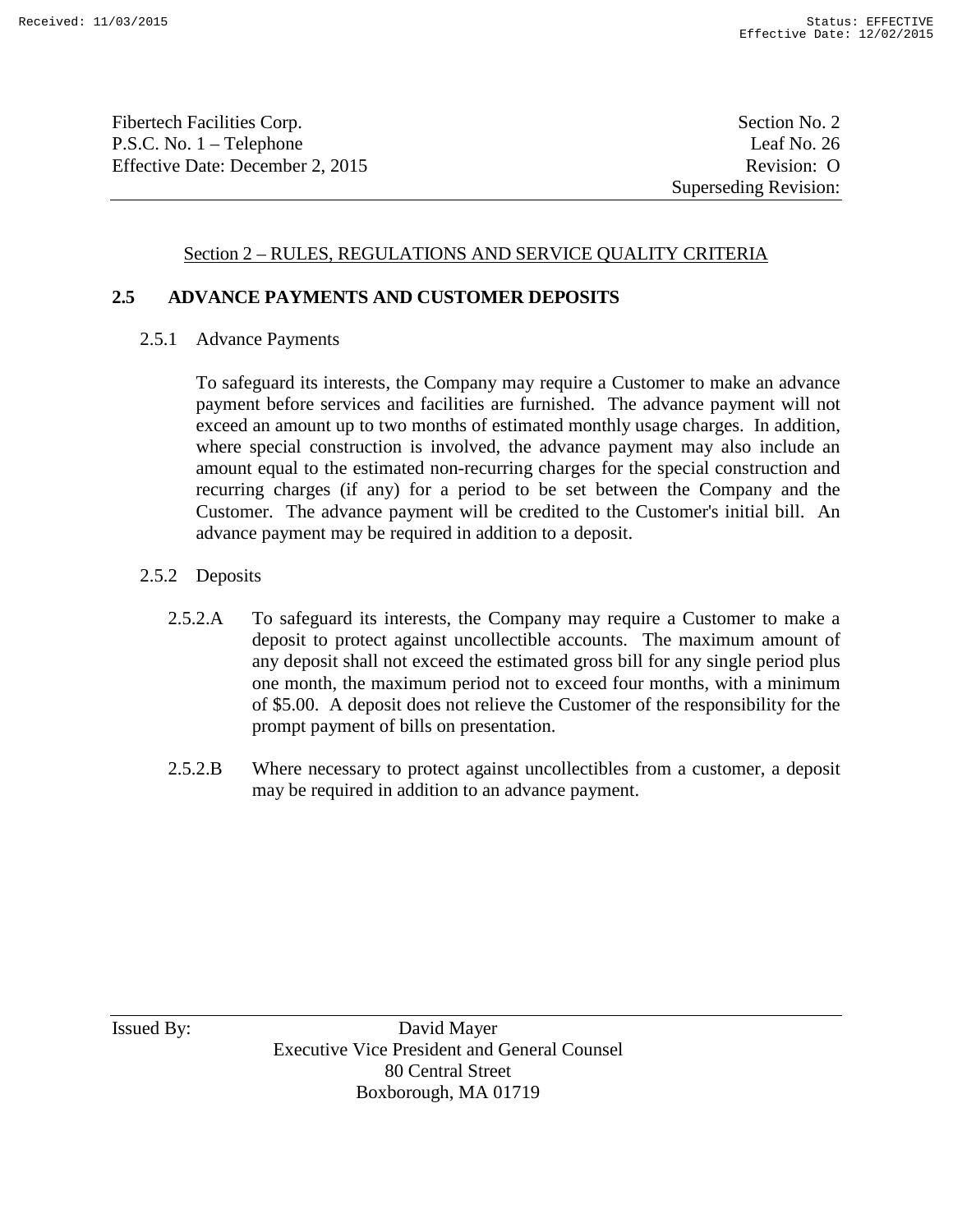Fibertech Facilities Corp. Section No. 2 P.S.C. No. 1 – Telephone Leaf No. 27 Effective Date: December 2, 2015 Revision: O

## Section 2 – RULES, REGULATIONS AND SERVICE QUALITY CRITERIA

#### **2.5 ADVANCE PAYMENTS AND CUSTOMER DEPOSITS (Cont'd)**

- 2.5.2 Deposits (Cont'd)
	- 2.5.2.C When a service or facility is discontinued, the amount of a deposit, if any, will be applied to the Customer's account and any credit balance remaining will be refunded. Deposits secured from a Customer shall be returned to the Customer when he pays undisputed bills for service over a period of 12 consecutive months. Before the service or facility is discontinued, the Company may, at its option, return the deposit or credit it to the Customer's account. If the amount of the deposit is insufficient to cover the balance due to the Customer's account, the Company retains the right to collect any amounts owing after the deposit has been applied plus any costs related to the collection of any remaining balance.
	- 2.5.2.D Customers' deposits held by the Company will accrue simple interest at a rate specified by the Commission which shall be credited or paid to the customer while the company holds the deposit.
	- 2.5.2.E Where the Customer secures return of the deposit, the Customer will not be required to make a new deposit unless the Customer's service was discontinued, or the credit standing of the Customer was so impaired through the Customer's failure to comply with tariff provisions.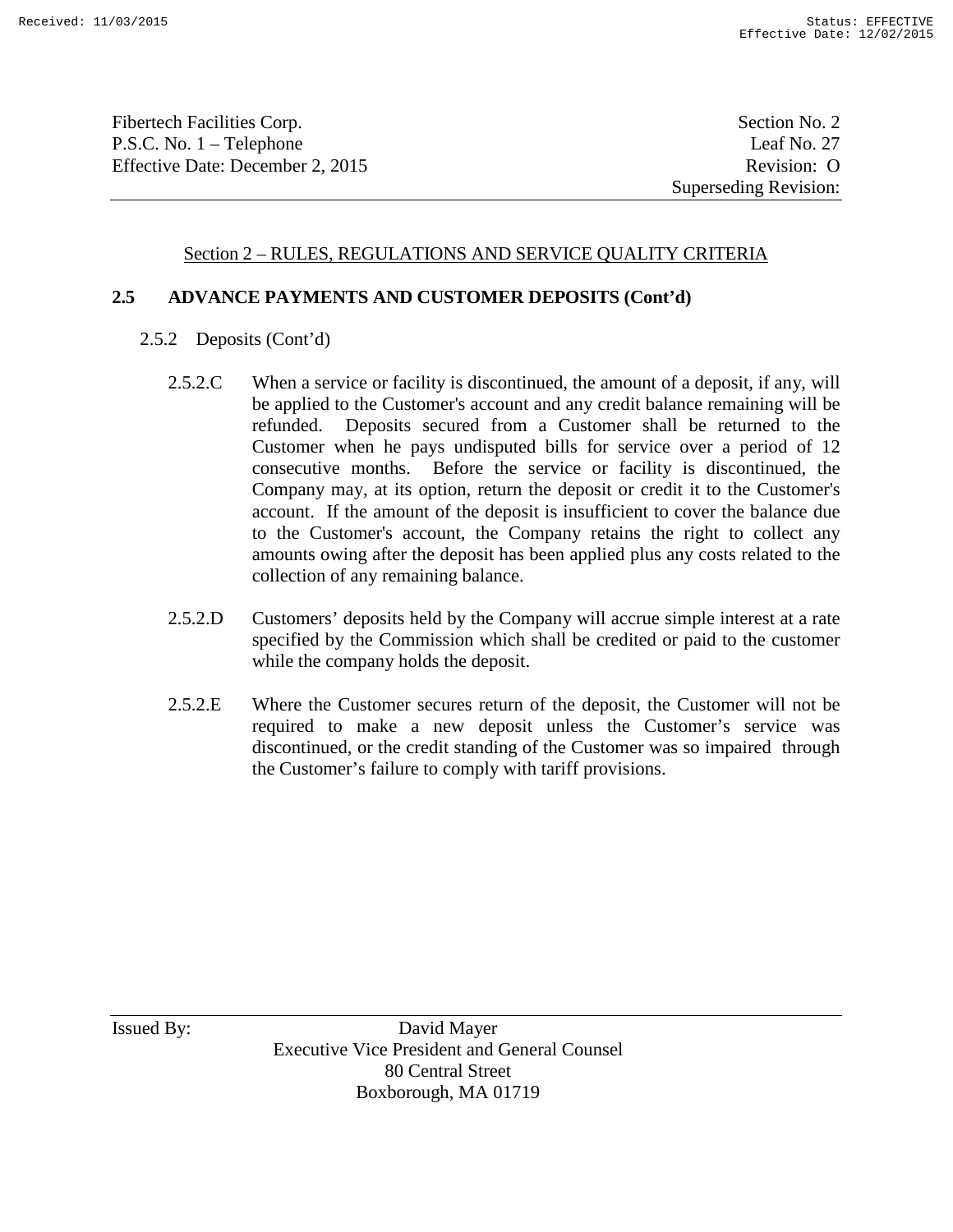Fibertech Facilities Corp. Section No. 2 P.S.C. No. 1 – Telephone Leaf No. 28 Effective Date: December 2, 2015 Revision: O

Superseding Revision:

## Section 2 – RULES, REGULATIONS AND SERVICE QUALITY CRITERIA

#### **2.6 PAYMENT ARRANGEMENTS**

- 2.6.1 Payments for Service
	- 2.6.1.A General

The Customer is responsible for the payment of all charges for facilities and services furnished by the Company to the Customer.

- 2.6.1.B Taxes
	- 2.6.1.B.1 The Customer is responsible for payment of any sales, use, gross receipts, excise, access or other local, state and federal taxes, charges or surcharges (however, designated) (excluding taxes on the Company's net income) imposed on or based upon the provision, sale or use of network services.
	- 2.6.1.B.2 The Customer is responsible for payment of all charges incurred by the Customer or other users for services and facilities furnished to the Customer by the Company.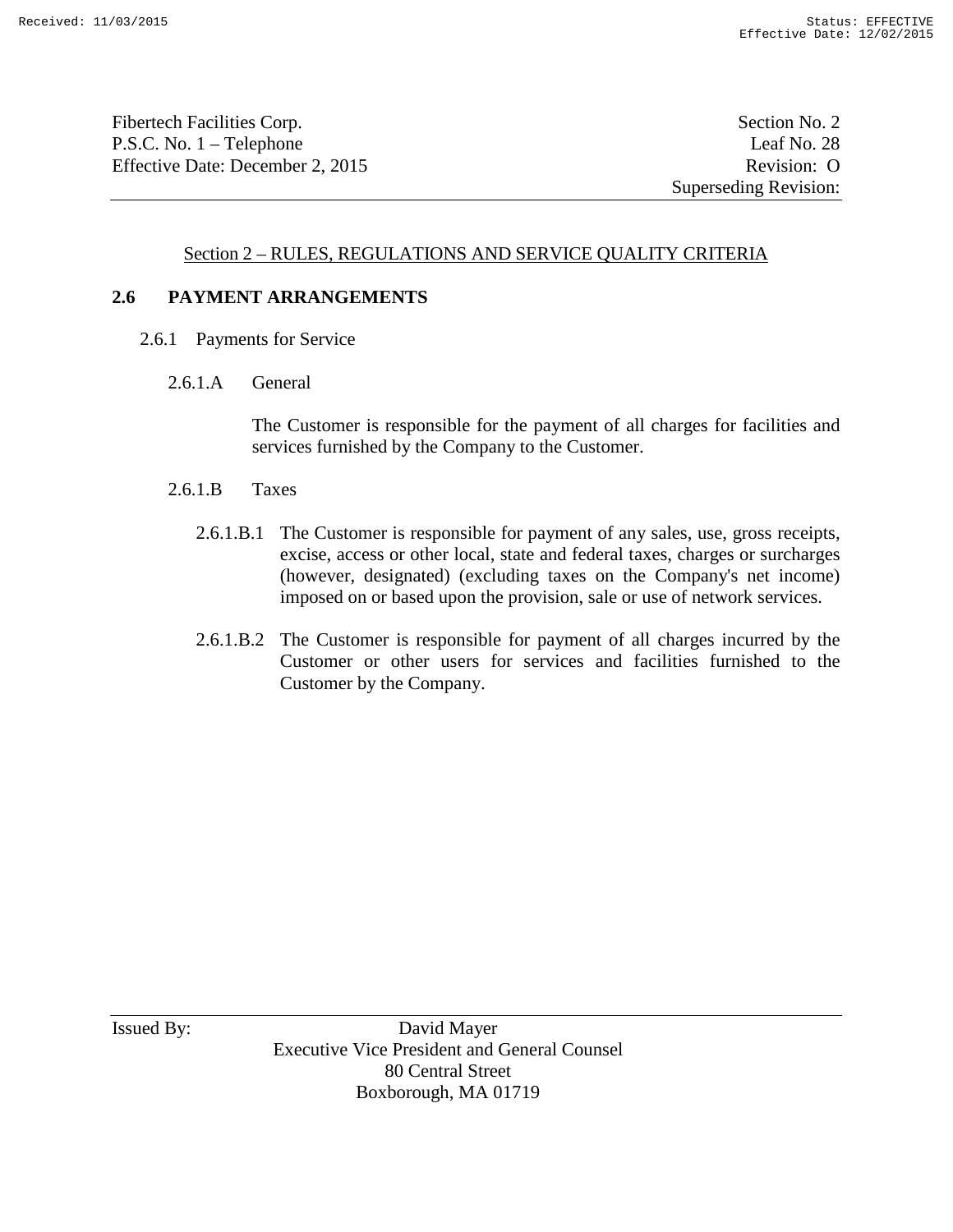Fibertech Facilities Corp. Section No. 2 P.S.C. No. 1 – Telephone Leaf No. 29 Effective Date: December 2, 2015 Revision: O

Superseding Revision:

#### Section 2 – RULES, REGULATIONS AND SERVICE QUALITY CRITERIA

#### **2.6 PAYMENT ARRANGEMENTS (Cont'd)**

- 2.6.2 Billing and Collection of Charges
	- 2.6.2.A Non-recurring charges are due and payable within 30 days after the date of the invoice.
	- 2.6.2.B The Company shall present invoices for Recurring Charges monthly to the Customer, in advance of the month in which service is provided, and Recurring Charges shall be due and payable within 30 days after the date of the invoice. When billing is based upon customer usage, usage charges will be billed monthly for the preceding billing period.
	- 2.6.2.C When service does not begin on the first day of the month, or end on the last day of the month, the charge for the fraction of the month in which service was furnished will be calculated on a pro rata basis. For this purpose, every month is considered to have 30 days.
	- 2.6.2.D Billing of the Customer by the Company will begin on the Service Commencement Date, which is the day on which the Company notifies the Customer that the service or facility is available for use, except that the Service Commencement Date may be postponed by mutual agreement of the parties, or if the service or facility does not conform to standards set forth in this tariff or the Service Order. Billing accrues through and includes the day that the service, circuit, arrangement or component is discontinued.
	- 2.6.2.E Before implementing a late payment charge program, the Company will show on its Customer bill, in addition to other necessary information, the date on which the bill is delivered to the U.S. mail, or delivered to the Customer's premises, together with showing the date by which payment must be received in the Company's offices to avoid late payment charges.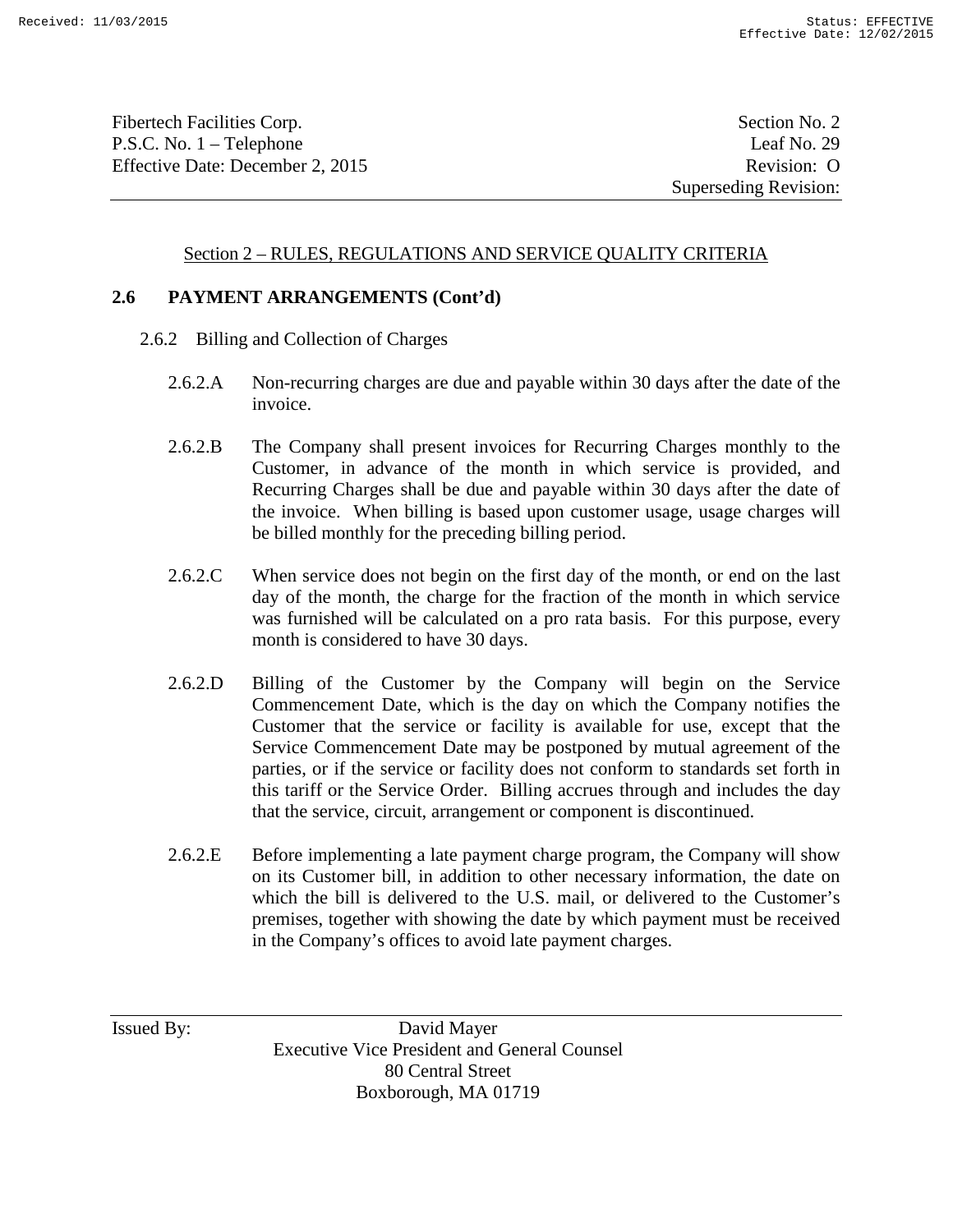Fibertech Facilities Corp. Section No. 2 P.S.C. No. 1 – Telephone Leaf No. 30 Effective Date: December 2, 2015 Revision: O

Superseding Revision:

#### Section 2 – RULES, REGULATIONS AND SERVICE QUALITY CRITERIA

#### **2.6 PAYMENT ARRANGEMENTS (Cont'd)**

- 2.6.2 Billing and Collection of Charges (Cont'd)
	- 2.6.2.F If any portion of the payment is received by the Company after the date due, or if any portion of the payment is received by the Company in funds that are not immediately available upon presentment, then a late payment penalty shall be due to the Company. The late payment penalty shall be one and one-half per cent (1.5%) or the maximum permitted by law of the amount of the outstanding amount due to the Company. The late payment penalty will be detailed as a separate line item on the Customer's current bill. The late payment charge shall not be applied to any amount billed as taxes which utilities are required to collect on behalf of local government. The Company may, at its option, waive any late payment charge by reason of limitations in its automated billing system or for any other reason.
	- 2.6.2.G The Customer will be assessed a charge of twenty dollars (\$20.00) or the maximum permitted by law for each check submitted by the Customer to the Company which a financial institution refuses to honor.
	- 2.6.2.H If service is disconnected by the Company and later re-installed, reinstallation of service will be subject to all applicable installation charges.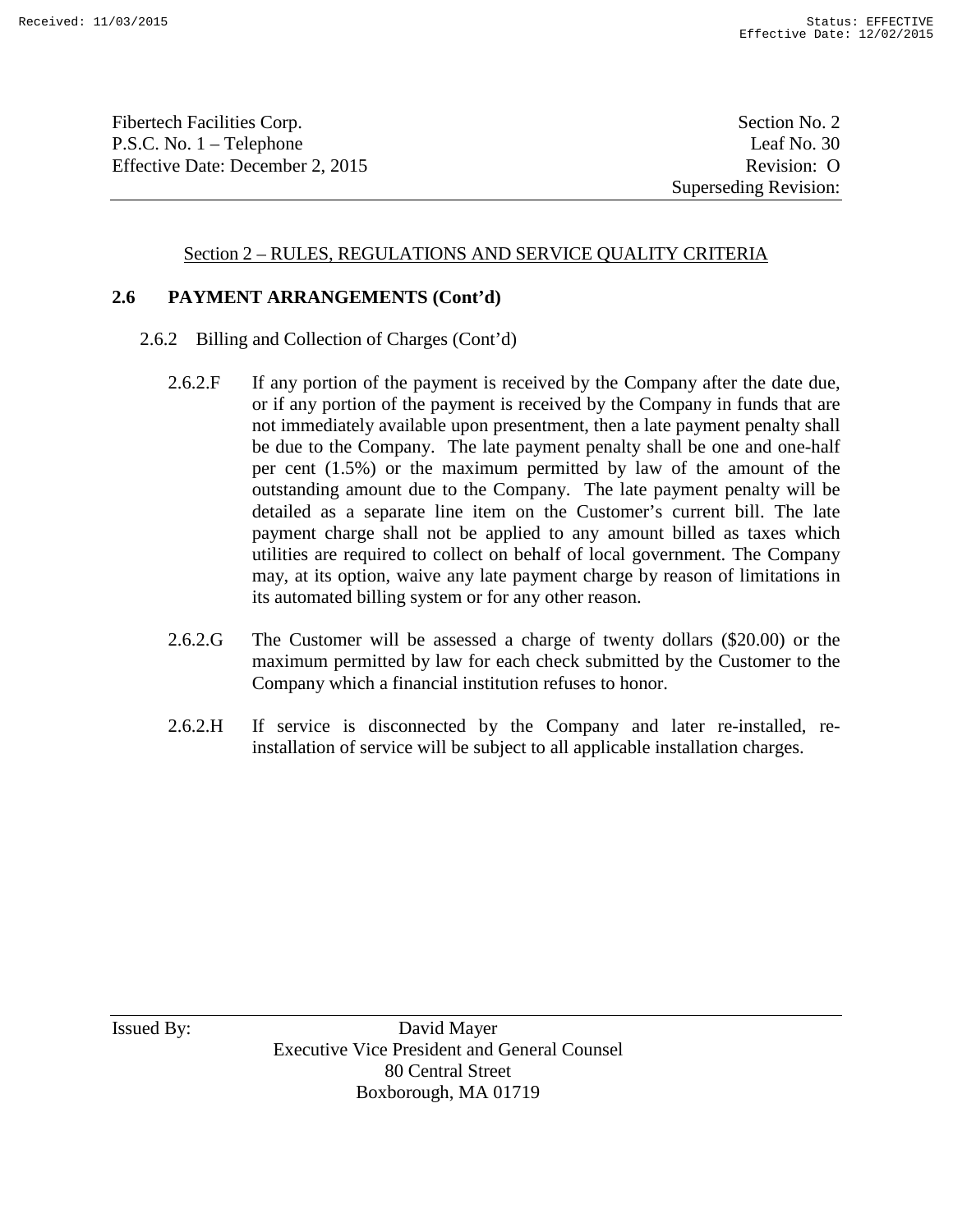Fibertech Facilities Corp. Section No. 2 P.S.C. No. 1 – Telephone Leaf No. 31 Effective Date: December 2, 2015 Revision: O

Superseding Revision:

#### Section 2 – RULES, REGULATIONS AND SERVICE QUALITY CRITERIA

#### **2.6 PAYMENT ARRANGEMENTS (Cont'd)**

- 2.6.3 Billing Disputes
	- 2.6.3.A All bills are presumed accurate, and shall be binding on the Customer unless notice of the disputed charge(s) is received by the Company within 30 days (commencing 5 days after such bills have been mailed or otherwise rendered per the Company's normal course of business). For the purposes of this section, "notice" is defined as written notice to the Company, containing sufficient documentation to investigate the dispute, including the account number under which the bill has been rendered, the date of the bill, and the specific items on the bill being disputed.
	- 2.6.3.B Late Payment Charge
		- 2.6.3.B.1 The undisputed portions of the bill must be paid by the payment due date to avoid assessment of a late payment charge on the undisputed amount under Section 2.6.2.F, preceding.
		- 2.6.3.B.2 In the event that a billing dispute is resolved by the Company in favor of the Customer, any disputed amount withheld pending resolution of the billing dispute shall not be subject to the late payment charge.
		- 2.6.3.B.3 In the event that a billing dispute is resolved in favor of the Company, the Customer shall pay the late payment charge.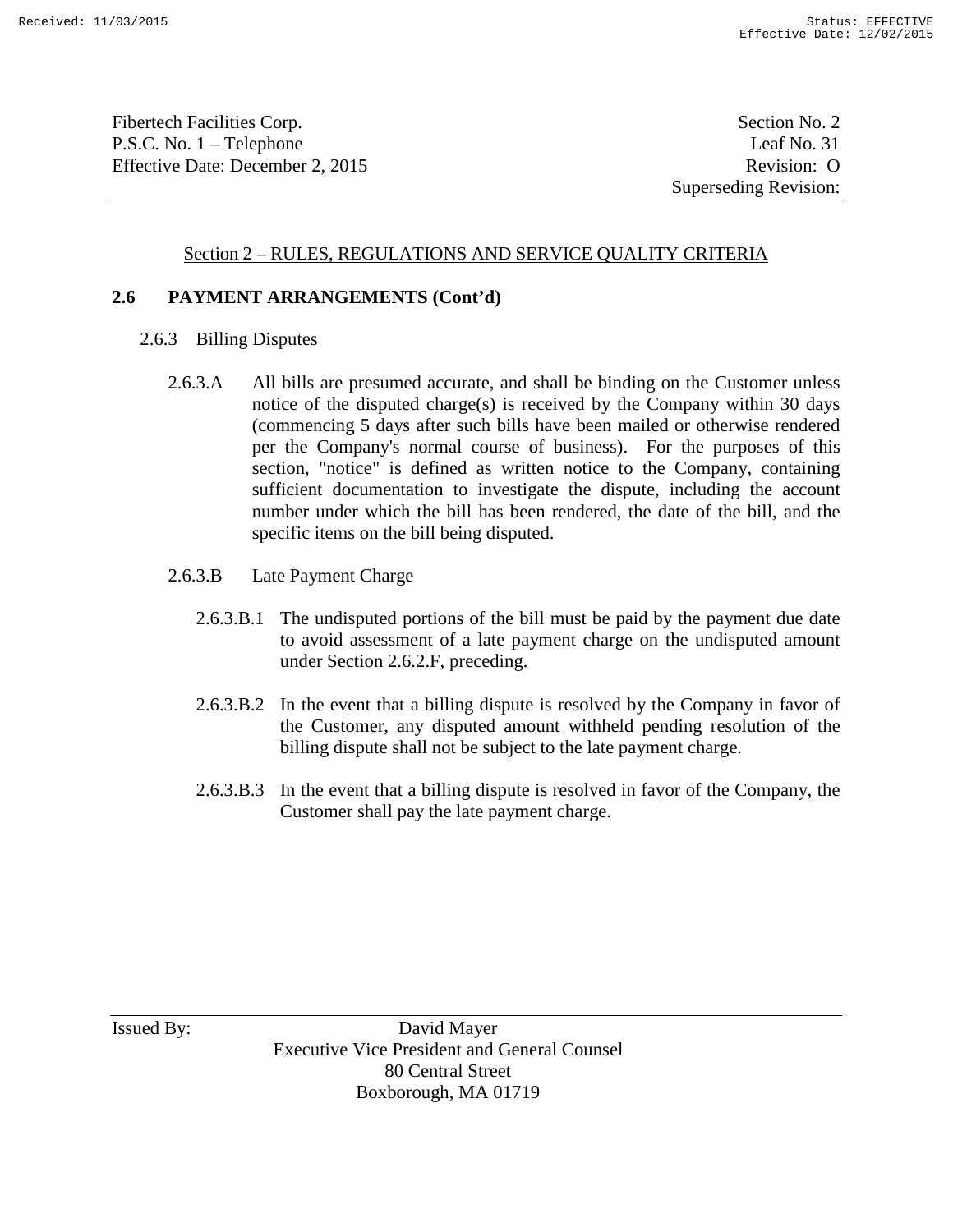Fibertech Facilities Corp. Section No. 2 P.S.C. No. 1 – Telephone Leaf No. 32 Effective Date: December 2, 2015 Revision: O

Superseding Revision:

#### Section 2 – RULES, REGULATIONS AND SERVICE QUALITY CRITERIA

#### **2.6 PAYMENT ARRANGEMENTS (Cont'd)**

- 2.6.3 Billing Disputes (Cont'd)
	- 2.6.3.C Adjustments or Refunds to the Customer
		- 2.6.3.C.1 In the event that the Company resolves the billing dispute in favor of a Customer who has withheld payment of the disputed amount pending resolution of the disputed bill, the Company will credit the Customer's account for the disputed amount in the billing period following the resolution of the dispute.
		- 2.6.3.C.2 In the event that the Company resolves the billing dispute in favor of a Customer who has paid the total amount of the disputed bill, the Company will credit the Customer's account for any overpayment by the Customer in the billing period following the resolution of the dispute.
		- 2.6.3.C.3 In the event that the Company resolves the billing dispute in favor of a Customer who has paid the total amount of the disputed bill but canceled the service, the Company will issue a refund of any overpayment by the Customer.
		- 2.6.3.C.4 All adjustments or refunds provided by the Company to the Customer at the Customer's request, or provided by the Company to the Customer by way of compromise of a billing dispute, and which are accepted by the Customer, are final and constitute full satisfaction, settlement, and/or compromise of all of the Customer's claims for the billing period for which the adjustment or refund was issued.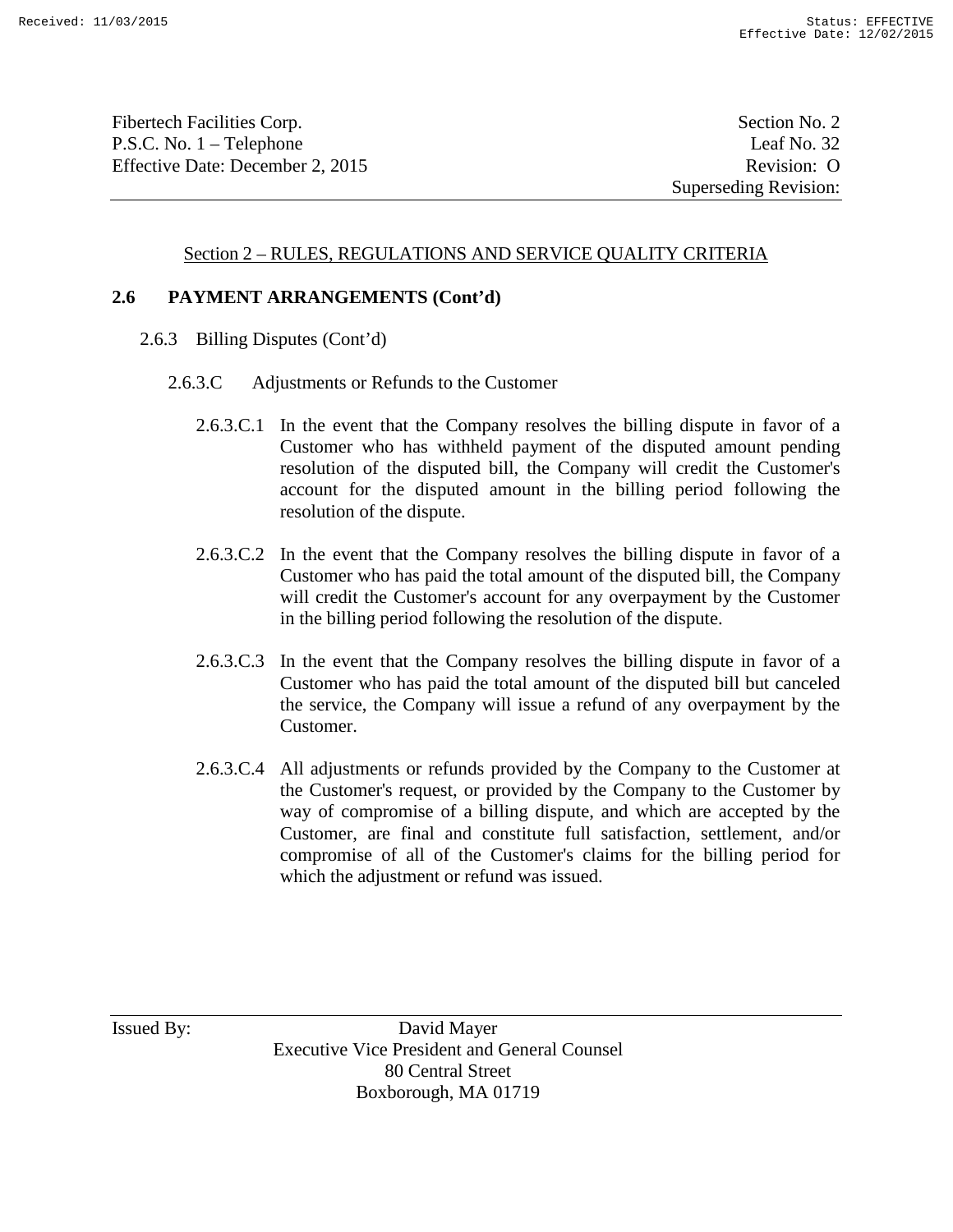Fibertech Facilities Corp. Section No. 2 P.S.C. No. 1 – Telephone Leaf No. 33 Effective Date: December 2, 2015 Revision: O

Superseding Revision:

#### Section 2 – RULES, REGULATIONS AND SERVICE QUALITY CRITERIA

#### **2.6 PAYMENT ARRANGEMENTS (Cont'd)**

- 2.6.3 Billing Disputes (Cont'd)
	- 2.6.3.D Unresolved Billing Disputes

In the case of a billing dispute between the Customer and the Company for service furnished to the Customer, which cannot be settled to the mutual satisfaction of the Customer and the Company, the Customer has up to 90 days (commencing 5 days after such bills have been mailed or otherwise rendered per the Company's normal course of business) to take the following course of action:

- 2.6.3.D.1 First, the Customer may request and the Company will provide an in-depth review of the disputed amount.
- 2.6.3.D.2 Second, if after investigation and review by the Company, a disagreement remains as to the disputed amount, the Customer may file an appropriate complaint with:

New York State Public Service Commission Office of Consumer Services Empire State Plaza Agency Building 3 Albany, NY 12223-1350 Phone: 1-800-342-3377 TDD: 1-800-662-1220 Fax: (518) 486-7868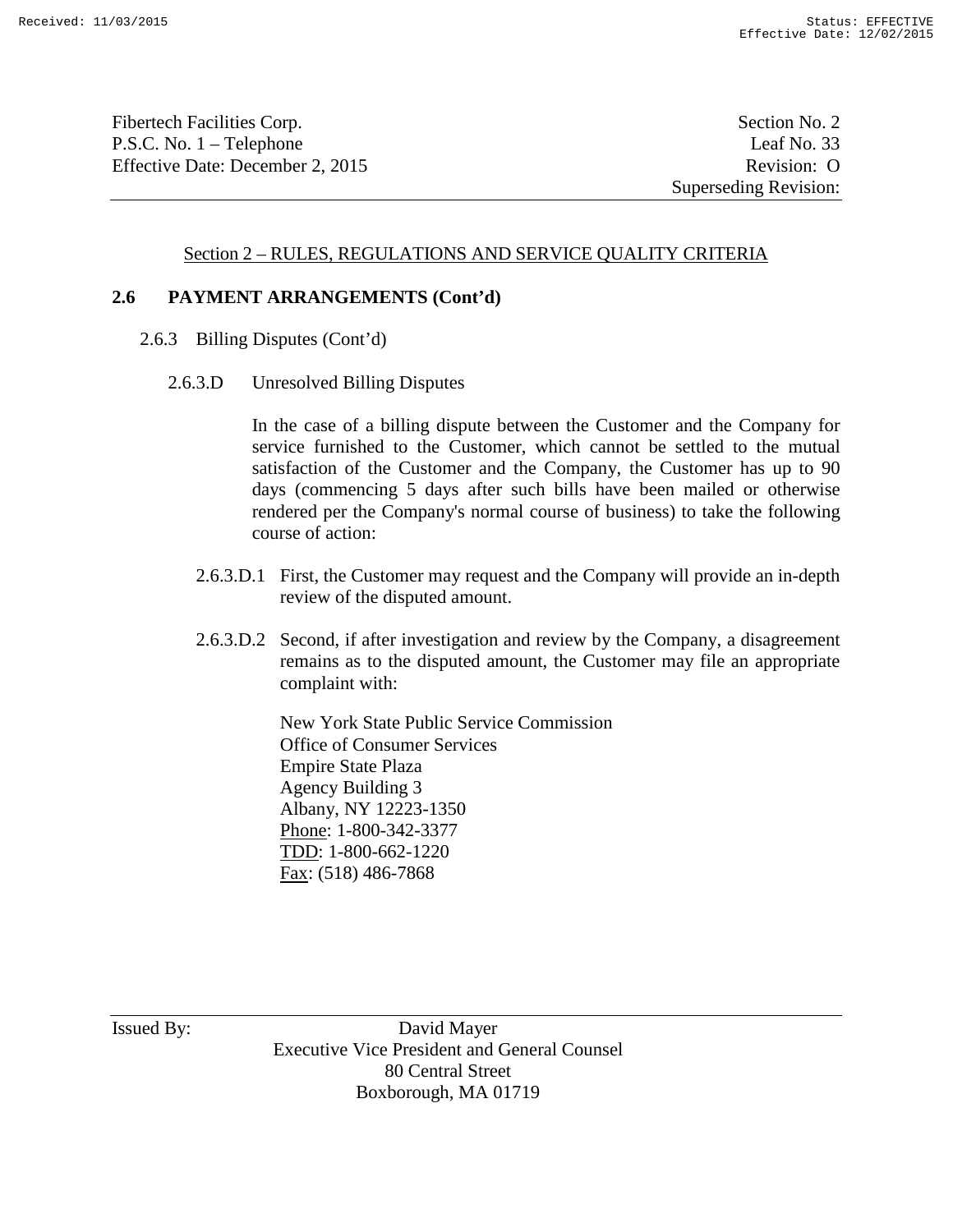Fibertech Facilities Corp. Section No. 2 P.S.C. No. 1 – Telephone Leaf No. 34 Effective Date: December 2, 2015 Revision: O

Superseding Revision:

#### Section 2 – RULES, REGULATIONS AND SERVICE QUALITY CRITERIA

#### **2.6 PAYMENT ARRANGEMENTS (Cont'd)**

- 2.6.4 Discontinuance of Service
	- 2.6.4.A Upon nonpayment of any amounts owed to the Company, the Company may, by giving 24-hour prior written notice to the Customer, discontinue or suspend service without incurring any liability.
	- 2.6.4.B Upon violation of any of the other material terms or conditions for furnishing service the Company may, by giving 30 days' prior notice in writing to the Customer, discontinue or suspend service without incurring any liability if such violation continues during that period.
	- 2.6.4.C Upon condemnation of any material portion of the facilities used by the Company to provide service to a Customer or if a casualty renders all or any material portion of such facilities inoperable beyond feasible repair, the Company, by notice to the Customer, may discontinue or suspend service without incurring any liability.
	- 2.6.4.D Upon the Customer's insolvency, assignment for the benefit of creditors, filing or bankruptcy or reorganization, or failing to discharge an involuntary petition within the time permitted by law, the Company may immediately discontinue or suspend service without incurring any liability.
	- 2.6.4.E Upon any governmental prohibition or required alteration of the services to be provided or any violation of an applicable law or regulation, the Company may immediately discontinue service without incurring any liability. In the event of fraudulent use of the Company's network, the Company may without notice suspend or discontinue service. The Customer will be liable for all related costs as set forth in Section 2.7 of this tariff. The Customer will also be responsible for payment of any reconnection charges.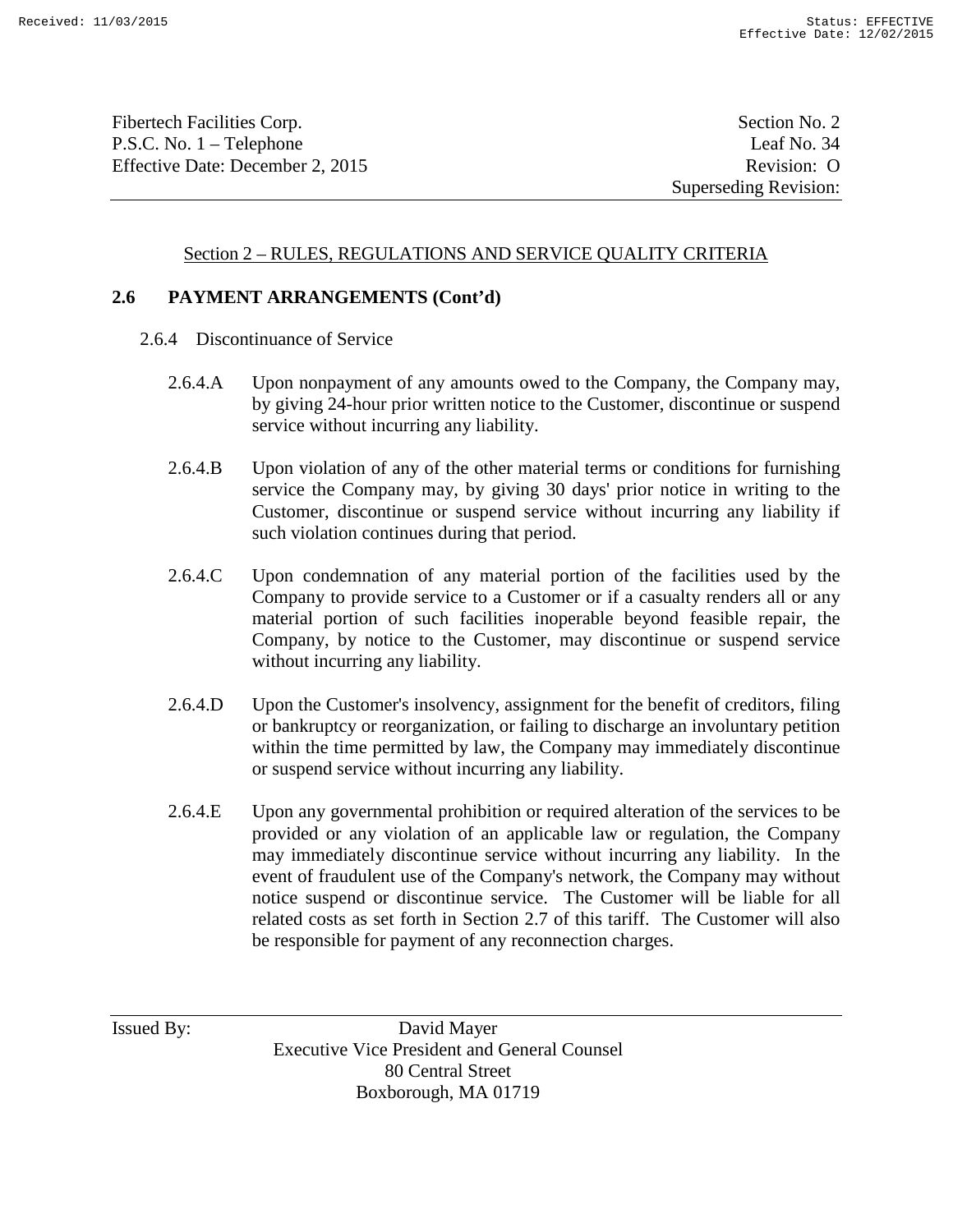Fibertech Facilities Corp. Section No. 2 P.S.C. No. 1 – Telephone Leaf No. 35 Effective Date: December 2, 2015 Revision: O

Superseding Revision:

#### Section 2 – RULES, REGULATIONS AND SERVICE QUALITY CRITERIA

#### **2.6 PAYMENT ARRANGEMENTS (Cont'd)**

- 2.6.4 Discontinuance of Service (Cont'd)
	- 2.6.4.F Upon the Customer's use of any communications of the provisions of Section 2.2 of this tariff or in any manner that harms, impairs or interferes with the Company provided services or facilities, the Company may immediately discontinue service without incurring any liability. The Customer will be liable for all related costs as set forth in Section 2.7.2.A of this tariff. The customer will also be responsible for payment of any reconnection charges.
	- 2.6.4.G Upon the Company's discontinuance of service to the Customer under Section 2.5.2(C), the Company, in addition to all other remedies that may be available to the Company at law or in equity or under any other provision of this tariff, may declare all future monthly and other charges which would have been payable by the Customer during the remainder of the term for which such services would have otherwise been provided to the Customer to be immediately due and payable.
	- 2.6.4.H For any Customer who receives calls originally dialed as an 800 or 888 number, the Customer is responsible for providing adequate access lines to enable the Company to terminate all 800/888 Service calls to the Customer's telephone equipment. Should the Customer have insufficient access lines on which to terminate 800/888 Service calls, the Company reserves the right to request the Customer to add additional lines for call terminations. If, after 90 days, the Customer has not made the requested change, the Company, without incurring any liability, reserves the right to terminate any portion of the Customer's 800/888 Service, with 30 days' written notice, that may be provided by the Company.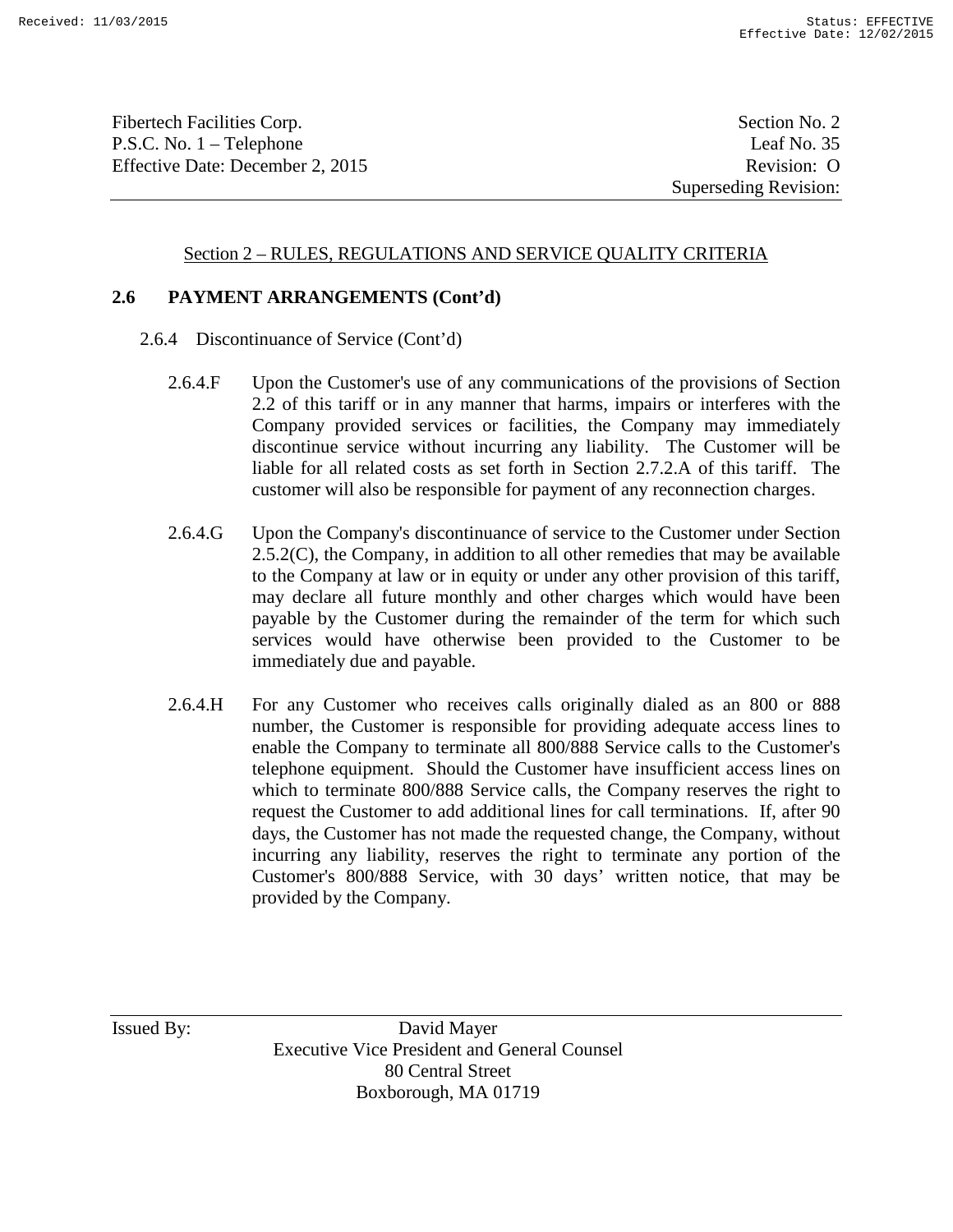Fibertech Facilities Corp. Section No. 2 P.S.C. No. 1 – Telephone Leaf No. 36 Effective Date: December 2, 2015 Revision: O

Superseding Revision:

#### Section 2 – RULES, REGULATIONS AND SERVICE QUALITY CRITERIA

#### **2.6 PAYMENT ARRANGEMENTS (Cont'd)**

- 2.6.4 Discontinuance of Service (Cont'd)
	- 2.6.4.I Applications for service cannot be cancelled unless the Company otherwise agrees. Where the Company permits Customer to cancel an application for service prior to the start of service or prior to any special construction, no charges will be imposed except for those specified below.
	- 2.6.4.J Where, prior to cancellation by the Customer, the Company incurs any expenses in installing the service or in preparing to install the service that it otherwise would not have incurred, a charge equal to the costs the Company incurred, less net salvage, shall apply, but in no case shall this charge exceed the sum of the charge for the minimum period of services ordered, including installation charges, and all charges others levied against the Company that would have been chargeable to the Customer.
	- 2.6.4.K Where the Company incurs any expense in connection with special construction, or where special arrangements of facilities or equipment have begun, before the Company receives a cancellation notice, a charge equal to the costs incurred, less net salvage, applies. In such cases, the charge will be based on such elements as the cost of the equipment, facilities, and material, the cost of installation, engineering, labor, and supervision, general and administrative expense, other disbursements, depreciation, maintenance, taxes, provision for return on investment, and any other costs associated with the special construction or arrangements.
	- 2.6.4.L The special charges described above in  $2.6.4(K)$  will be calculated and applied on a case-by-case basis.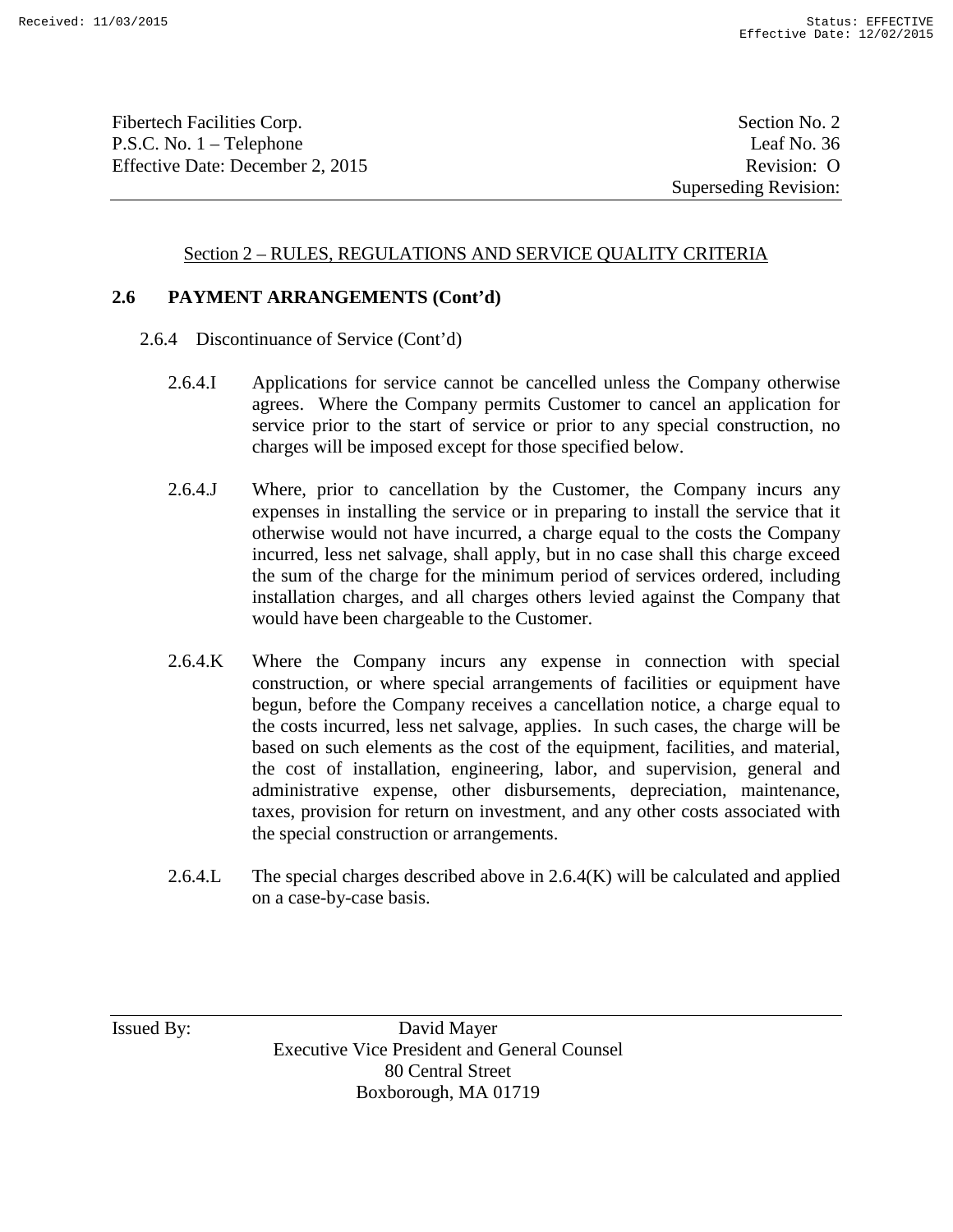Fibertech Facilities Corp. Section No. 2 P.S.C. No. 1 – Telephone Leaf No. 37 Effective Date: December 2, 2015 Revision: O

Superseding Revision:

### Section 2 – RULES, REGULATIONS AND SERVICE QUALITY CRITERIA

#### **2.6 PAYMENT ARRANGEMENTS (Cont'd)**

2.6.5 Changes in Service Requested

If the Customer makes or requests material changes in circuit engineering, equipment specifications, service parameters, premises locations, or otherwise materially modifies any provision of the application for service, the Customer's installation fee shall be adjusted accordingly.

- 2.6.6 Service Interruption in General
	- 2.6.6.A A credit allowance will be given when service is interrupted. A service is interrupted when it becomes inoperative to the Customer, e.g., the Customer is unable to transmit or receive, because of a failure of a component furnished by the Company under this tariff.
	- 2.6.6.B An interruption period begins when the Customer reports a service, facility or circuit to be inoperative and, if necessary, releases it for testing and repair. An interruption period ends when the service, facility or circuit is operative.
	- 2.6.6.C If the Customer reports a service, facility or circuit to be interrupted but declines to release it for testing and repair, the service, facility or circuit is considered to be impaired but not interrupted. No credit allowances will be made for a service, facility or circuit considered by the Company to be impaired.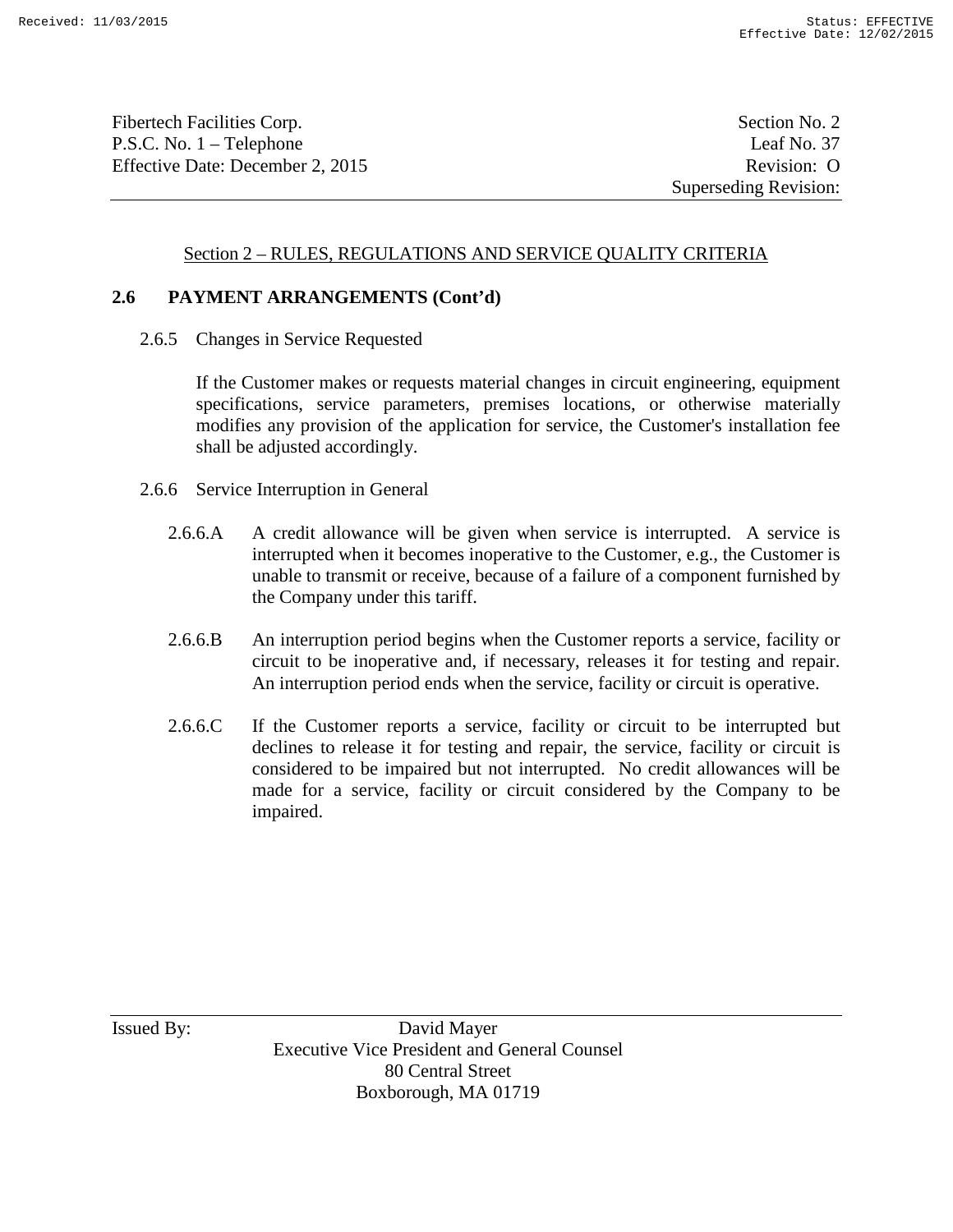Fibertech Facilities Corp. Section No. 2 P.S.C. No. 1 – Telephone Leaf No. 38 Effective Date: December 2, 2015 Revision: O

Superseding Revision:

#### Section 2 – RULES, REGULATIONS AND SERVICE QUALITY CRITERIA

#### **2.6 PAYMENT ARRANGEMENTS (Cont'd)**

2.6.7 Credit Allowance

No credit allowance will be made for any interruption in service:

- 2.6.7.A Due to the negligence of or noncompliance with the provisions of this tariff by any person or entity other than the Company, including but not limited to the Customer or other common carriers connected to the service of the Company;
- 2.6.7.B Due to the failure of power, equipment, systems, connections or services not provided by the Company;
- 2.6.7.C Due to circumstances or causes beyond the control of the Company;
- 2.6.7.D During any period in which the Company is not given full and free access to its facilities and equipment for the purposes of investigating and correcting interruptions;
- 2.6.7.E During any period in which the Customer continues to use the service on an impaired basis;
- 2.6.7.F During any period when the Customer has released service to the Company for maintenance purposes or for implementation of a Customer order for a change in service arrangements;
- 2.6.7.G That occurs or continues due to the Customer's failure to authorize replacement of any element of special construction; and
- 2.6.7.H That was not reported to the Company within thirty (30) days of the date that service was affected.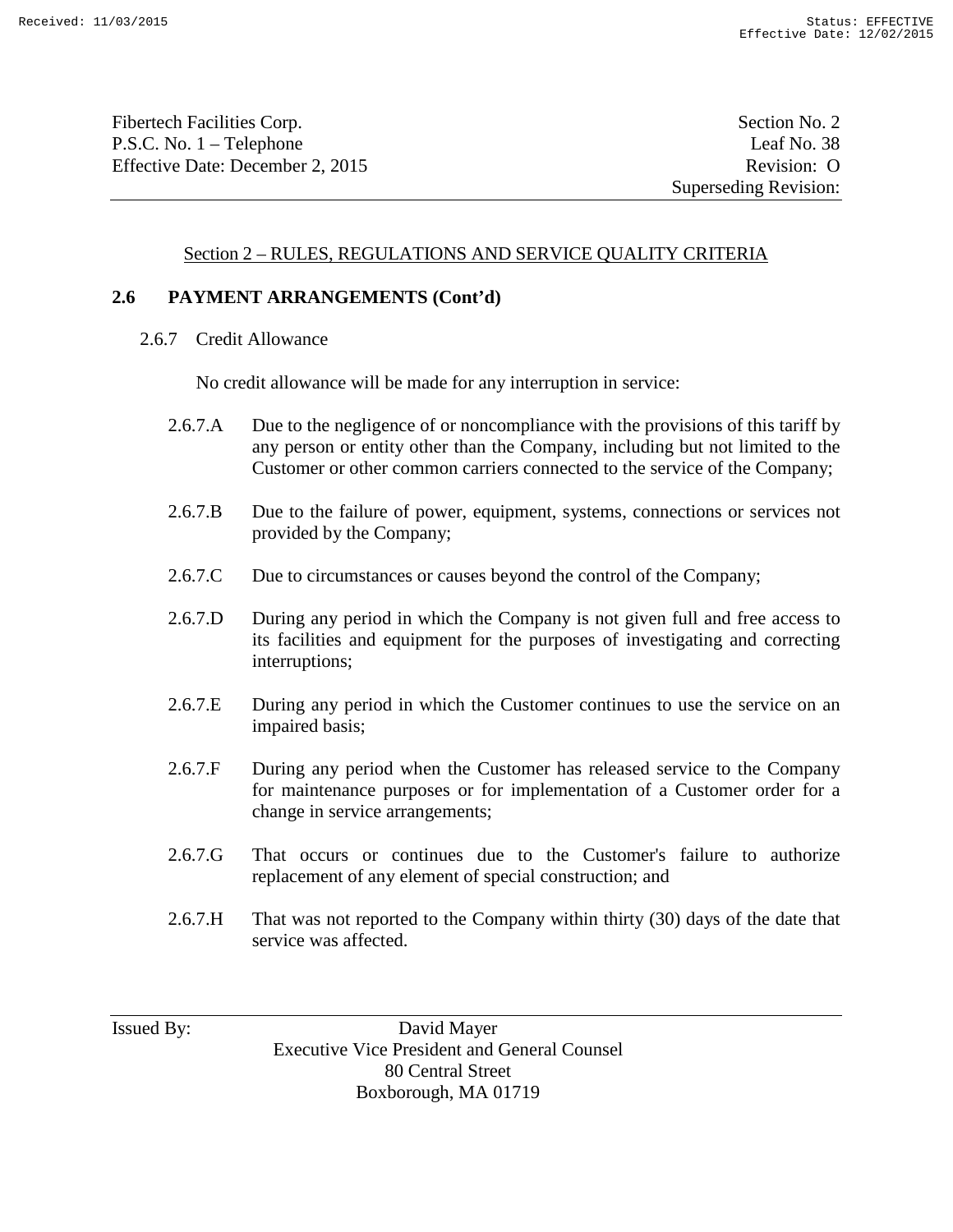Fibertech Facilities Corp. Section No. 2 P.S.C. No. 1 – Telephone Leaf No. 39 Effective Date: December 2, 2015 Revision: O

Superseding Revision:

### Section 2 – RULES, REGULATIONS AND SERVICE QUALITY CRITERIA

#### **2.6 PAYMENT ARRANGEMENTS (Cont'd)**

2.6.8 Use of Another Means of Communications

If the Customer elects to use another means of communications during the period of interruption, the Customer must pay the charges for the alternative service used.

- 2.6.9 Application of Credits for Interruptions in Service
	- 2.6.9.A Credits for interruptions in service that is provided and billed on a flat rate basis for a minimum period of at least one month, beginning on the date that billing becomes effective, shall in no event exceed an amount equivalent to the proportionate charge to the Customer for the period of service during which the event that gave rise to the claim for a credit occurred. A credit allowance is applied on a pro rata basis against the rates specified hereunder and is dependent upon the length of the interruption. Only those facilities on the interrupted portion of the circuit will receive a credit.
	- 2.6.9.B For calculating credit allowances, every month is considered to have thirty (30) days.
	- 2.6.9.C A credit allowance will be given for interruptions in service of 15 minutes or more. Two or more interruptions of 15 minutes or more during any one 24 hour period shall be considered as one interruption.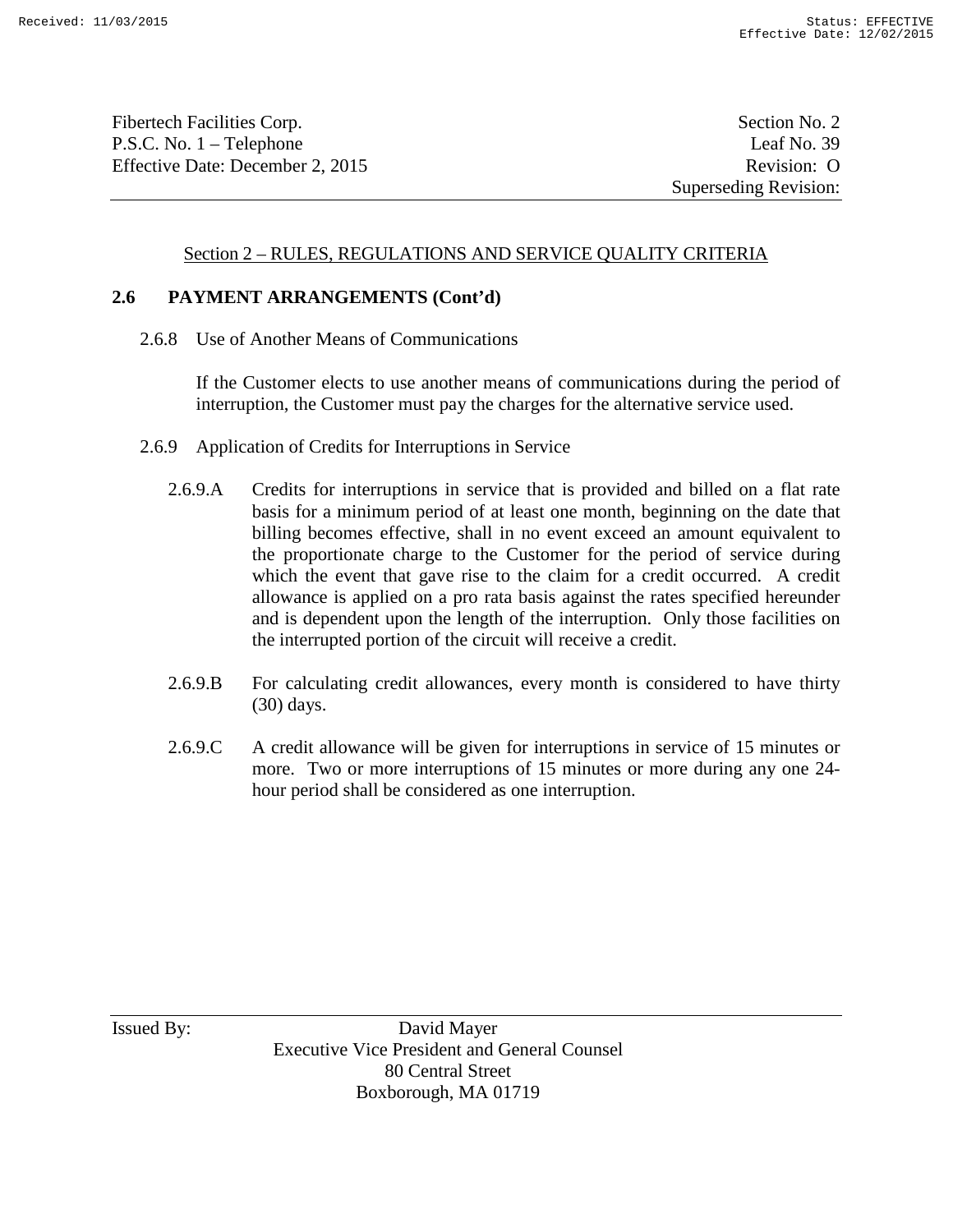Fibertech Facilities Corp. Section No. 2 P.S.C. No. 1 – Telephone Leaf No. 40 Effective Date: December 2, 2015 Revision: O

Superseding Revision:

#### Section 2 – RULES, REGULATIONS AND SERVICE QUALITY CRITERIA

#### **2.6 PAYMENT ARRANGEMENTS (Cont'd)**

- 2.6.9 Application of Credits for Interruptions in Service (Cont'd)
	- 2.6.9.D Interruptions of 24 Hours or Less

2.6.9.D.1 Length of Interruption to be Credited

2.6.9.D.1.(a) Less than 15 minutes – None

- 2.6.9.D.1.(b) 15 minutes up to but not including 3 hours 1/10 Day
- 2.6.9.D.1.(c) 3 hours up to but not including 6 hours 1/5 Day
- 2.6.9.D.1.(d) 6 hours up to but not including 9 hours 2/5 Day
- 2.6.9.D.1.(e) 9 hours up to but not including 12 hours 3/5 Day
- 2.6.9.D.1.(f) 12 hours up to but not including 15 hours 4/5 Day
- 2.6.9.D.1.(g) 15 hours up to but not including 24 hours One Day
- 2.6.9.D.2 Continuous Interruption Over 24 Hours and Less Than 72 Hours

Interruptions over 24 hours and less than 72 hours will be credited 1/5 day for each three-hour period or fraction thereof that occurs following the expiration of the initial 24-hour period. No more than one full days' credit will be allowed for any period of 24 hours.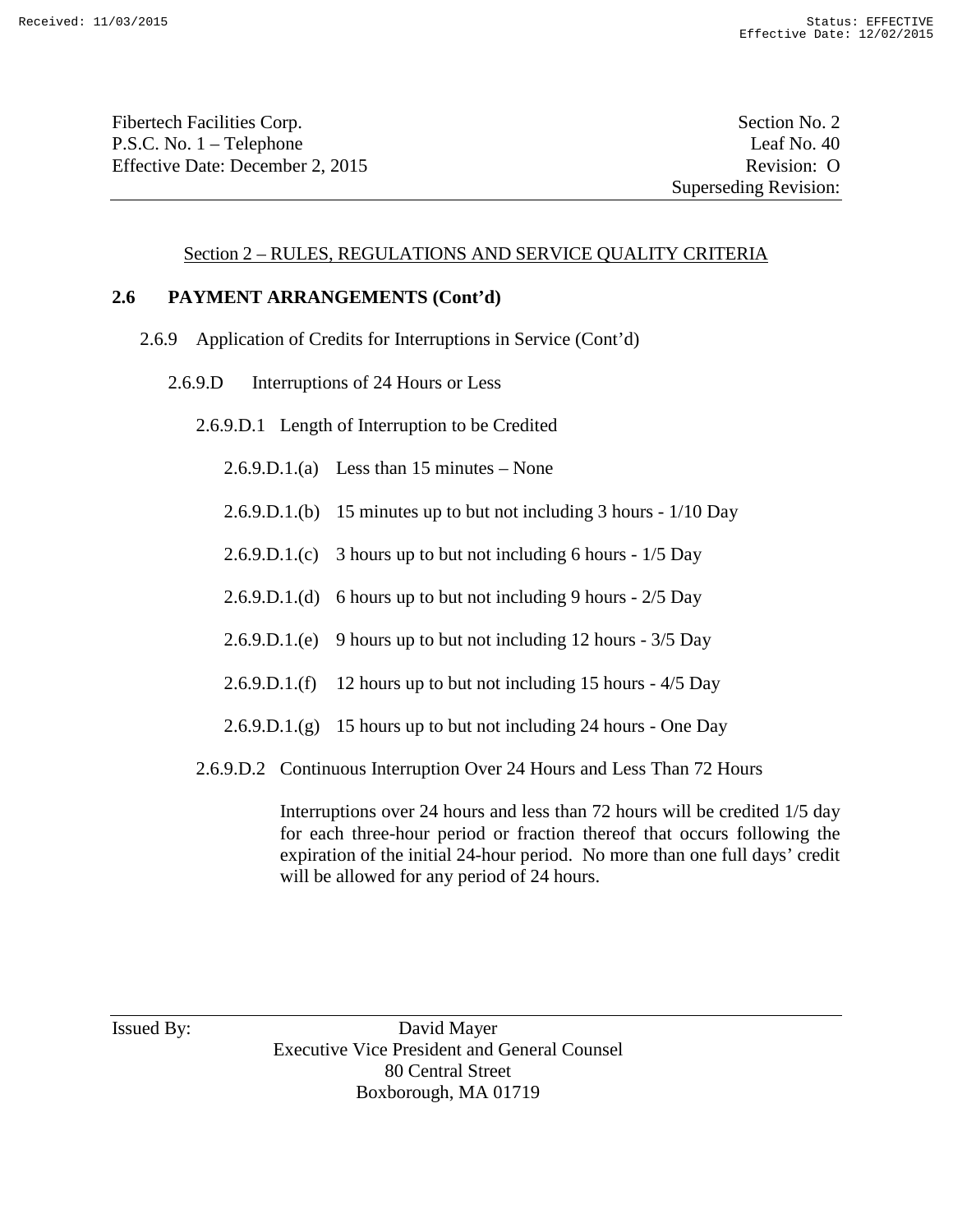Fibertech Facilities Corp. Section No. 2 P.S.C. No. 1 – Telephone Leaf No. 41 Effective Date: December 2, 2015 Revision: O

Superseding Revision:

### Section 2 – RULES, REGULATIONS AND SERVICE QUALITY CRITERIA

#### **2.6 PAYMENT ARRANGEMENTS (Cont'd)**

2.6.9.D Interruptions of 24 Hours or Less (Cont'd)

2.6.9.D.3 Interruptions over 72 Hours Interruptions over 72 hours will be credited 2 days for each full 24-hour period that occurs following the expiration of the initial 72-hour period. No more than 30 days credit will be allowed for any one-month period.

#### 2.6.10 Cancellation for Service Interruption

Cancellation or termination for service interruption for services that the customer does not otherwise have a right to terminate is permitted only if any circuit experiences a single continuous outage of 8 hours or more or cumulative service credits equaling 16 hours in a continuous 12 month period. The right to cancel service under this provision applies only to the single circuit that has been subject to the outage or cumulative service credits.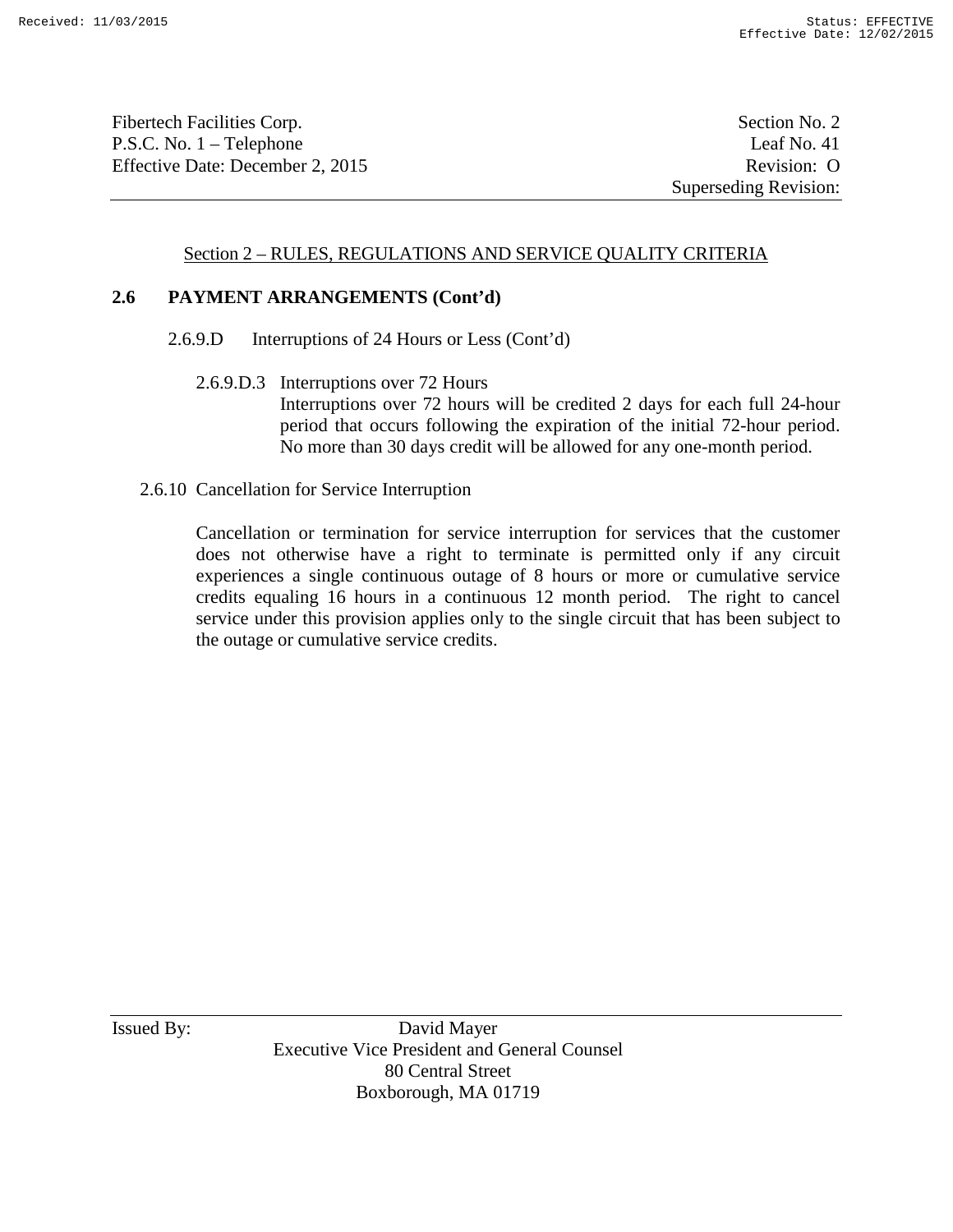Fibertech Facilities Corp. Section No. 2 P.S.C. No. 1 – Telephone Leaf No. 42 Effective Date: December 2, 2015 Revision: O

# Section 2 – RULES, REGULATIONS AND SERVICE QUALITY CRITERIA

# **2.7 CANCELLATION OF SERVICE/TERMINATION LIABILITY**

2.7.1 General

If a Customer cancels a Service Order or terminates services before the completion of the minimum term for any reason whatsoever other than a service interruption, the Customer agrees to pay to Company termination liability charges, which are defined below. These charges shall become due and owing as of the effective date of the cancellation or termination.

2.7.2 Termination Liability

Customer's termination liability for cancellation of service shall be equal to:

- 2.7.2.A all unpaid Non-Recurring charges reasonably expended by Company to establish service to Customer, plus;
- 2.7.2.B any disconnection, early cancellation or termination charges reasonably incurred and paid to third parties by Company on behalf of Customer, plus;
- 2.7.2.C all Recurring Charges specified in the applicable Service Order for the balance of the then current term discounted at the prime rate announced in the Wall Street Journal on the third business day following the date of cancellation;
- 2.7.2.D minus a reasonable allowance for costs avoided by the Company as a direct result of Customer's cancellation.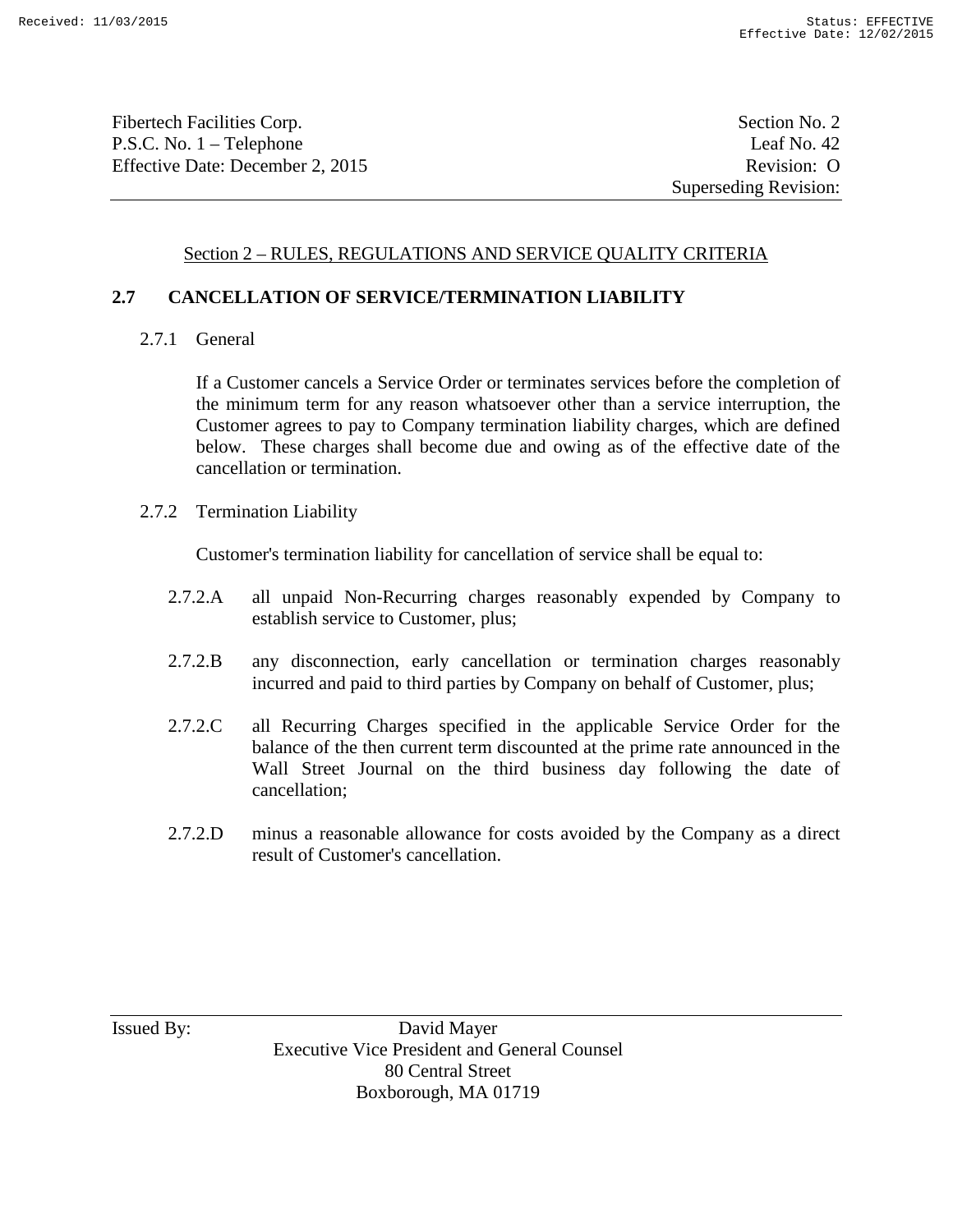Fibertech Facilities Corp. Section No. 2 P.S.C. No. 1 – Telephone Leaf No. 43 Effective Date: December 2, 2015 Revision: O

# Section 2 – RULES, REGULATIONS AND SERVICE QUALITY CRITERIA

# **2.8 CUSTOMER LIABILITY FOR UNAUTHORIZED USE OF THE NETWORK**

- 2.8.1 Unauthorized Use of the Network
	- 2.8.1.A Unauthorized use of the network occurs when:
		- 2.8.1.A.1 a person or entity that does not have actual, apparent, or implied authority to use the Network, obtains the Company's services provided under this tariff; or a person or entity that otherwise has actual, apparent, or implied authority to use the network, makes fraudulent use of the network to obtain the Company's services provided under this tariff, or uses specific services, which are not authorized.
	- 2.8.1.B The following activities constitute fraudulent use:
		- 2.8.1.B.1 Using the Network to transmit a message, locate a person, or otherwise give or obtain information, without payment for the service;
		- 2.8.1.B.2 Using or attempting to use the Network with the intent to avoid payment, either in whole or part, of any of the Company's tariffed charges by either rearranging, tampering with, or making connections not authorized by this Tariff to any service components used to furnish the Company's services or using fraudulent means or devices, tricks, schemes, false or invalid numbers, false credit devices or electronic devices;
		- 2.8.1.B.3 800/888 callers using the network with the intent of gaining access to a Customer's outbound calling capabilities on an authorized basis; and
		- 2.8.1.B.4 Using fraudulent means or devices, tricks or schemes, false or invalid numbers, false credit devices, or electronic devices to defraud or mislead callers.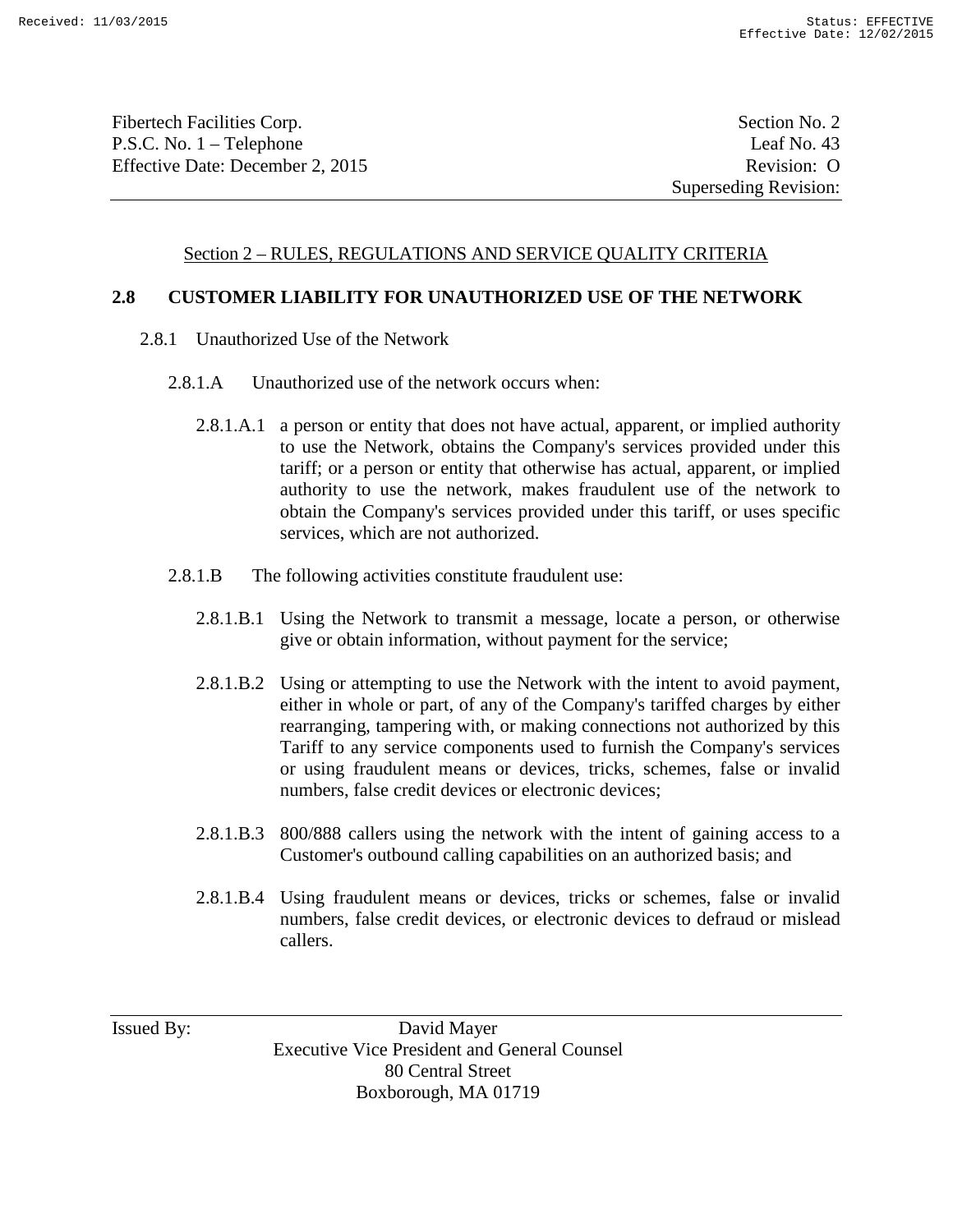Fibertech Facilities Corp. Section No. 2 P.S.C. No. 1 – Telephone Leaf No. 44 Effective Date: December 2, 2015 Revision: O

Superseding Revision:

### Section 2 – RULES, REGULATIONS AND SERVICE QUALITY CRITERIA

# **2.8 CUSTOMER LIABILITY FOR UNAUTHORIZED USE OF THE NETWORK (Cont'd)**

- 2.8.1 Unauthorized Use of the Network (Cont'd)
	- 2.8.1.C Customers are advised that use of telecommunications equipment and services, including that provided under this Tariff, carries a risk of various forms of telecommunications fraud (including, but not limited to, toll and PBX fraud perpetrated by Users who gain access to a Customer's facilities, account numbers, security or authorization codes, etc.). Customers should take all necessary steps to restrict access to their facilities, including the equipment and services provided hereunder, and to detect and prevent unauthorized use of the equipment and services provided by the Company under this Tariff.
- 2.8.2 Liability for Unauthorized Use
	- 2.8.2.A Except as provided for elsewhere in this Tariff, the Customer is responsible for payment of all charges for services provided under this Tariff furnished to the Customer or User. This responsibility is not changed due to any use, misuse, or abuse of the Customer's service or Customer-provided equipment by Users or other third parties, the Customer's employees, or the public.
	- 2.8.2.B The Customer is liable for all costs incurred as a result of unauthorized use of the Network, including service charges and any direct, indirect, special, incidental, reliance, consequential, exemplary or punitive charges.
	- 2.8.2.C The Customer is responsible for payment of any charges related to the suspension and/or termination of service, and any charges for reconnection of service, incurred as a result of unauthorized use of the Network.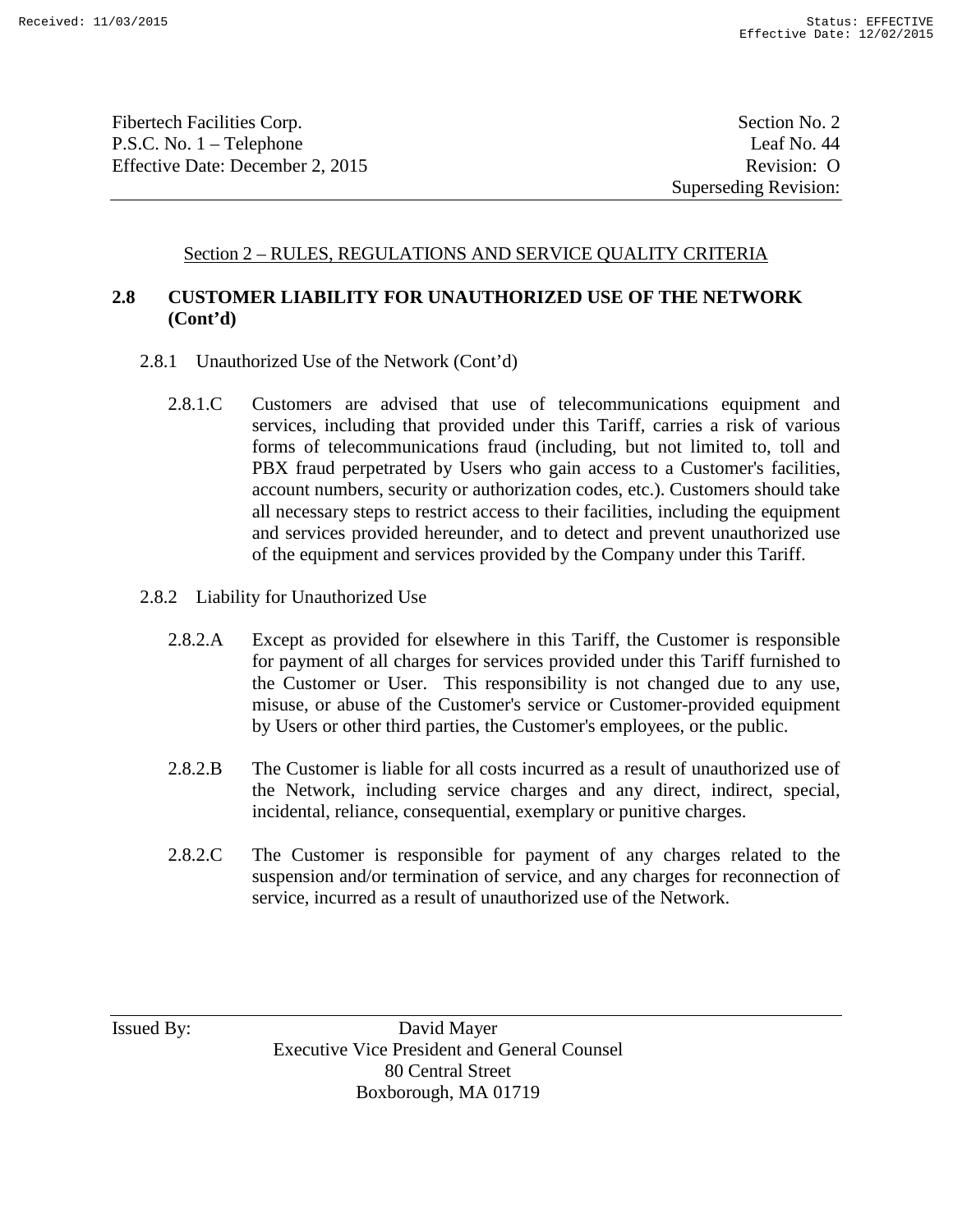Fibertech Facilities Corp. Section No. 2 P.S.C. No. 1 – Telephone Leaf No. 45 Effective Date: December 2, 2015 Revision: O

Superseding Revision:

### Section 2 – RULES, REGULATIONS AND SERVICE QUALITY CRITERIA

# **2.8 CUSTOMER LIABILITY FOR UNAUTHORIZED USE OF THE NETWORK (Cont'd)**

- 2.8.3 Liability for Calling Card Fraud
	- 2.8.3.A The Customer is liable for the unauthorized use of the Network obtained through the fraudulent use of any Company Calling Card that the Company may have issued, provided that the unauthorized use occurs before the Company has been notified.
	- 2.8.3.B The Customer must give the Company notice that unauthorized use of any Company Calling Card has occurred or may occur as a result of loss, theft or other reasons. For the purposes of this section, "notice" occurs when the Company receives a written confirmation that unauthorized use of a Company Calling Card has occurred or may offer as a result of loss, theft or other reasons. The Company may, but is not required to, advise the customer of abnormal calling patterns or other possible unauthorized use of any Company Calling Cards assigned to the customer. In addition, the Company may, but is not required to block calls on Company Calling Card authorization codes which the Company believes to be unauthorized or fraudulent.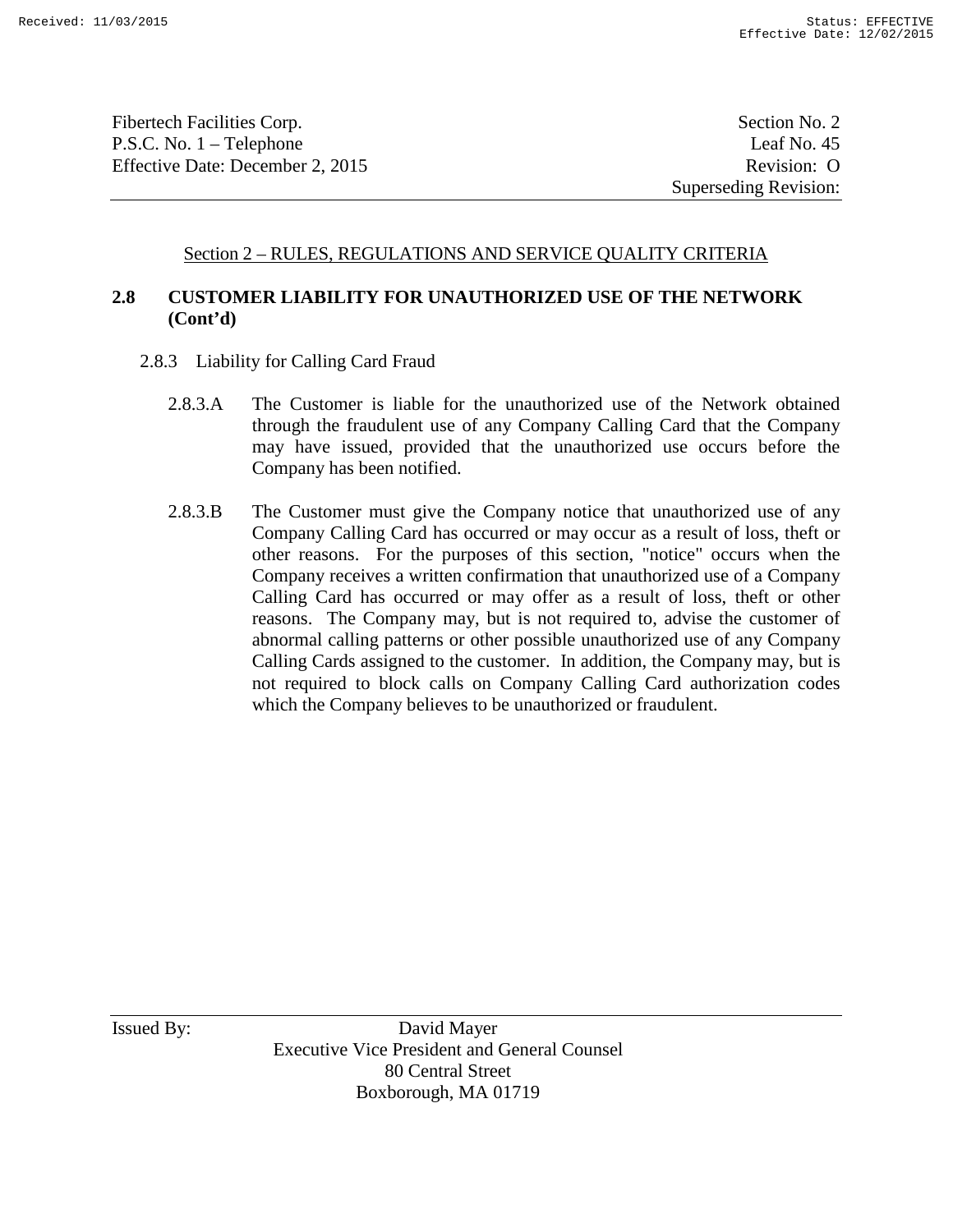Fibertech Facilities Corp. Section No. 2 P.S.C. No. 1 – Telephone Leaf No. 46 Effective Date: December 2, 2015 Revision: O

### Section 2 – RULES, REGULATIONS AND SERVICE QUALITY CRITERIA

# **2.8 CUSTOMER LIABILITY FOR UNAUTHORIZED USE OF THE NETWORK (Cont'd)**

2.8.4 Liability for Credit Card Fraud

The Customer is liable for the unauthorized use of the Network obtained through the fraudulent use of a Credit Card, provided:

- 2.8.4.A the Credit Card is an accepted credit card, and the unauthorized use occurs before the Company has been notified. An accepted credit card is any credit card that a cardholder has requested or applied for and received, or has signed, used, or authorized another person to use to obtain credit. Any credit card issued as an renewal or substitute in accordance with this paragraph is an accepted credit card when received by the cardholders.
- 2.8.4.B The liability of the Customer for unauthorized use of the Network by Credit Card fraud will not exceed the lesser of \$50 or the amount of money, property, labor, or services obtained by the unauthorized user before notification to the Company. The Customer must give the Company written notice that unauthorized use of a Credit Card has occurred or may occur as a result of loss, theft or for other reasons. For the purposes of this section, "notice" occurs when the Company receives a written confirmation that unauthorized use of a Credit Card has occurred or may occur as a result of loss, theft or other reasons.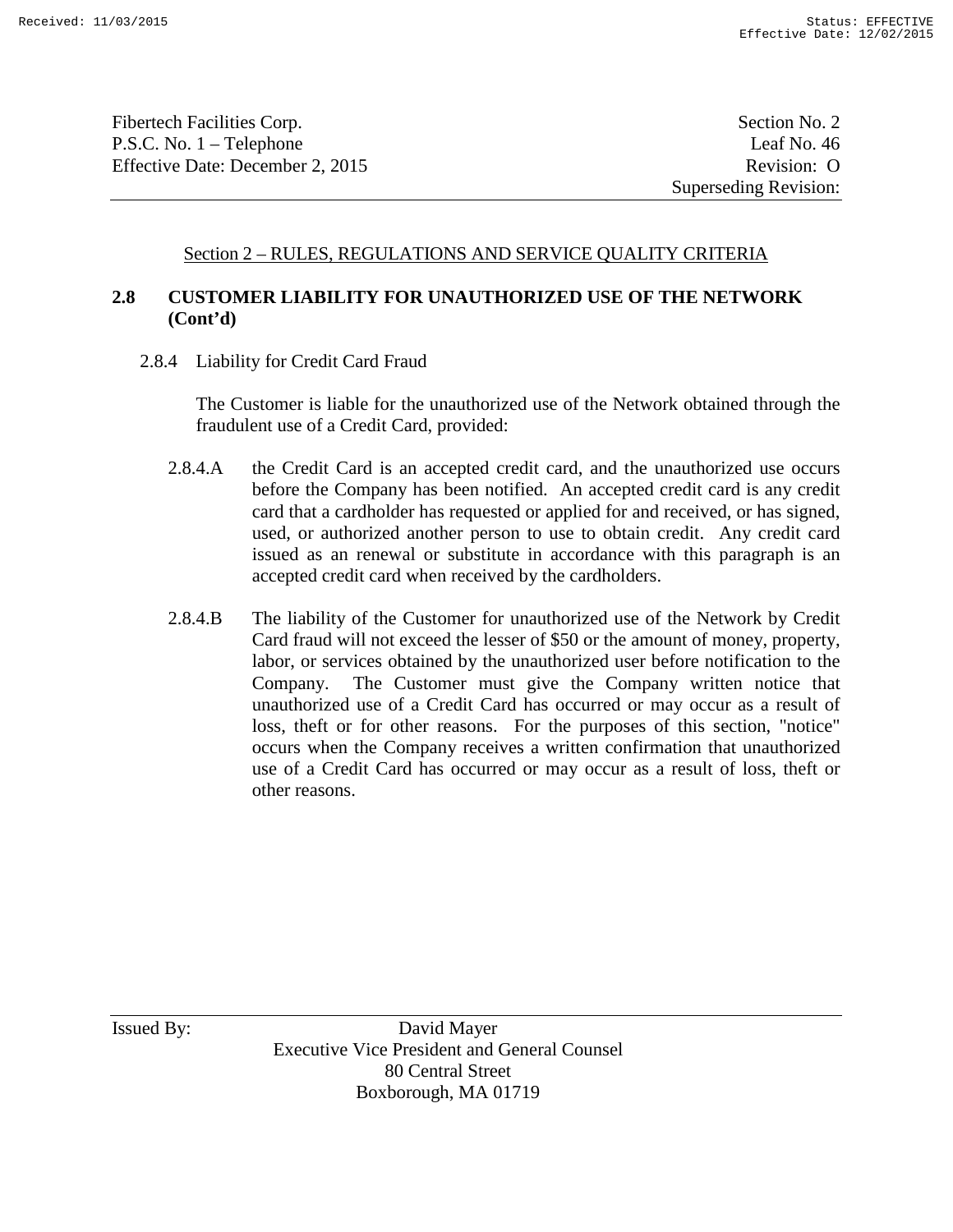Fibertech Facilities Corp. Section No. 2 P.S.C. No. 1 – Telephone Leaf No. 47 Effective Date: December 2, 2015 Revision: O

### Section 2 – RULES, REGULATIONS AND SERVICE QUALITY CRITERIA

### **2.9 USE OF CUSTOMER'S SERVICE BY OTHERS**

2.9.1 Resale and Sharing

Any service provided under this tariff may be resold to or shared with other persons at the option of Customer, subject to compliance with any applicable laws or New York State Public Service Commission regulations governing such resale or sharing. Customer remains solely responsible for all use of services ordered by it or billed to its telephone number(s) pursuant to this tariff, for determining who is authorized to use its services, and for notifying the Company of any unauthorized use.

2.9.2 Joint Use Arrangements

Joint use arrangements will be permitted for all services provided under this tariff. From each joint use arrangement, one member will be designated as the Customer responsible for the manner in which the joint use of the service will be allocated. The Company will accept orders to start, rearrange, relocate, or discontinue service only from the Customer. Without affecting the Customer's ultimate responsibility for payment of all charges for the service, each joint user shall be jointly and separately responsible for the payment of the charges billed to it.

### **2.10 TRANSFERS AND ASSIGNMENTS**

Neither the Company nor the Customer may assign or transfer its rights or duties in connection with the services and facilities provided by the Company without the written consent of the other party, except that the Company may assign its rights and duties (a) to any subsidiary, parent company or affiliate of the Company, (b) pursuant to any sale or transfer of substantially all the assets of the Company; or (c) pursuant to any financing, merger or reorganization of the Company.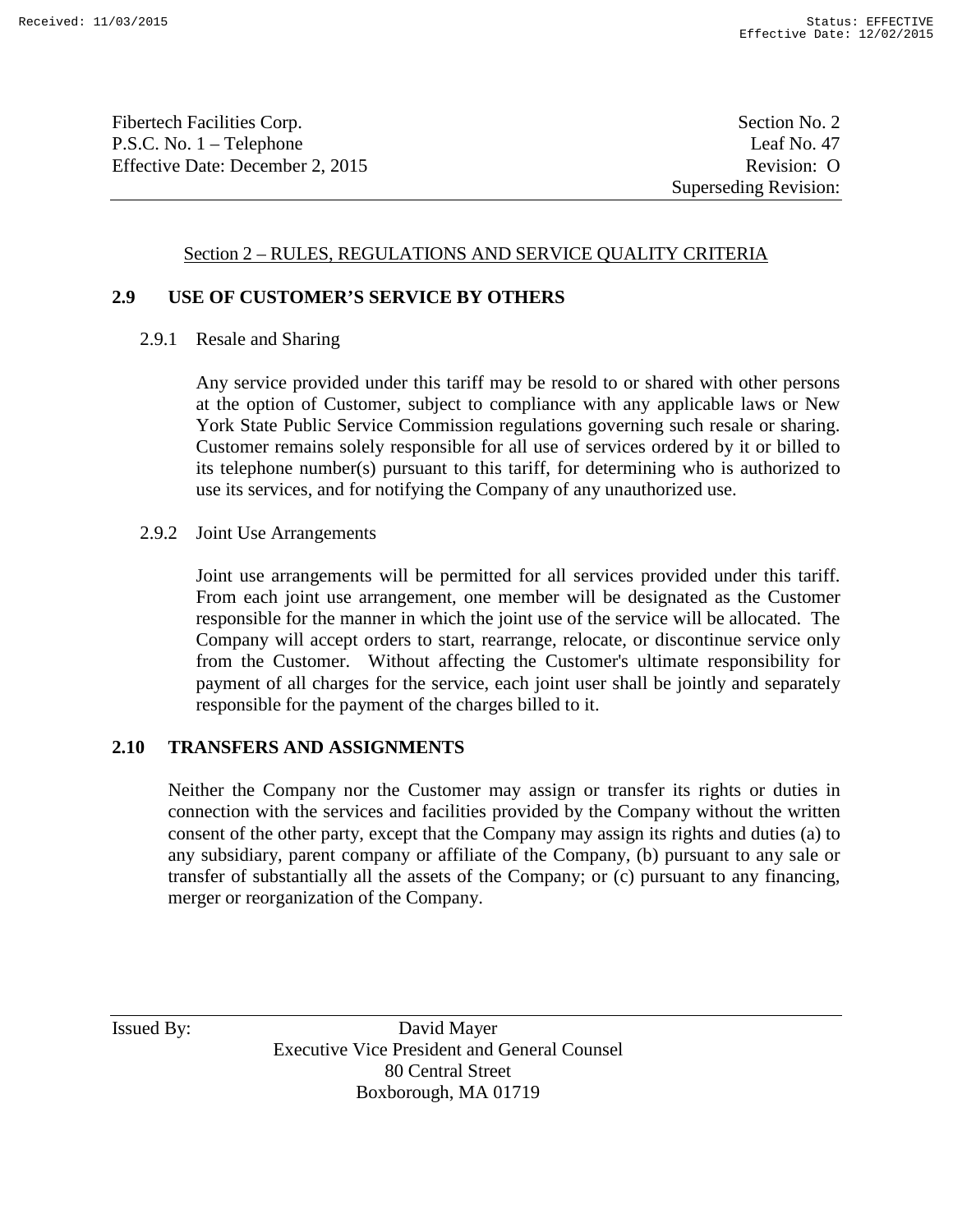Fibertech Facilities Corp. Section No. 2 P.S.C. No. 1 – Telephone Leaf No. 48 Effective Date: December 2, 2015 Revision: O

Superseding Revision:

# Section 2 – RULES, REGULATIONS AND SERVICE QUALITY CRITERIA

# **2.11 NOTICES AND COMMUNICATIONS**

- 2.11.1 Generally
	- 2.11.1.A The Customer shall designate an address to which the Company shall mail or deliver all notices and other communications, except that Customer may also designate a separate address to which the Company's bills for service shall be mailed. The Company shall designate an address to which the Customer shall mail or deliver all notices and other communications, except that Company may designate a separate address on each bill for service to which the Customer shall mail payment on that bill.
	- 2.11.1.B All requisite notices or other communications pursuant to this tariff will be submitted in writing. Notices and other communications of either party, and all bills mailed by the Company, shall be presumed to have been delivered to the other party on the fifth business day following placement of the notice, communication or bill with the U.S. Mail or a private delivery service, prepaid and properly addressed, or when actually received or refused by the addressee, whichever occurs first.
	- 2.11.1.C The Company or the Customer shall advise the other party of any changes to the addresses designated for notices, other communications or billing, by following the procedures for giving notice set forth herein.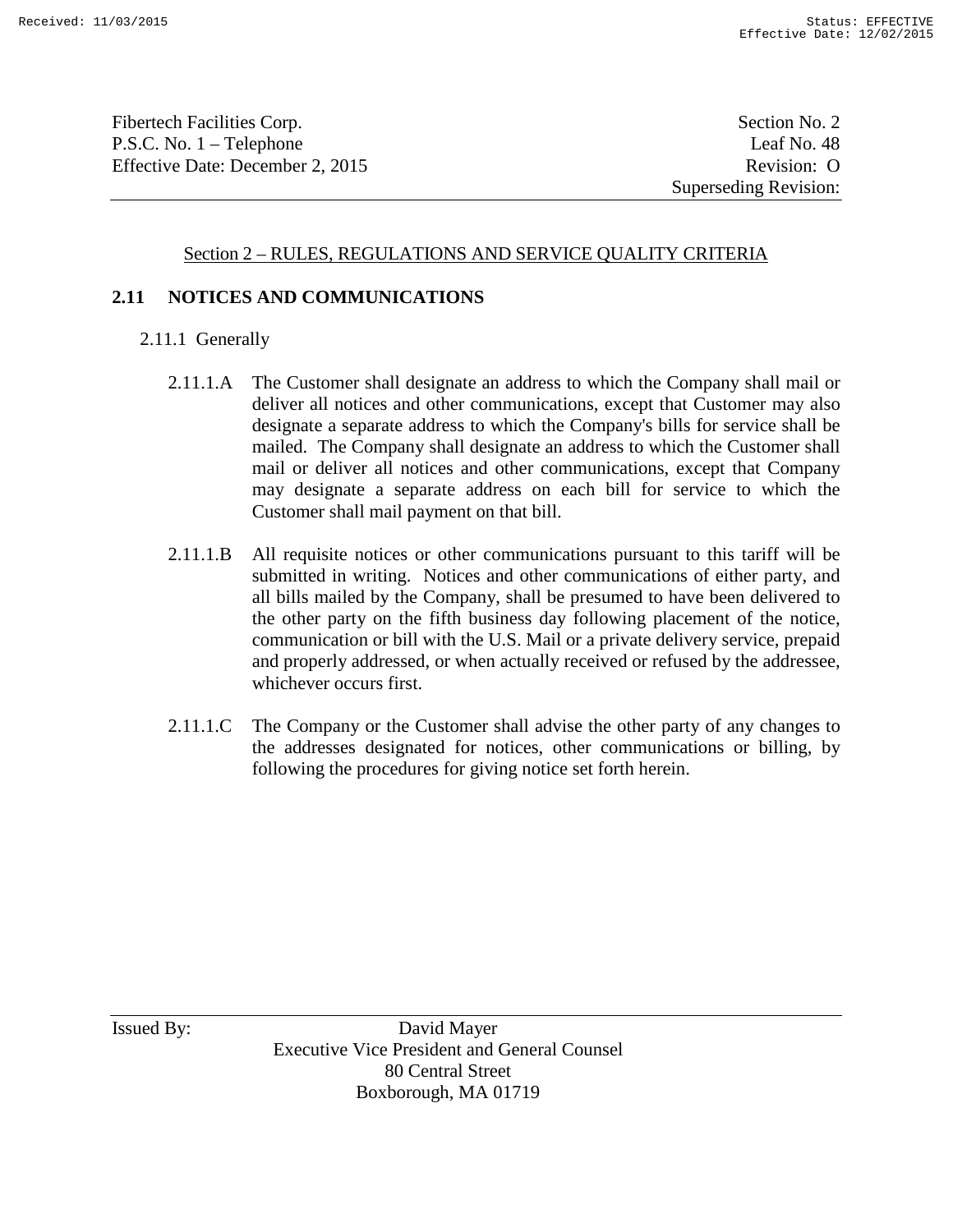Fibertech Facilities Corp. Section No. 2 P.S.C. No. 1 – Telephone Leaf No. 49 Effective Date: December 2, 2015 Revision: O

Superseding Revision:

### Section 2 – RULES, REGULATIONS AND SERVICE QUALITY CRITERIA

#### **2.12 OPERATOR SERVICES RULES**

- 2.12.1 Generally
	- 2.12.1.A The Company will enforce the operator service rules set out below. A provider of intrastate operator assisted communications services must:
		- 2.12.1.A.1 identify itself at the time the end-user accesses its services;
		- 2.12.1.A.2 upon request, quote all rates and charges for its services to the end-user accessing its system;
		- 2.12.1.A.3 arrange to have posted in plain view at each telephone location which automatically accesses the operator service provider's network and where its services are made available to the public or transient end-users:
			- 2.12.1.A.3.(a) the operator service provider's name and address;
			- 2.12.1.A.3.(b) bill and service dispute calling information including the operator service provider's dispute resolution phone number;
			- 2.12.1.A.3.(c) clear and specific instructions informing the end-user how to access a local exchange telephone company operator as an alternative available to the end-user; and
			- 2.12.1.A.3.(d) notice concerning any and all amounts to be billed by the operator services provider on behalf of any host location or third party that will appear on the operator service provider's bill for services rendered.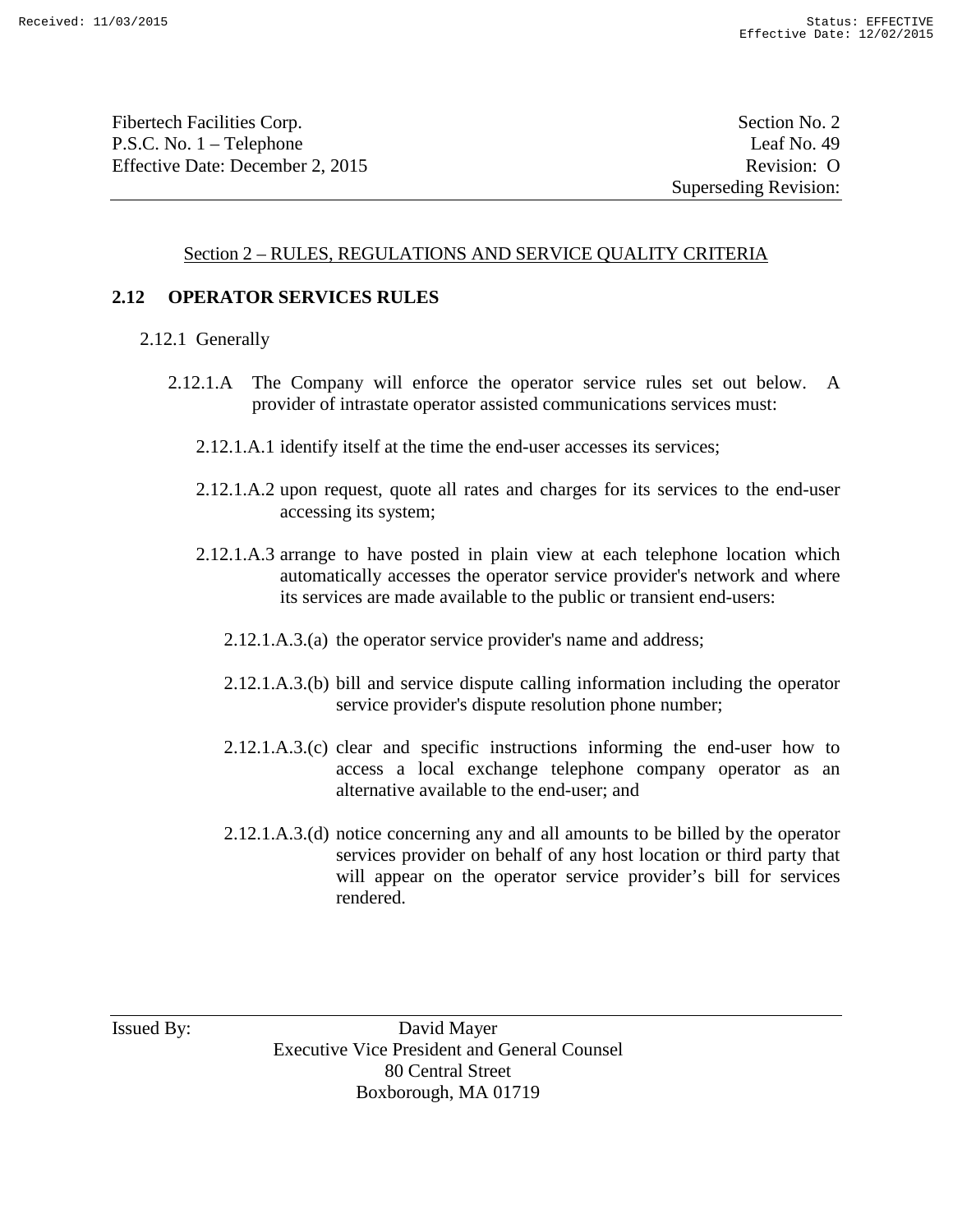Fibertech Facilities Corp. Section No. 2 P.S.C. No. 1 – Telephone Leaf No. 50 Effective Date: December 2, 2015 Revision: O

Superseding Revision:

#### Section 2 – RULES, REGULATIONS AND SERVICE QUALITY CRITERIA

#### **2.12 OPERATOR SERVICES RULES (Cont'd)**

- 2.12.1 Generally (Cont'd)
	- 2.12.1.A.4 in instances when the provider is unable to complete the call and it requires transfer to another telephone corporation which may affect the rates and charges applicable to the telephone bill, inform the caller of the transfer and its possible effect on the applicable rates and charges, before any charges are incurred; and
	- 2.12.1.A.5 in the case of such transfer, the telephone corporation or provider to which the call is transferred shall identify itself and inform the caller of the transfer's effect on the applicable rates and charges, before any charges are incurred.
	- 2.12.1.B The Company will comply with the following provisions:
		- 2.12.1.B.1 Providers of intrastate operator assisted communications services shall not take any action or enter into any arrangement which restricts end-user selection among competing interexchange telephone corporations or endusers access to competing providers of intrastate operator assisted communications services, or pay any commissions or other compensation to any entity engaged in such action or arrangement.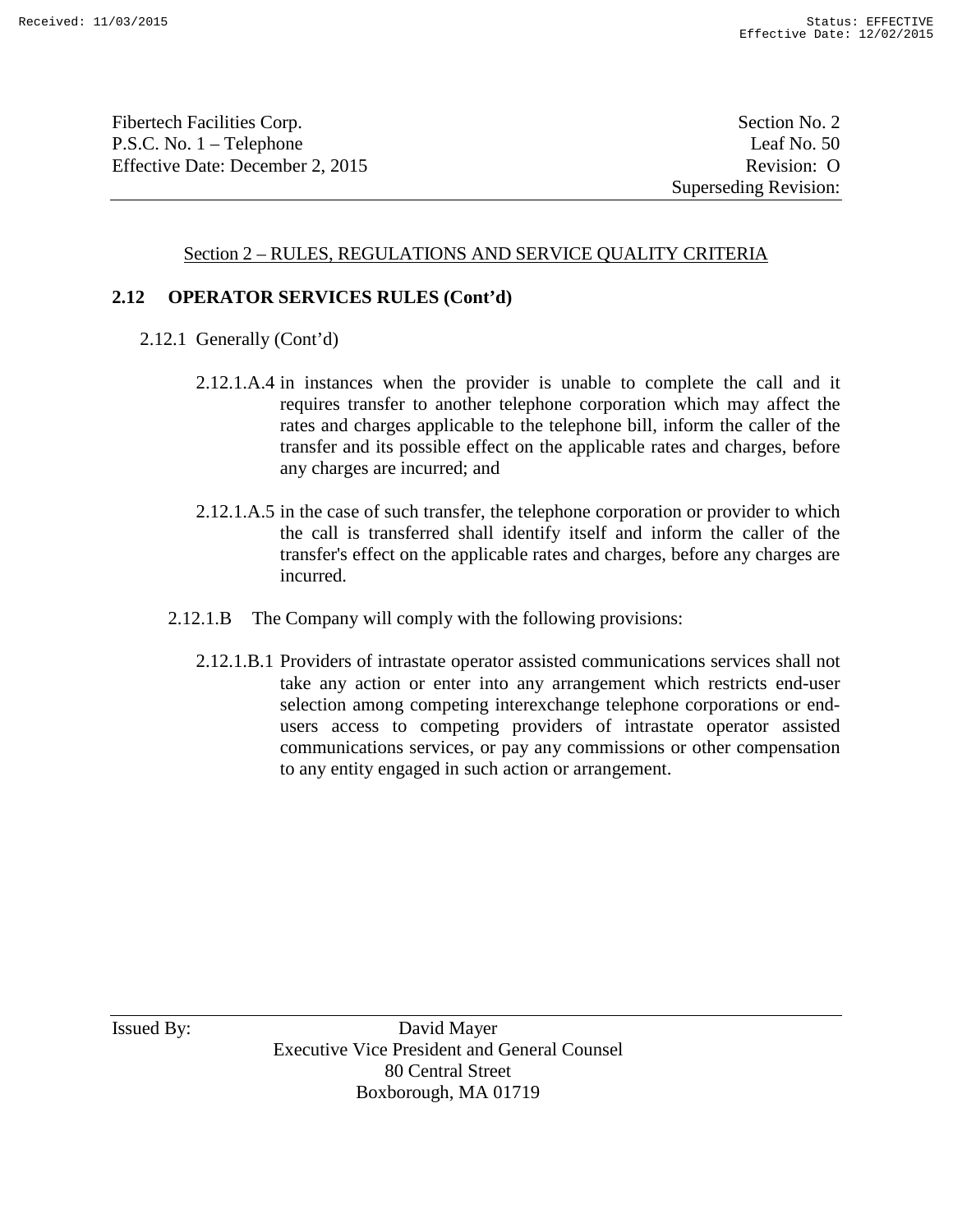Fibertech Facilities Corp. Section No. 2 P.S.C. No. 1 – Telephone Leaf No. 51 Effective Date: December 2, 2015 Revision: O

Superseding Revision:

### Section 2 – RULES, REGULATIONS AND SERVICE QUALITY CRITERIA

#### **2.13 FLEXIBLE PRICING**

2.13.1 General

Flexible Pricing sets minimum and maximum rates that can be charged for telephone service. The Company may change a specific rate within the range of the established minimum and maximum rates on one day's notice to customers and the Public Service Commission.

- 2.13.2 Conditions
	- 2.13.2.A The Company reserves the right to change prices at any time subject to regulatory requirements by filing a revised Rate Attachment with the Commission.
	- 2.13.2.B Individual written notice to Customers of rate changes shall be made in accordance with Commission regulations. Where there are no regulations, notification will be made in a manner appropriate to the circumstances involved.
	- 2.13.2.C A rate shall not be changed unless it has been in effect for at least thirty (30) days.
	- 2.13.2.D A customer can request that the Company disconnect service that is provided under the Flexible Pricing due to a price increase. The customer will be credited for the difference between the new price and the old price retroactive to the effective date of the price increase if the customer notifies the Company of its desire to disconnect service within 20 days of receiving notification of the price increase.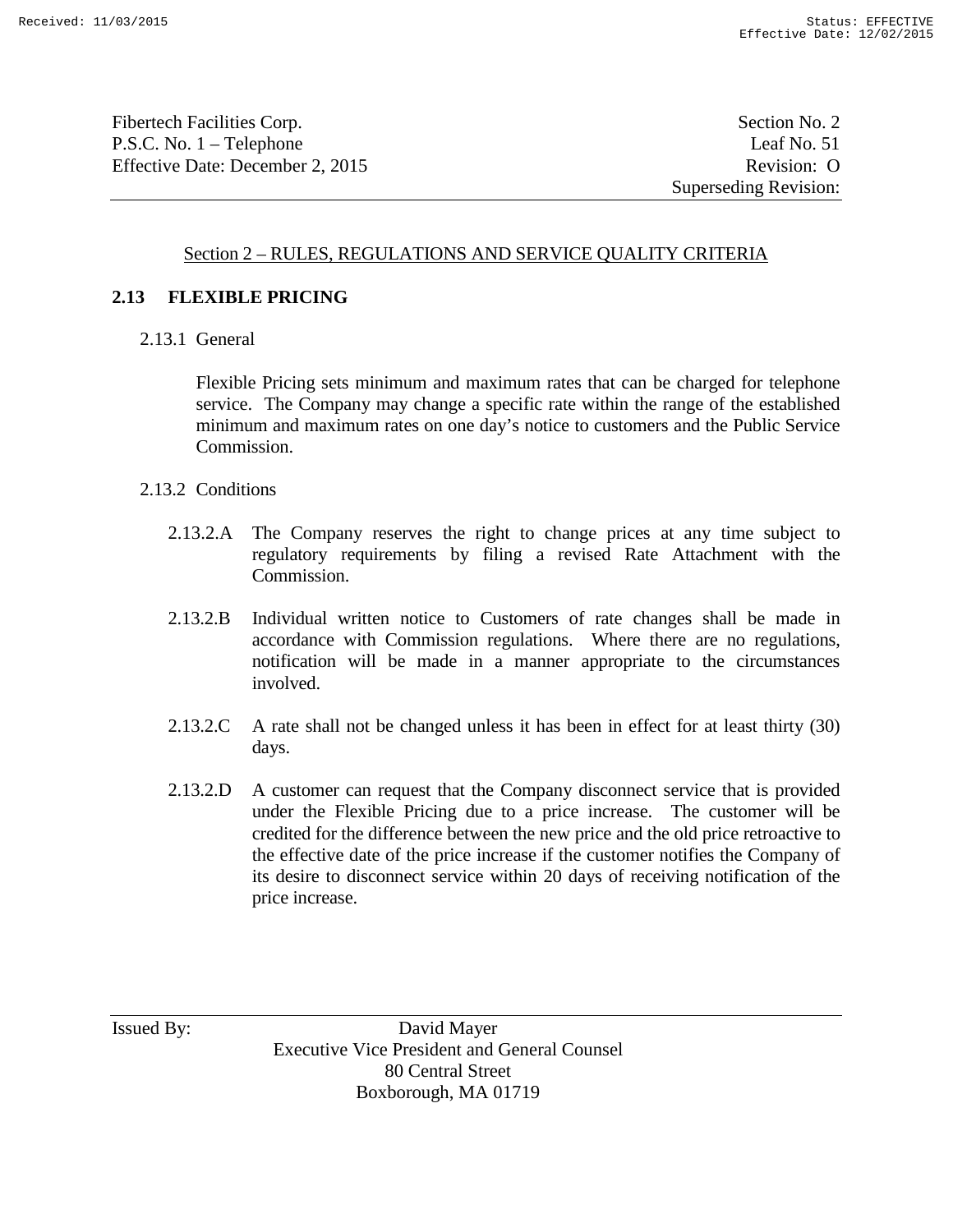Fibertech Facilities Corp. Section No. 2 P.S.C. No. 1 – Telephone Leaf No. 52 Effective Date: December 2, 2015 Revision: O

#### Section 2 – RULES, REGULATIONS AND SERVICE QUALITY CRITERIA

#### **2.14 ADDITIONAL PROVISIONS APPLICABLE TO BUSINESS CUSTOMERS**

- 2.14.1 Application of Rates
	- 2.14.1.A Business rates apply to service furnished:
		- 2.14.1.A.1 In office buildings, stores, factories and all other places of a business nature;
		- 2.14.1.A.2 In hotels, apartment houses, clubs and boarding and rooming houses except when service is within the customer's domestic establishment and no business listings are provided; colleges, hospitals and other institutions; and in churches except when service is provided to an individual of the clergy for personal use only and business service is already established for the church at the same location;
		- 2.14.1.A.3 At any location when the listing or public advertising indicates a business or a profession;
		- 2.14.1.A.4 At any location where the service includes an extension which is at a location where business rates apply unless the extension is restricted to incoming calls;
		- 2.14.1.A.5 At any location where the customer resells or shares exchange service;
	- 2.14.1.B The use of business facilities and service is restricted to the customer, customers, agents and representatives of the customer, and joint users.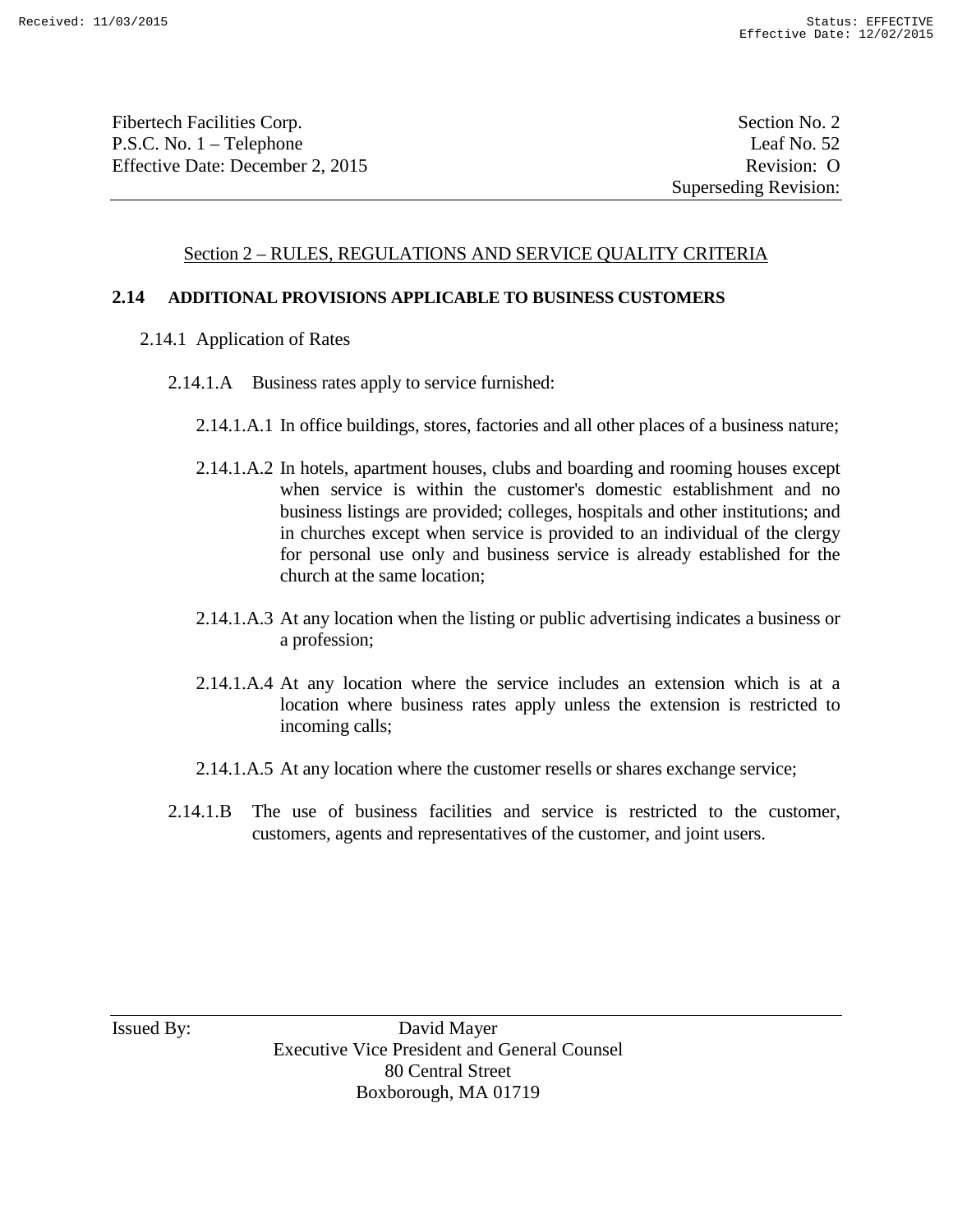Fibertech Facilities Corp. Section No. 2 P.S.C. No. 1 – Telephone Leaf No. 53 Effective Date: December 2, 2015 Revision: O

Superseding Revision:

### Section 2 – RULES, REGULATIONS AND SERVICE QUALITY CRITERIA

# **2.14 ADDITIONAL PROVISIONS APPLICABLE TO BUSINESS CUSTOMERS (Cont'd)**

2.14.2 Telephone Number Changes

When a business customer requests a telephone number change, the referral period for the disconnected number is 180 days.

When service in an existing location is continued for a new customer, the existing telephone number may be retained by the new customer only if the former customer consents in writing, and if all charges against the account are paid or assumed by the new customer.

#### 2.14.3 Deposits

Deposits will be returned to a business customer upon cancellation of service or after one year, whichever event occurs first, unless the customer is delinquent in payment, in which case the Company will continue to retain the deposit until the delinquency is satisfied. If a service is involuntarily discontinued, the deposit is applied against the final bill, and any balance is returned to the customer.

#### 2.14.4 Dishonored Checks

If a business customer who has received a notice of discontinuance pays the bill with a check that is subsequently dishonored, the account remains unpaid and the Company is not required to issue any additional notice before disconnecting service.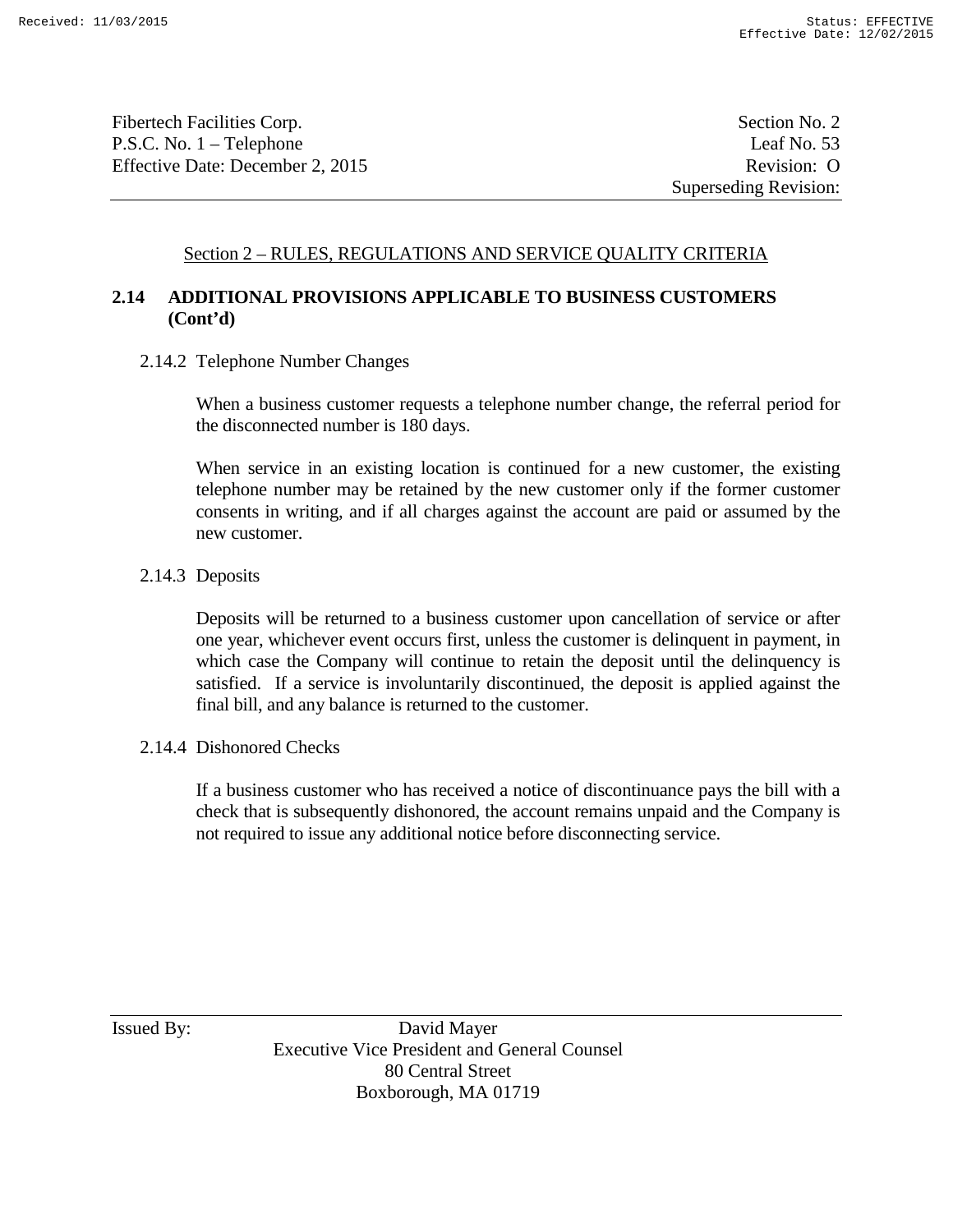Fibertech Facilities Corp. Section No. 2 P.S.C. No. 1 – Telephone Leaf No. 54 Effective Date: December 2, 2015 Revision: O

Superseding Revision:

#### Section 2 – RULES, REGULATIONS AND SERVICE QUALITY CRITERIA

# **2.15 EMERGENCY/ CRISIS/ DISASTER RESTORATION AND PROVISIONING - TELECOMMUNICATIONS SERVICE PRIORITY**

- 2.15.1 General
	- 2.15.1.A The Telecommunications Service Priority (TSP) Program is a federal program used to identify and prioritize telecommunications services that support national security or emergency preparedness (NS/EP) missions. NS/EP services are defined as those telecommunications services which are used to maintain a state of readiness or respond to and manage any event or crisis which causes or could cause injury or harm to the population, damage or loss to property, or degrades or threatens the NS/EP posture of the United States. TSP restoration and/or provisioning shall be provided in accordance with Part 64, Appendix A of the Federal Communications Commission's Rules and Regulations (47 C.F.R.), and the "Service Vendor Handbook For The Telecommunications Service Priority (TSP) Program" and the "Service User Manual for the Telecommunications Service Priority (TSP) System" (NCS Manual 3-1-1) (Service User Manual) issued and updated as necessary by the Office of Priority Telecommunications (OPT) of the National Communications System. Any changes to or reissuance of these regulations or manuals supersede tariff language contained herein.
	- 2.15.1.B The TSP program has two components, restoration and provisioning.
		- 2.15.1.B.1 A restoration priority is applied to new or existing telecommunications services to ensure restoration before any other services during a service outage. TSP restoration priorities must be requested and assigned before a service outage occurs.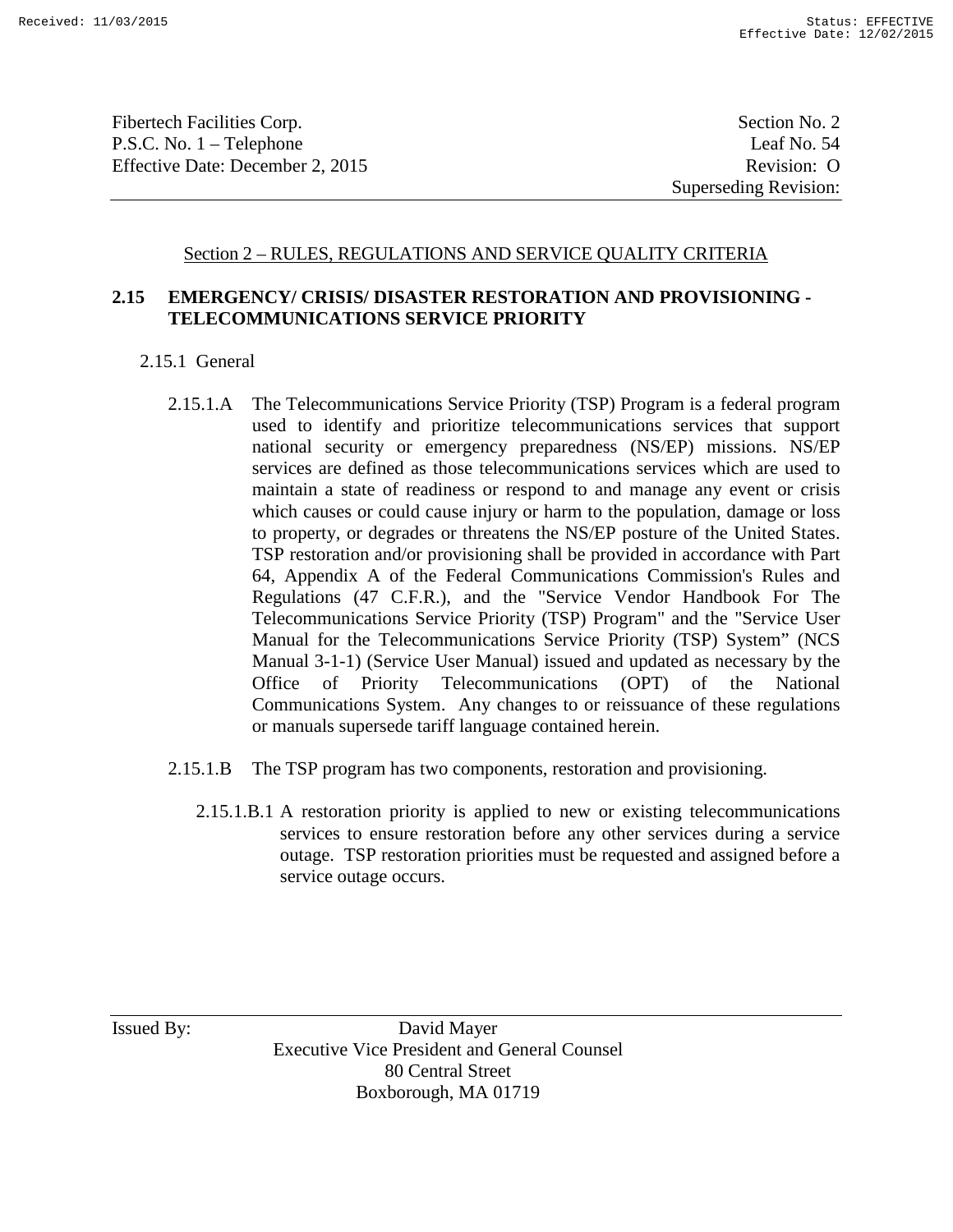Fibertech Facilities Corp. Section No. 2 P.S.C. No. 1 – Telephone Leaf No. 55 Effective Date: December 2, 2015 Revision: O

Superseding Revision:

#### Section 2 – RULES, REGULATIONS AND SERVICE QUALITY CRITERIA

### **2.15 EMERGENCY/ CRISIS/ DISASTER RESTORATION AND PROVISIONING - TELECOMMUNICATIONS SERVICE PRIORITY (Cont'd)**

- 2.15.1.B.2 A provisioning priority is obtained to facilitate priority installation of new telecommunications services during a service outage. Provisioning on a priority basis becomes necessary when an end-user has an urgent requirement for a new NS/EP service that must be installed immediately or by a specific due date that can be met only by a shorter than standard or expedited Company provisioning time frame. As a matter of general practice, existing TSP services will be restored before provisioning new TSP services.
- 2.15.2 TSP Request Process Restoration

To request a TSP restoration priority assignment, a prospective TSP user must:

- 2.15.2.A Determine that the user's telecommunications service supports an NS/EP function under one of the following four TSP categories.
	- 1. National Security Leadership
	- 2. National Security Posture and U.S. Population Attack Warning
	- 3. Public Health, Safety, and Maintenance of Law and Order
	- 4. Public Welfare and Maintenance of National Economic Posture
- 2.15.2.B Identify the priority level to be requested for the telecommunications service. The priority level is determined by the end-user's TSP category and service profile. The service profile defines the user's level of support to the portion of the telecommunications service that the user owns and operates, such as customer premises equipment or wiring. The five levels of priority and seven element groups that define the service profile are contained in the Service User Manual.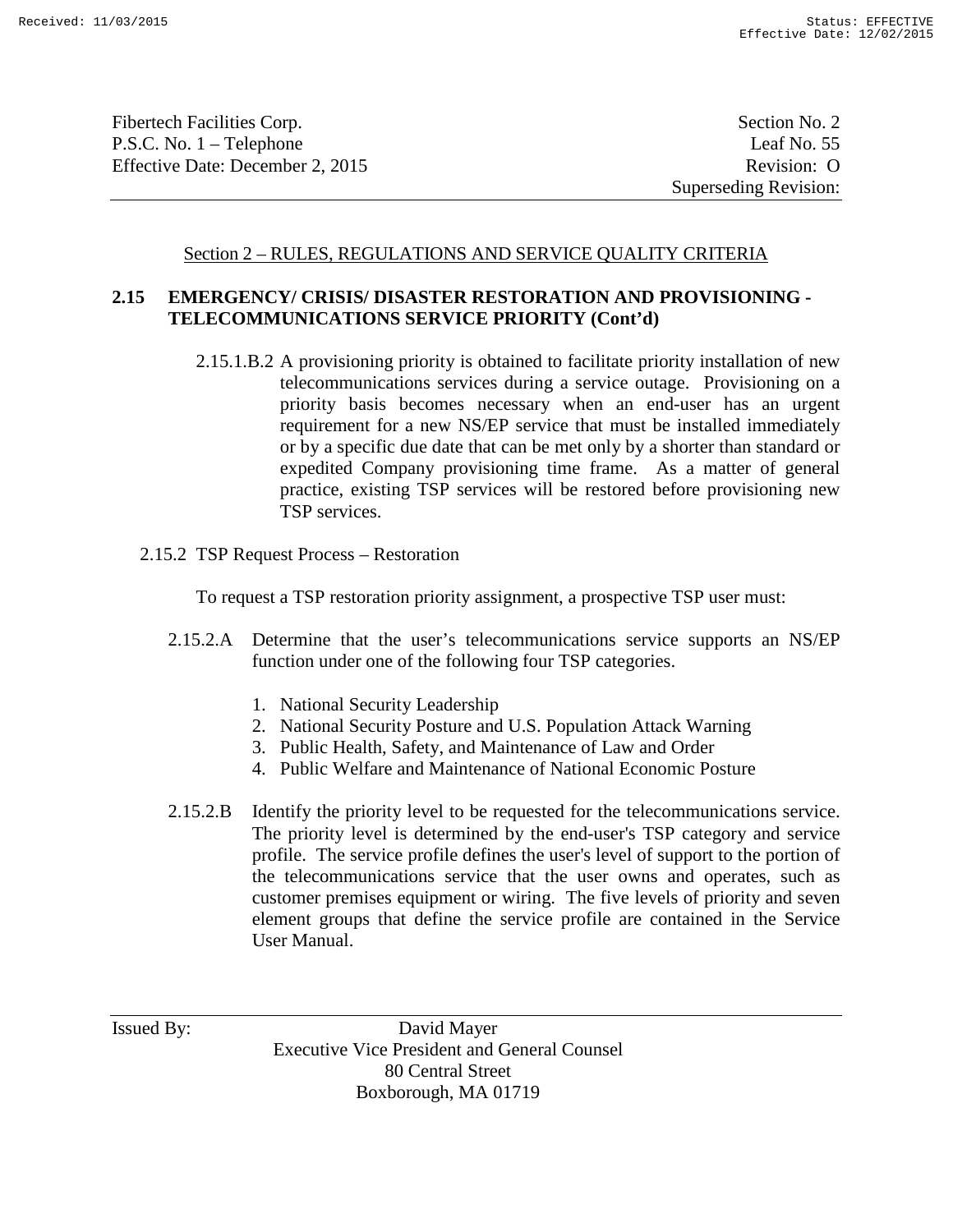Fibertech Facilities Corp. Section No. 2 P.S.C. No. 1 – Telephone Leaf No. 56 Effective Date: December 2, 2015 Revision: O

Superseding Revision:

#### Section 2 – RULES, REGULATIONS AND SERVICE QUALITY CRITERIA

# **2.15 EMERGENCY/ CRISIS/ DISASTER RESTORATION AND PROVISIONING - TELECOMMUNICATIONS SERVICE PRIORITY (Cont'd)**

- 2.15.2 TSP Request Process Restoration (Cont'd)
	- 2.15.2.C Complete the TSP Request for Service Users form (SF 315) available on the National Communications System (NCS) website (http://tsp.ncs.gov/).

For non-federal users, have their TSP requests approved by a federal agency sponsor. Non-federal users should contact the OPT, at the NCS website (http://tsp.ncs.gov/), for information on identifying a sponsor for TSP requests.

- 2.15.2.D Submit the SF 315 to the OPT.
- 2.15.2.E Upon receipt of the TSP Authorization Code from the OPT, notify the Company, and include the TSP Authorization Code in any service order to the Company requesting restoration of NS/EP services.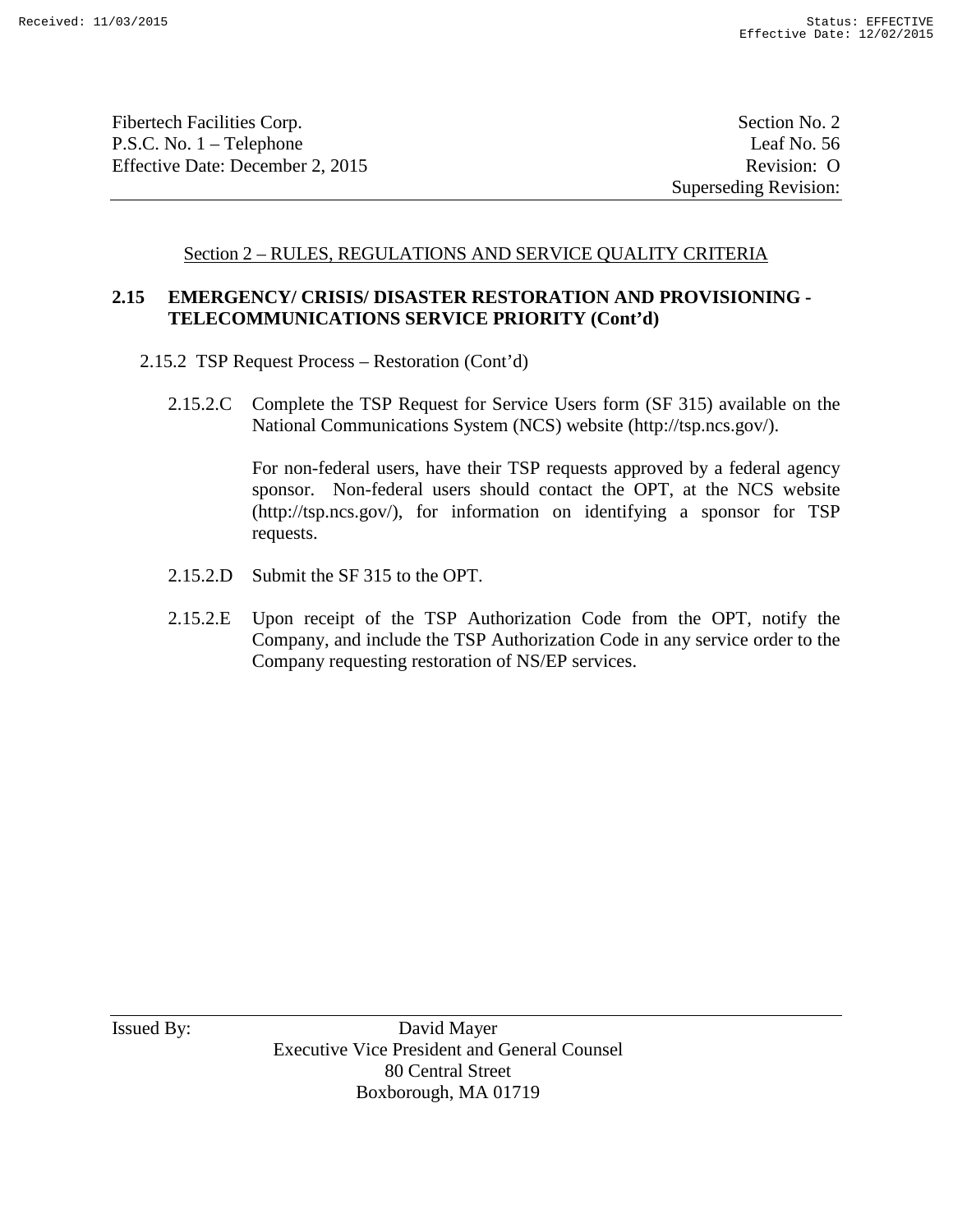Fibertech Facilities Corp. Section No. 2 P.S.C. No. 1 – Telephone Leaf No. 57 Effective Date: December 2, 2015 Revision: O

Superseding Revision:

### Section 2 – RULES, REGULATIONS AND SERVICE QUALITY CRITERIA

# **2.15 EMERGENCY/ CRISIS/ DISASTER RESTORATION AND PROVISIONING - TELECOMMUNICATIONS SERVICE PRIORITY (Cont'd)**

2.15.3 TSP Request Process – Provisioning

To request a TSP provisioning priority assignment, a prospective TSP user must follow the same steps listed in  $2.15.2.A - 2.15.2.E$  above for restoration priority assignment except for the following differences. The user should:

- 2.15.3.A Certify that its telecommunications service is an Emergency service. Emergency services are those that support one of the NS/EP functions listed in 2.15.2.A above and are so critical that they must be provisioned at the earliest possible time, without regard to cost to the user.
- 2.15.3.B Verify that the Company cannot meet the service due date without a TSP assignment.
- 2.15.3.C Obtain approval from the end-user's invocation official to request a provisioning priority. Invocation officials are designated individuals with the authority to request TSP provisioning for a telecommunications service, and include the head or director of a federal agency, commander of a unified/specified military command, chief of a military service, commander of a major military command, or state governor.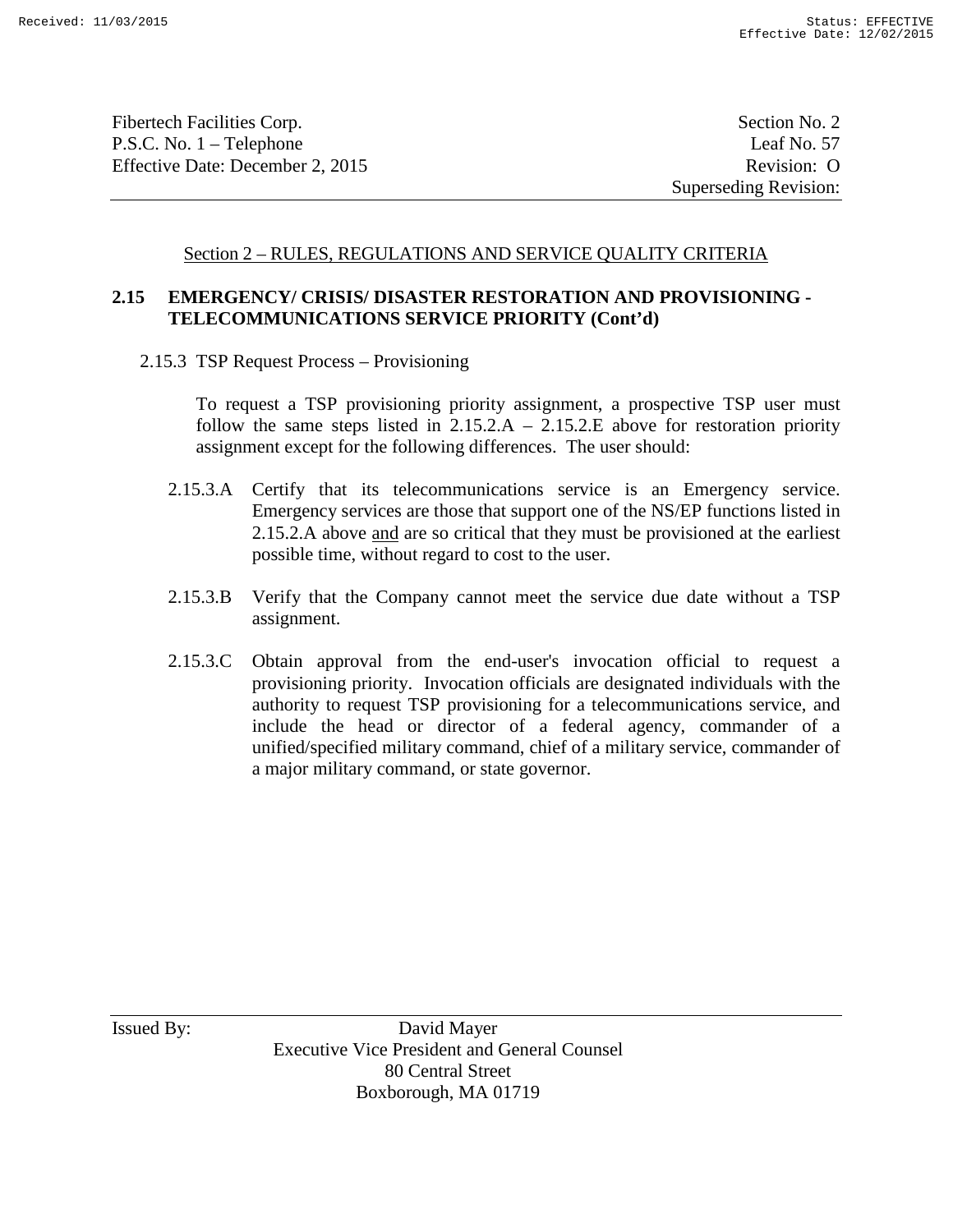Fibertech Facilities Corp. Section No. 2 P.S.C. No. 1 – Telephone Leaf No. 58 Effective Date: December 2, 2015 Revision: O

Superseding Revision:

#### Section 2 – RULES, REGULATIONS AND SERVICE QUALITY CRITERIA

# **2.15 EMERGENCY/ CRISIS/ DISASTER RESTORATION AND PROVISIONING - TELECOMMUNICATIONS SERVICE PRIORITY (Cont'd)**

2.15.4 Responsibilities of the End-User

End-users or entities acting on their behalf must perform the following:

- 2.15.4.A Identify telecommunications services requiring priority.
- 2.15.4.B Request, justify, and revalidate all priority level assignments. Revalidation must be completed every 2 years, and must be done before expiration of the end-user's TSP Authorization Code(s).
- 2.15.4.C Accept TSP services by the service due dates.
- 2.15.4.D Have Customer Premises Equipment (CPE) and Customer Premises Wiring (CPW) available by the requested service due date and ensure (through contractual means or otherwise) priority treatment for CPE and CPW necessary for end-to-end service continuity.
- 2.15.4.E Pay the Company any authorized costs associated with priority services.
- 2.15.4.F Report to the Company any failed or unusable services with priority levels.
- 2.15.4.G Designate a 24-hour point of contact for each TSP request and apprise the OPT.
- 2.15.4.H Cooperate with the OPT during reconciliation (comparison of NS/EP service information and resolution of any identified discrepancies) and revalidation.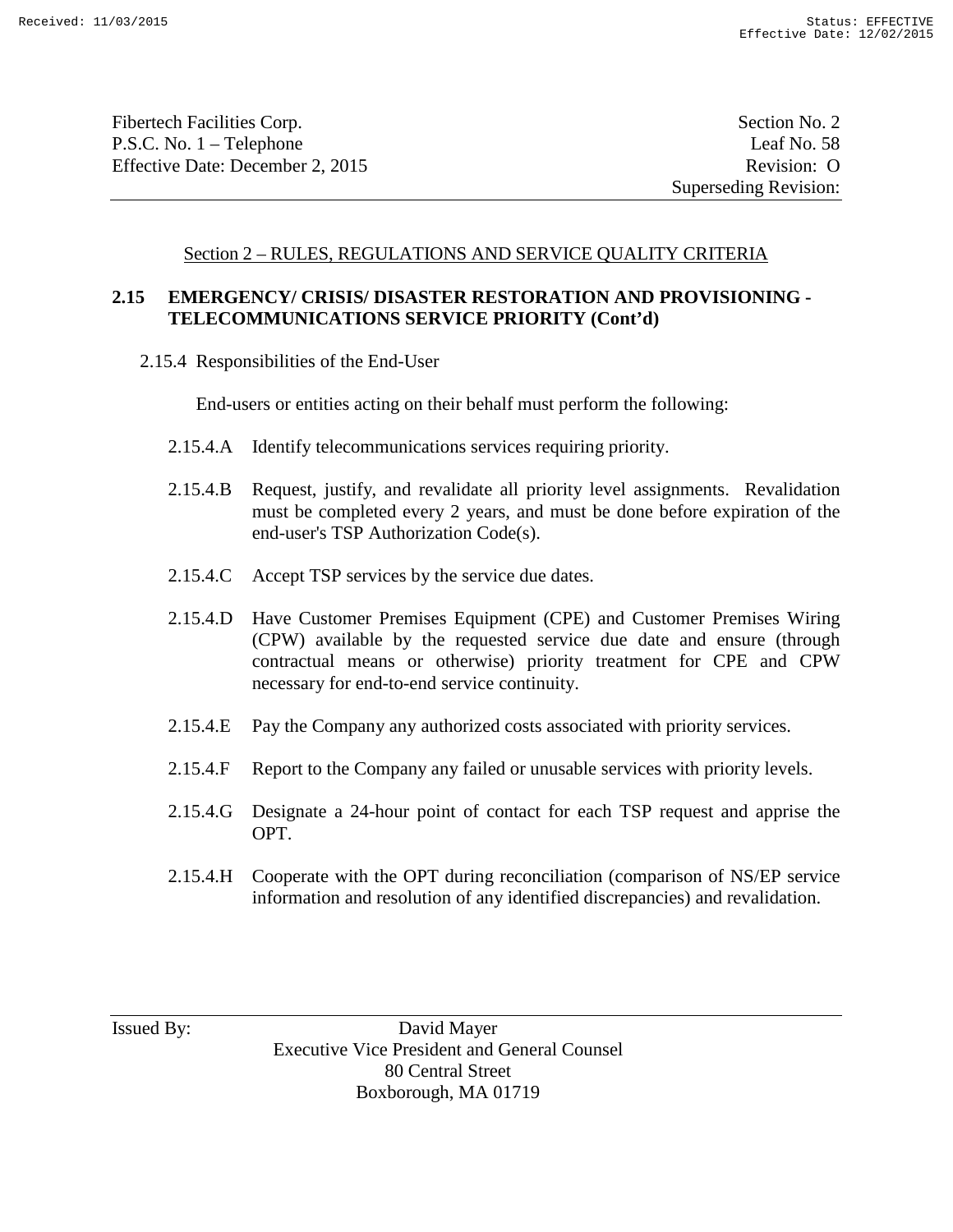Fibertech Facilities Corp. Section No. 2 P.S.C. No. 1 – Telephone Leaf No. 59 Effective Date: December 2, 2015 Revision: O

Superseding Revision:

#### Section 2 – RULES, REGULATIONS AND SERVICE QUALITY CRITERIA

### **2.15 EMERGENCY/ CRISIS/ DISASTER RESTORATION AND PROVISIONING - TELECOMMUNICATIONS SERVICE PRIORITY (Cont'd)**

2.15.5 Responsibilities of the Company

The Company will perform the following:

- 2.15.5.A Provide TSP service only after receipt of a TSP authorization code.
- 2.15.5.B Revoke TSP services at the direction of the end-user or OPT.
- 2.15.5.C Ensure that TSP Program priorities supersede any other telecommunications priority that may be provided (other than control services and order wires).
- 2.15.5.D Designate a 24-hour point of contact to receive reports of TSP service outages from TSP service users.
- 2.15.5.E Designate a 24-hour point of contact to coordinate TSP processes with the OPT.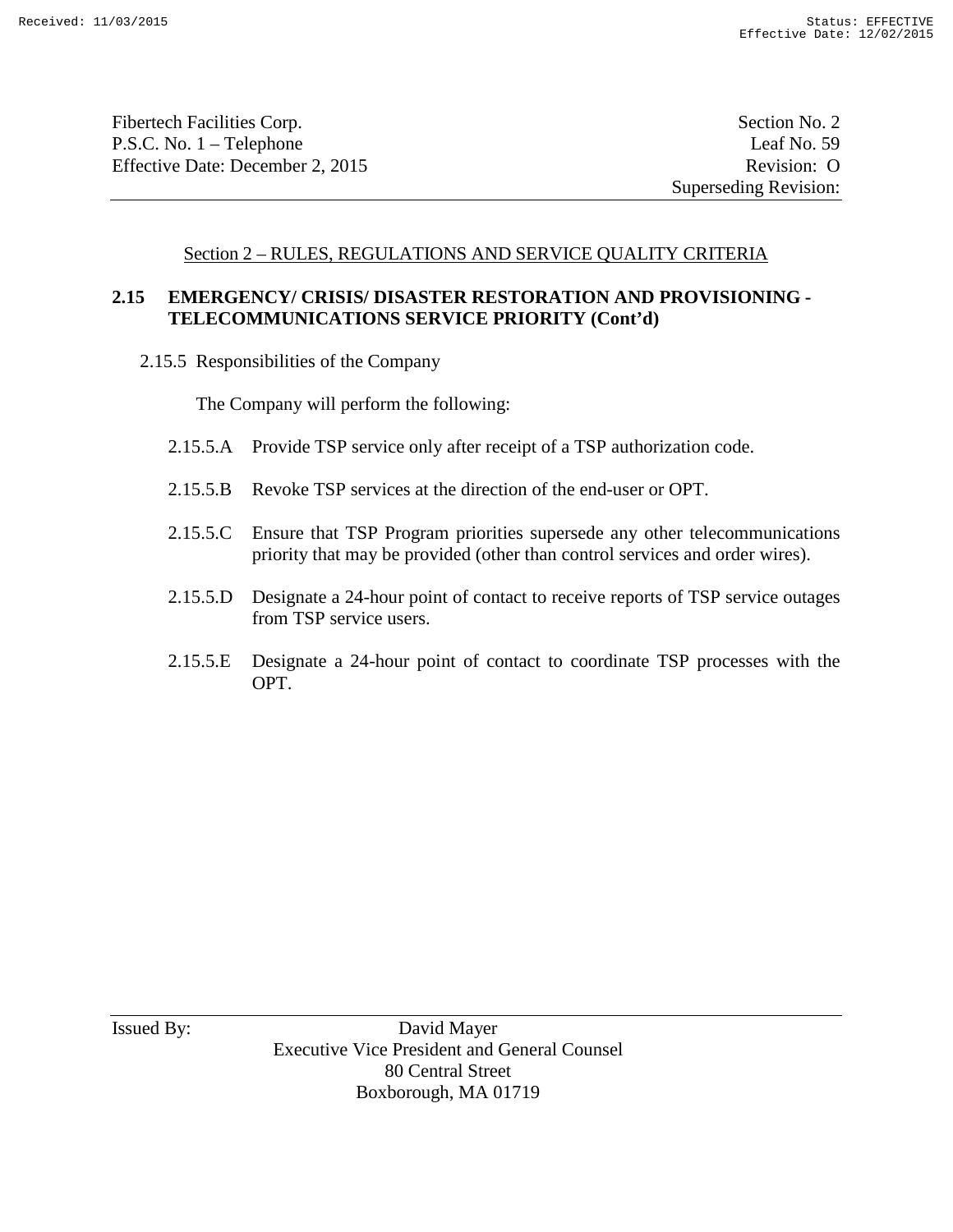Fibertech Facilities Corp. Section No. 2 P.S.C. No. 1 – Telephone Leaf No. 60 Effective Date: December 2, 2015 Revision: O

Superseding Revision:

#### Section 2 – RULES, REGULATIONS AND SERVICE QUALITY CRITERIA

### **2.15 EMERGENCY/ CRISIS/ DISASTER RESTORATION AND PROVISIONING - TELECOMMUNICATIONS SERVICE PRIORITY (Cont'd)**

- 2.15.5 Responsibilities of the Company (Cont'd)
	- 2.15.5.F Confirm completion of TSP service order activity to the OPT.
	- 2.15.5.G Participate in reconciliation of TSP information at the request of the OPT.
	- 2.15.5.H Ensure that all subcontractors complete reconciliation of TSP information with the service vendor.
	- 2.15.5.I Ensure that other carriers supplying underlying facilities are provided information necessary to implement priority treatment of facilities that support NS/EP services.
	- 2.15.5.J Assist in ensuring that priority level assignments of NS/EP services are accurately identified "end-to-end" by providing to subcontractors and interconnecting carriers the restoration priority level assigned to a service.
	- 2.15.5.K Disclose content of the NS/EP TSP database only as may be required by law.
	- 2.15.5.L Comply with regulations and procedures supplemental to and consistent with guidelines issued by the OPT.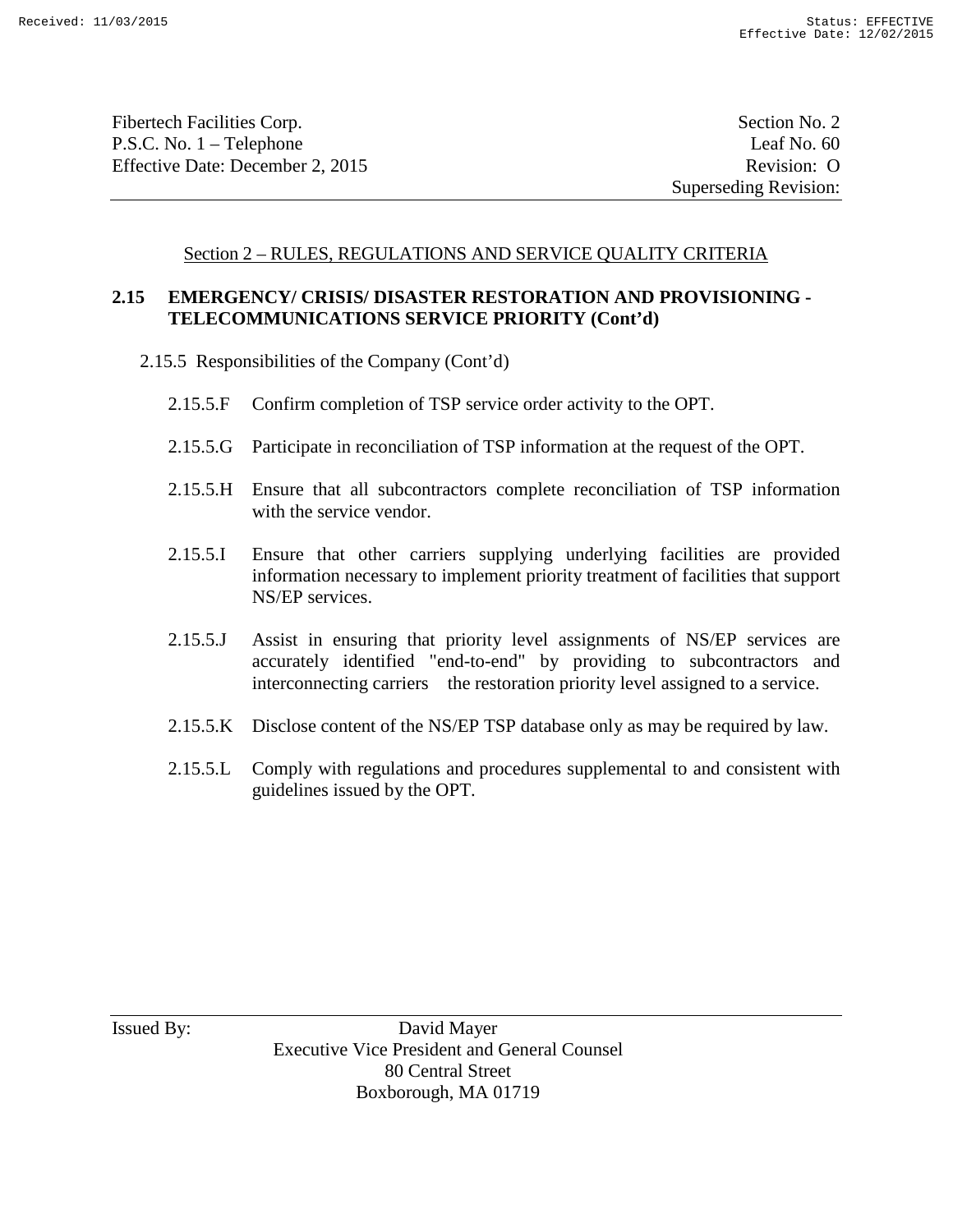Fibertech Facilities Corp. Section No. 2 P.S.C. No. 1 – Telephone Leaf No. 61 Effective Date: December 2, 2015 Revision: O

Superseding Revision:

### Section 2 – RULES, REGULATIONS AND SERVICE QUALITY CRITERIA

# **2.15 EMERGENCY/ CRISIS/ DISASTER RESTORATION AND PROVISIONING - TELECOMMUNICATIONS SERVICE PRIORITY (Cont'd)**

#### 2.15.6 Preemption

When spare facilities are not available, it may be for the Company to preempt the facilities required to provision or restore a TSP service. When preemption is necessary, non-TSP services may be preempted based on the Company's best judgment. If no suitable spare or non-TSP services are available, the Company may preempt an existing TSP service to restore a TSP service with a higher restoration priority assignment. When preemption is necessary, prior consent of the service user whose service will be preempted is not required; however, the Company will make every reasonable effort to notify the preempted customer of the action to be taken.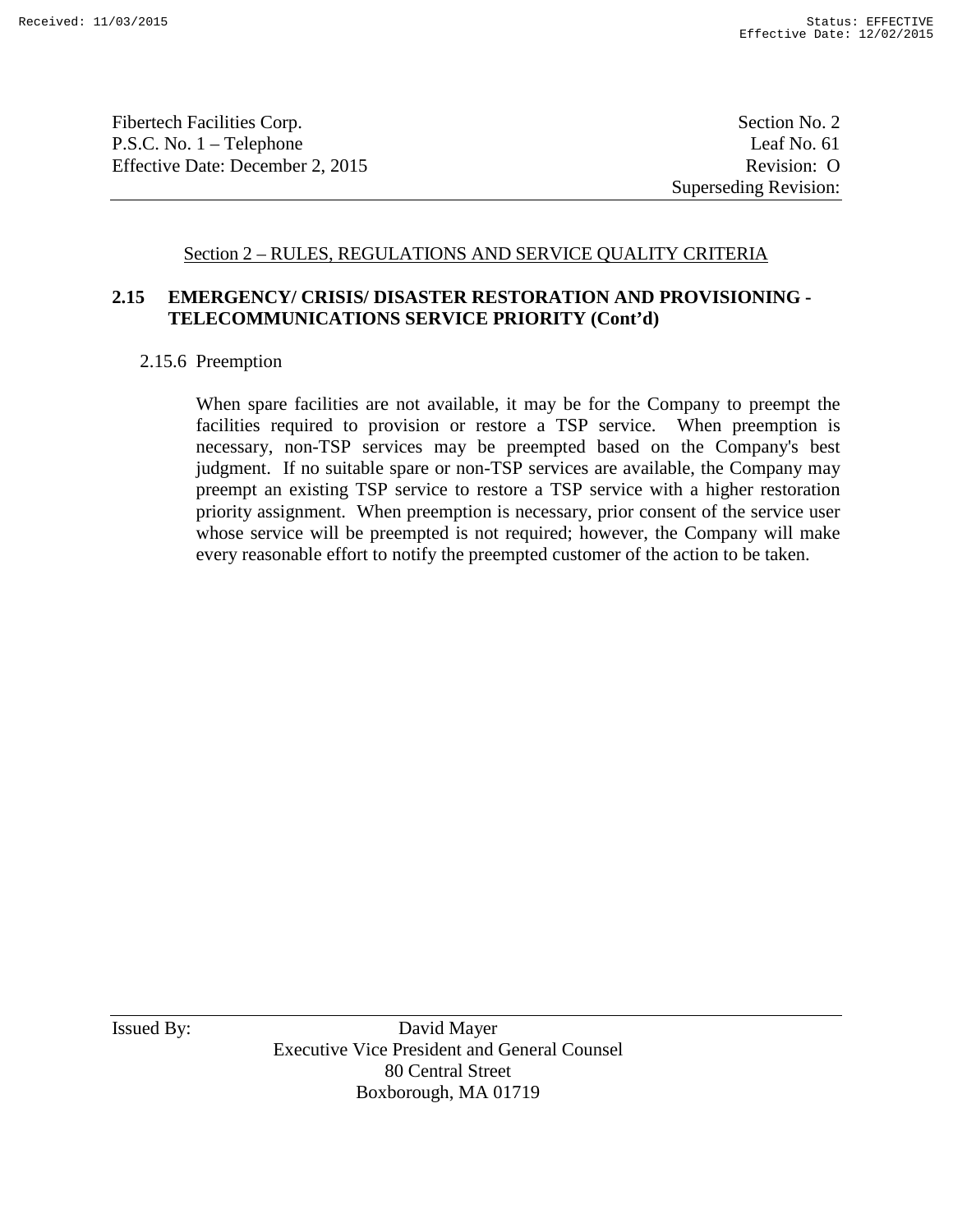Fibertech Facilities Corp. Section No. 2 P.S.C. No. 1 – Telephone Leaf No. 62 Effective Date: December 2, 2015 Revision: O

Superseding Revision:

#### Section 2 – RULES, REGULATIONS AND SERVICE QUALITY CRITERIA

#### **2.16 CRITICAL FACILITIES ADMINISTRATION**

- 2.16.1 Program Overview
	- 2.16.1.A Facilities-based carriers are responsible to provide data on the physical path of qualified circuits to customers who request such information. Such carriers are required to maintain facilities associated with qualified circuits in such a manner as to ensure that notification of a change in the physical routing of a qualifying circuit is communicated quickly to the affected customer, and the physical path data promptly updated. Such carriers will maintain the data and establish appropriate methods of identification and authentication to secure the data and restrict access by each customer to information relative to that customer's qualifying circuits.
	- 2.16.1.B Customers are required to demonstrate for each qualifying circuit that the circuit has been registered under the federal Telecommunications Service Priority program in order to participate.
- 2.16.2 Customer Obligations

Customers participating under the Critical Facilities Administration program will be required to:

- 2.16.2.A Identify critical facilities by enrolling circuits in the federal Telecommunications Service Priority program, and demonstrating the sponsorship of a federal agency supporting the designation of those circuits as qualifying under the federal Telecommunications Service Priority program. Such circuits will be referred to as "qualifying circuits."
- 2.16.2.B Subscribe to the Critical Facilities Administration service offered by their carrier, and identify which qualifying circuits it wishes to enroll in the service. Such circuits will be referred to as "subscribed circuits."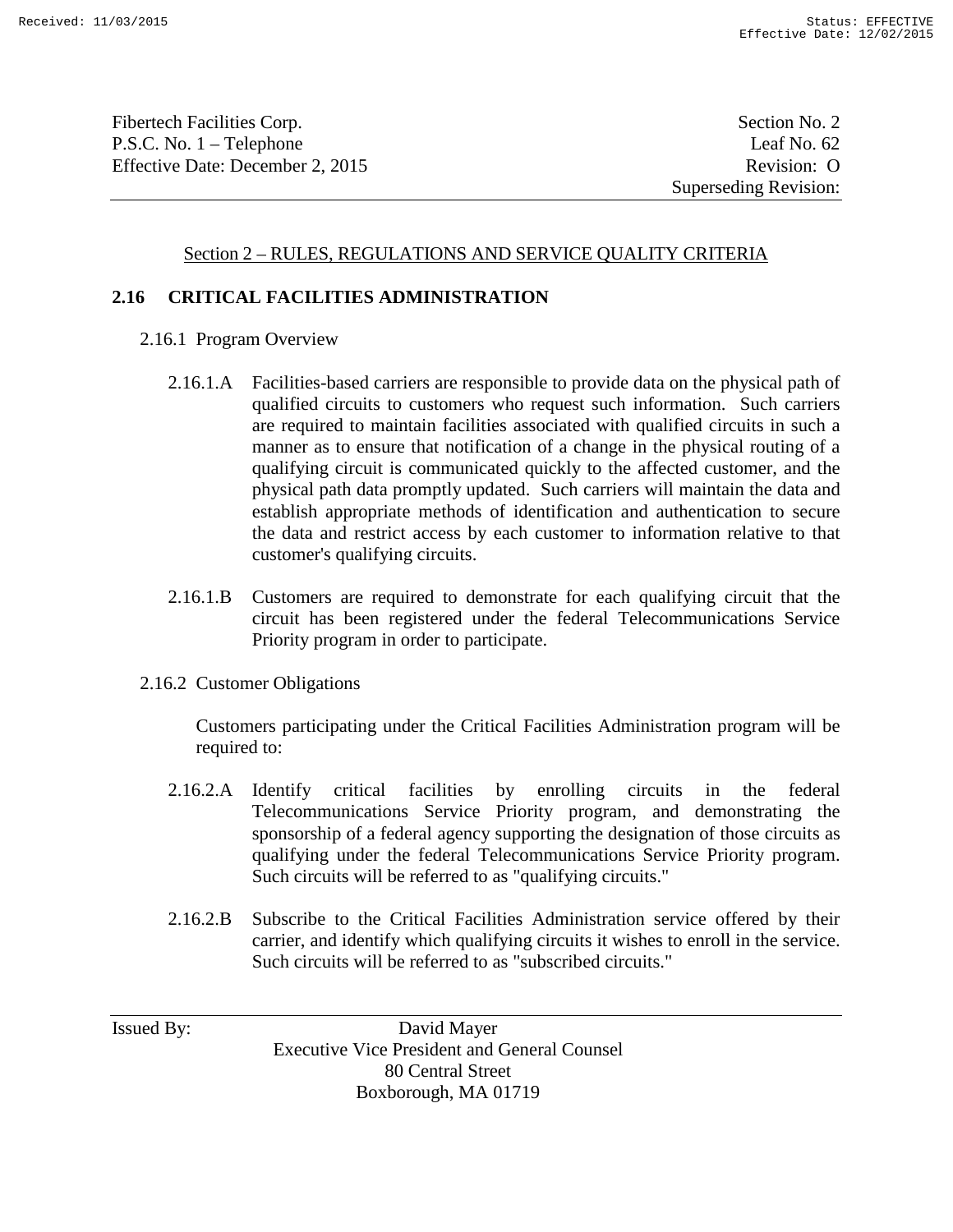Fibertech Facilities Corp. Section No. 2 P.S.C. No. 1 – Telephone Leaf No. 63 Effective Date: December 2, 2015 Revision: O

### Section 2 – RULES, REGULATIONS AND SERVICE QUALITY CRITERIA

#### **2.16 CRITICAL FACILITIES ADMINISTRATION (Cont'd)**

2.16.3 Carrier Obligations

Facilities-based carriers will be obligated to identify the physical path of each subscribed circuit as follows:

- 2.16.3.A Physical path information will be provided by reference to the latitude and longitude coordinates of suitable points along the circuit's path (e.g., cable entrances to buildings, manholes, riser poles, crossboxes, carrier equipment cabinets, and other circuit access points in the outside plant of the carrier) so as to allow the customer to ascertain with a reasonable degree of accuracy the actual physical path of each subscribed circuit.
- 2.16.3.B Physical path information for newly provisioned subscribed circuits is to be available to the customer within 5 business days after the circuit has been installed, and within 15 business days for existing, in-place subscribed circuits.
- 2.16.3.C Any planned moves, changes, or rearrangements that affect the physical path of a subscribed circuit are to be communicated at least 24 hours in advance to the customer, and information related to a move, change, or rearrangement that was as a result of unplanned activity is to be provided within 24 hours of the change.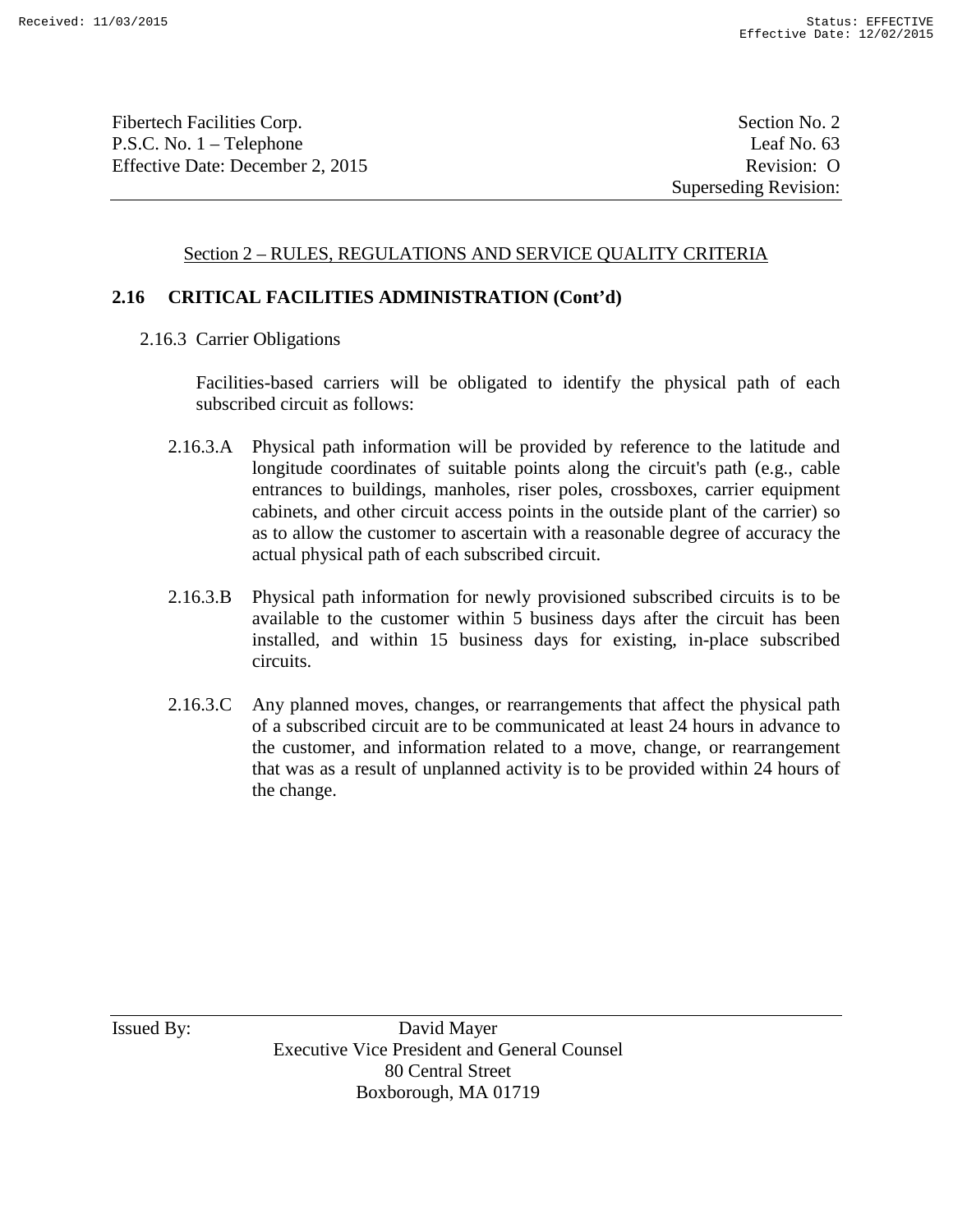Fibertech Facilities Corp. Section No. 2 P.S.C. No. 1 – Telephone Leaf No. 64 Effective Date: December 2, 2015 Revision: O

### Section 2 – RULES, REGULATIONS AND SERVICE QUALITY CRITERIA

### **2.16 CRITICAL FACILITIES ADMINISTRATION (Cont'd)**

- 2.16.3 Carrier Obligations (Cont'd)
	- 2.16.3.D Updated information regarding the revised physical path of subscribed circuits would be available to the customer within 5 business days for planned actions, and within 15 business days for unplanned activities.
	- 2.16.3.E Provision of the service would be suspended altogether in the instance of a major telephone outage. Once restored to service, current physical path information for a subscribed circuit would be developed and made available to the customer within ninety days of the restoration of service.
	- 2.16.3.F The carrier must establish a secure database or other means that would allow the customer to obtain information of the physical path for only its subscribed circuits, subject to appropriate authentication and authorization. Where practicable, the information should be made available on a 24 hour by seven day basis.
- 2.16.4 Rates

Rates for CFA are based upon the time required to collect the circuit path data. The company will give the customer a good faith estimate of the time period needed to perform the requested service. The customer will be billed those charges, along with the tariff charges established by any connecting carrier for the service.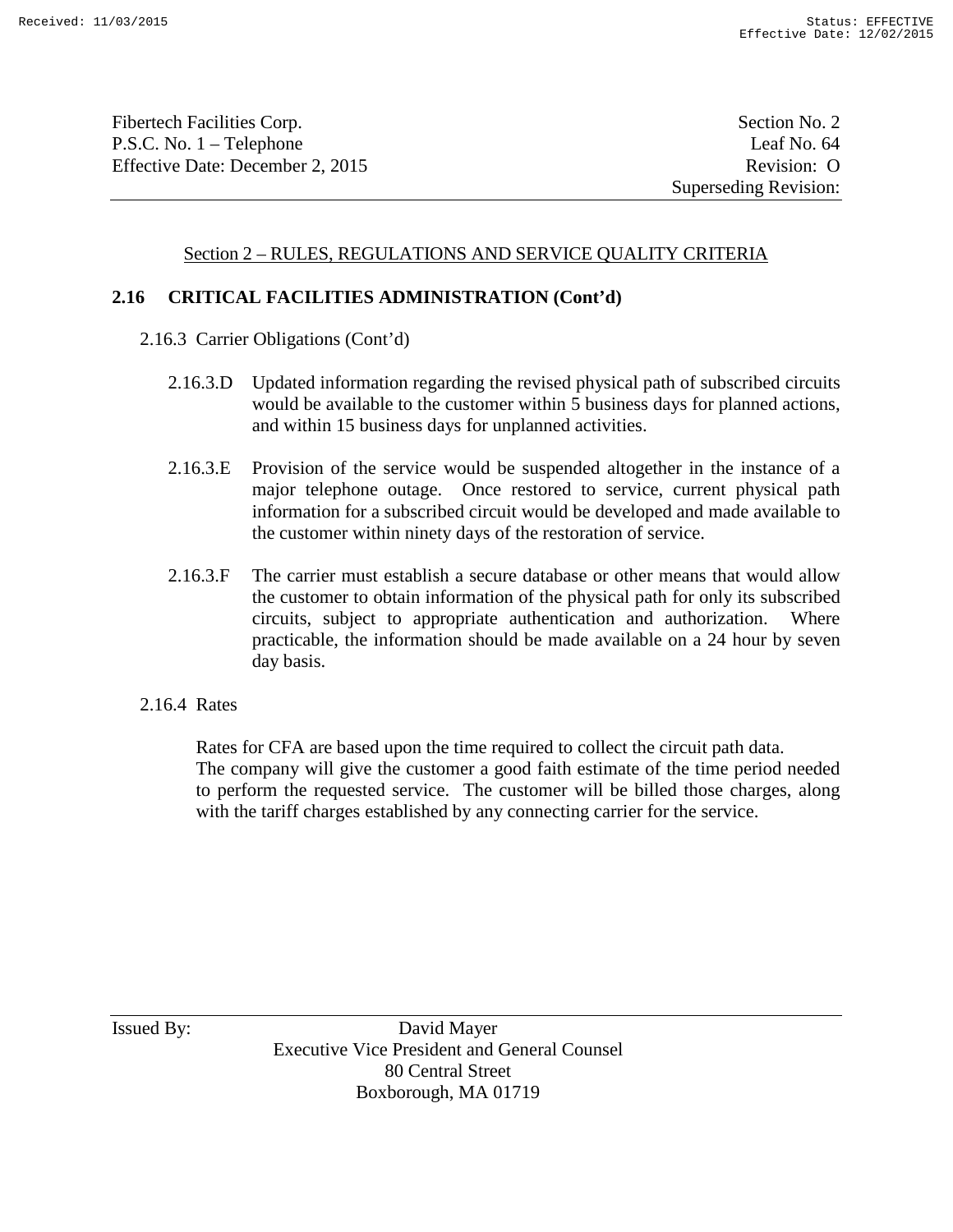Fibertech Facilities Corp. Section No. 2 P.S.C. No. 1 – Telephone Leaf No. 65 Effective Date: December 2, 2015 Revision: O

Superseding Revision:

### Section 2 – RULES, REGULATIONS AND SERVICE QUALITY CRITERIA

#### **2.17 AUTOMATIC NUMBER IDENTIFICATION**

2.17.1 Regulations

The Company will provide Automatic Number Identification (ANI) associated with an intrastate service, by tariff, to any entity (ANI recipient), only under the following terms and conditions:

- 2.17.1.A The ANI recipient or its designated billing agent may use or transmit ANI information to third parties for billing and collection, routing, screening, ensuring network performance, and completion of a telephone subscriber's call or transaction, or for performing a service directly related to the telephone subscriber's original call or transaction.
- 2.17.1.B The ANI recipient may offer to any telephone subscriber with whom the ANI recipient has an established customer relationship, a product or service that is directly related to products or service previously purchased by the telephone subscriber from the ANI recipient.
- 2.17.1.C The ANI recipient or its designated billing agent is prohibited from utilizing ANI information to establish marketing lists or to conduct outgoing marketing calls, except as permitted by the preceding paragraph, unless the ANI recipient obtains the prior written consent of the telephone subscriber permitting the use of ANI information for such purposes. The foregoing provisions notwithstanding, no ANI recipient or its designated billing agent may utilize ANI information if prohibited elsewhere by law.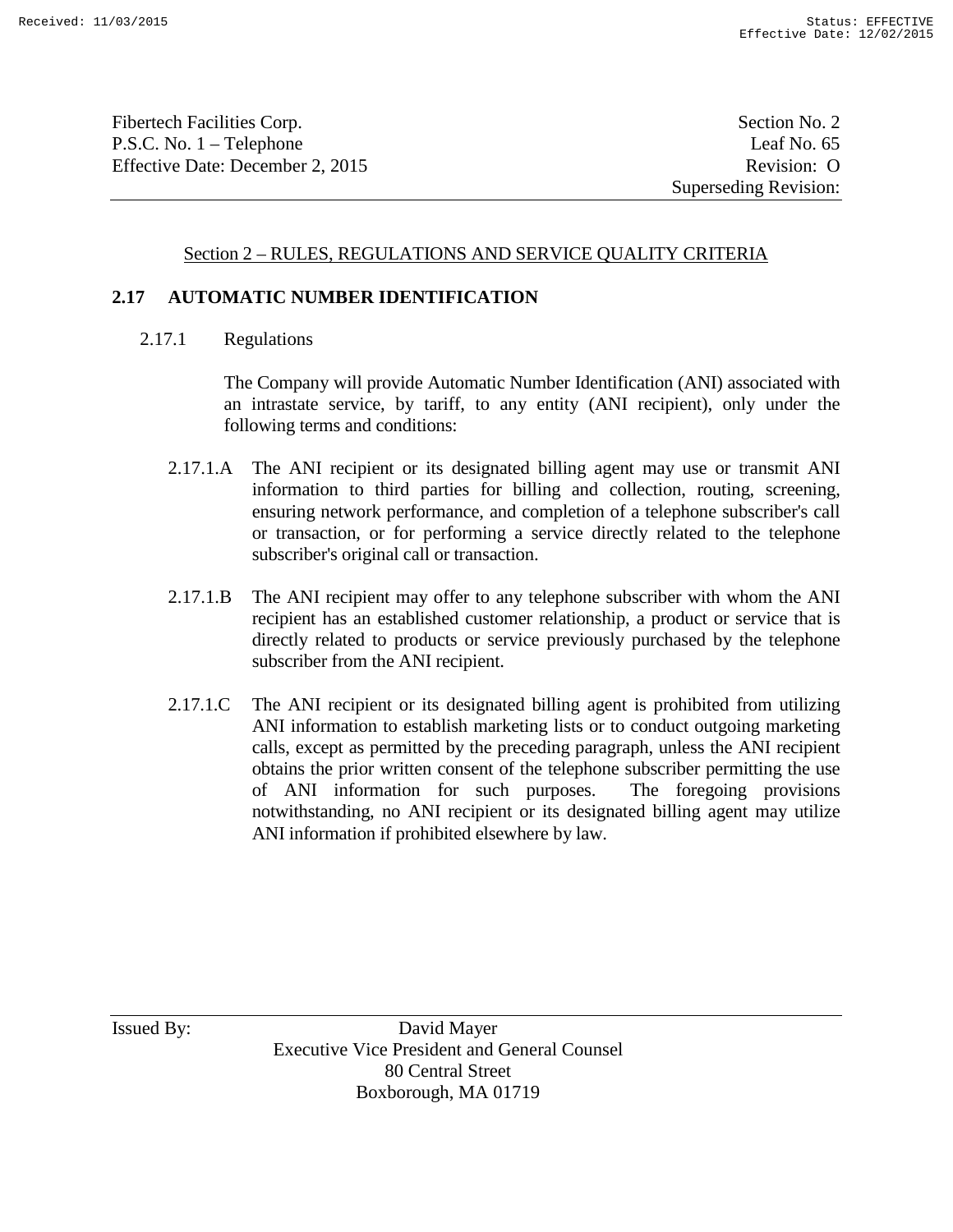Fibertech Facilities Corp. Section No. 2 P.S.C. No. 1 – Telephone Leaf No. 66 Effective Date: December 2, 2015 Revision: O

### Section 2 – RULES, REGULATIONS AND SERVICE QUALITY CRITERIA

### **2.17 AUTOMATIC NUMBER IDENTIFICATION (Cont'd)**

- 2.17.1 Regulations (Cont'd)
	- 2.17.1.D The ANI recipient or its designated billing agent is prohibited from reselling, or otherwise disclosing ANI information to any other third party for any use other than those listed in 2.17.1.A, unless the ANI recipient obtains the prior written consent of the subscriber permitting such resale or disclosure.
	- 2.17.1.E Telephone Corporations must make reasonable efforts to adopt and apply procedures designed to provide reasonable safeguards against the aforementioned abuses of ANI.
	- 2.17.1.F Violation of any of the foregoing terms and conditions by any ANI recipient other than a Telephone Corporation shall result, after a determination through the Commission's complaint process, in suspension of the transmission of ANI by the Telephone Corporation until such time as the Commission receives written confirmation from the ANI recipient that the violations have ceased or have been corrected. If the Commission determines that there have been three or more separate violations in a 24 month period, delivery of ANI to the offending party shall be terminated under terms and conditions determined by the Commission.
- 2.17.2 Terms and Conditions

Violation of any of the foregoing terms and conditions by a Telephone Corporation may result in Commission prosecution of penalty and enforcement proceedings pursuant to Section 24, 25 and 26 of the Public Service Law.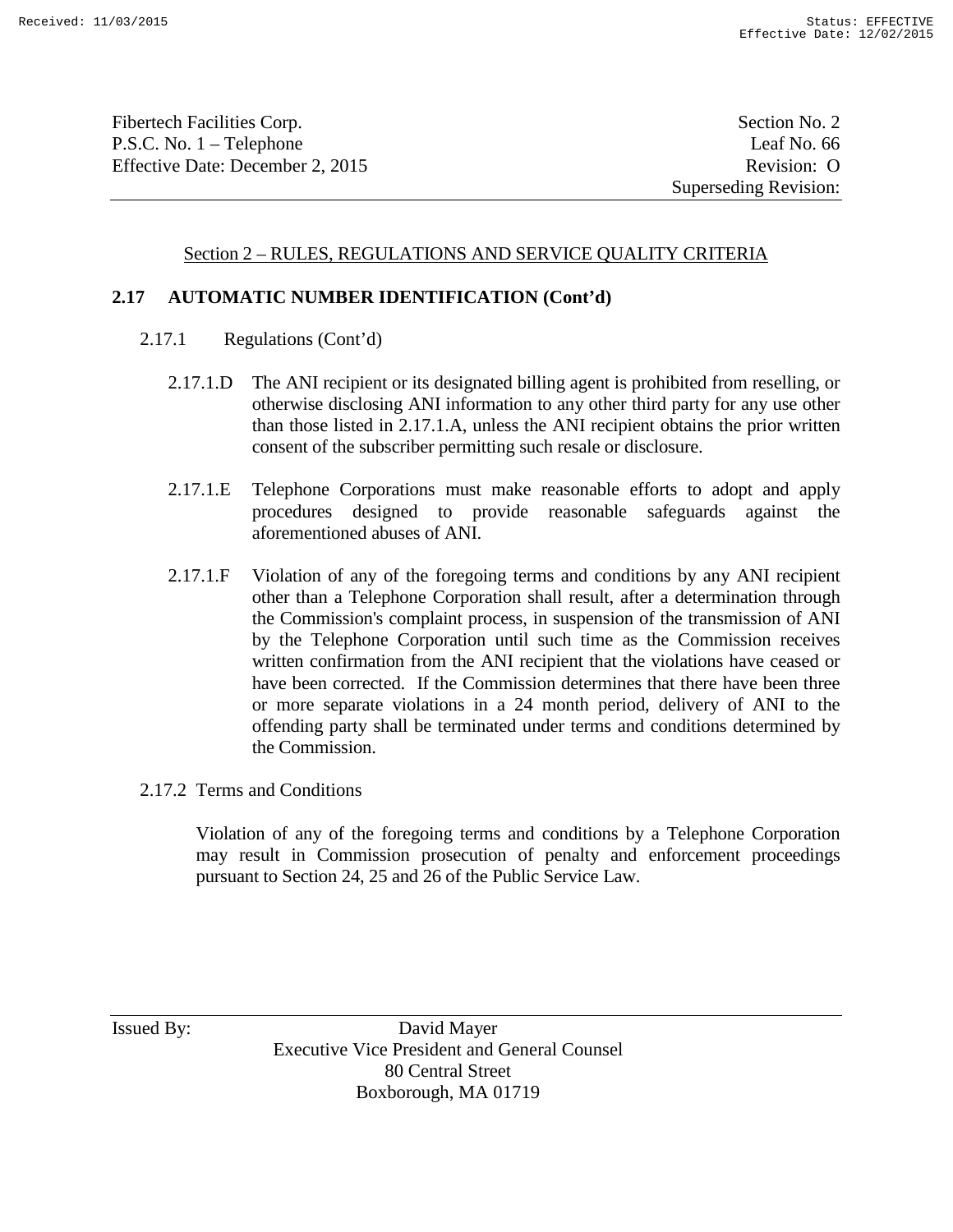Fibertech Facilities Corp. Section No. 2 P.S.C. No. 1 – Telephone Leaf No. 67 Effective Date: December 2, 2015 Revision: O

Superseding Revision:

#### Section 2 – RULES, REGULATIONS AND SERVICE QUALITY CRITERIA

#### **2.18 BILLING NAME AND ADDRESS SERVICE**

Billing Name and Address (BNA) Service is the provision of the complete billing name, street address, city or town, state and zip code for a telephone number assigned by the Telephone Company.

BNA Service is provided for the sole purpose of permitting the customer to bill its telephonic communications services to its end users and may not be resold or used for any other purpose, including marketing activity such as market surveys or direct marketing by mail or by telephone.

The customer may not use BNA information to bill for merchandise, gift certificates, catalogs or other services or products.

BNA Service is provided on both a manual and a mechanized basis. On a manual basis, the information will be provided by voice telecommunications or by mail, as appropriate. On a mechanized basis, the information will be entered on magnetic tape containing recorded customer messages.

BNA information is furnished for sent-paid, collect, bill to third number, 700 and 900 service messages and messages charged to a calling card that is resident in the Telephone Company's database. In addition, BNA information for messages originated from data terminal numbers (DTNs) for data communications services is furnished on a manual basis only.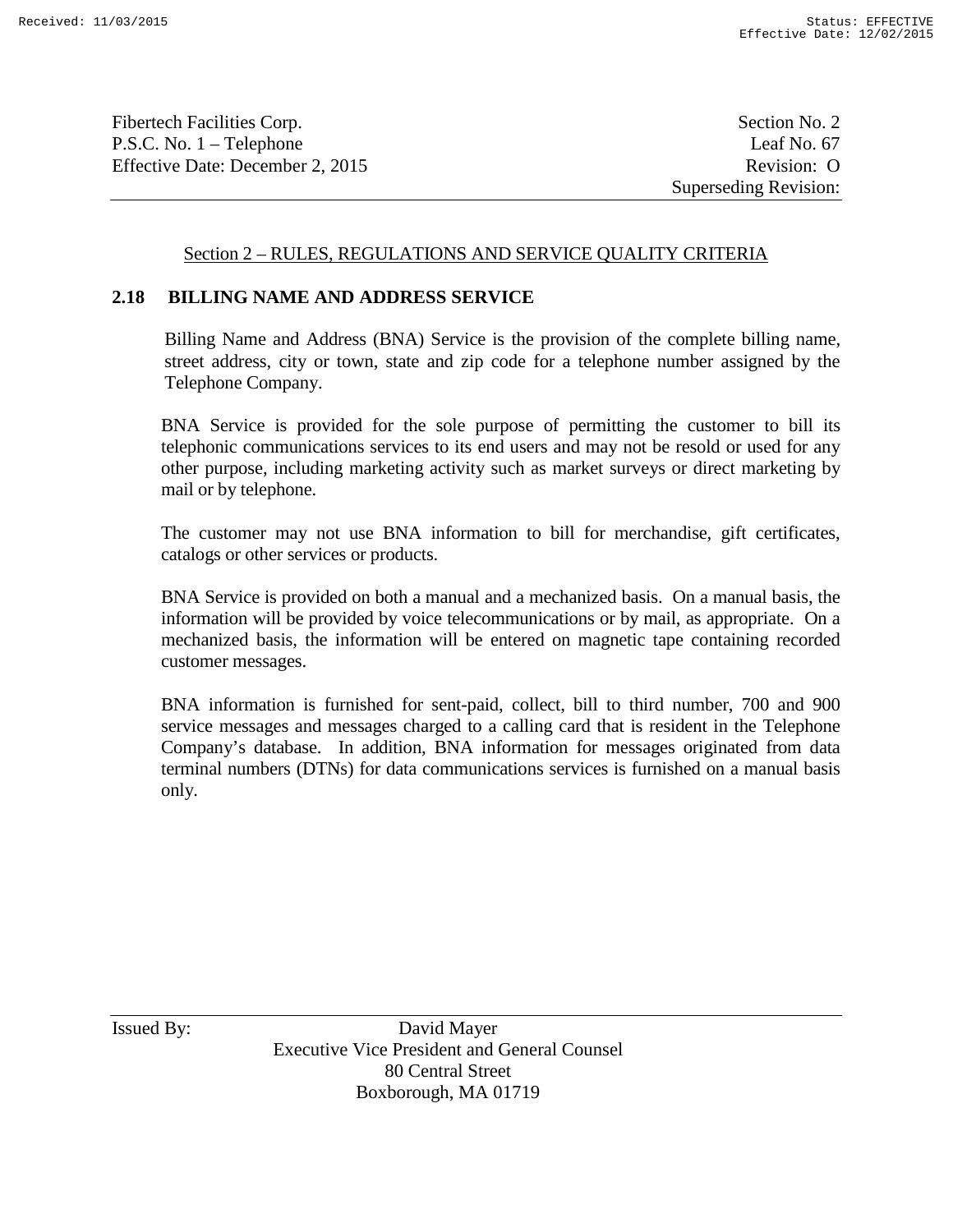Fibertech Facilities Corp. Section No. 2 P.S.C. No. 1 – Telephone Leaf No. 68 Effective Date: December 2, 2015 Revision: O

Superseding Revision:

#### Section 2 – RULES, REGULATIONS AND SERVICE QUALITY CRITERIA

#### **2.18 BILLING NAME AND ADDRESS SERVICE (Cont'd)**

- 2.18.1 Undertaking of the Telephone Company
	- 2.18.1.A A request for information on over 100 and up to 500 telephone numbers should be mailed to the Telephone Company. The Telephone Company will provide the response by first class U.S. Mail within ten (10) business days.
	- 2.18.1.B Upon receipt of a magnetic tape of recorded customer messages, the Telephone Company will, at the request of the customer, provide BNA service on a mechanized basis. The tape of messages may be provided by the customer or, where the customer subscribes to Recording Service, may be the output from that service. The Telephone Company will enter the BNA information on the recorded message tape and send the tape to the customer by first class U.S. Mail. Other methods of delivering the data may be negotiated, and charges based on cost will apply.

The Telephone Company will provide a response to customer-provided tapes by mail within six (6) business days of receipt. The Telephone Company will process and mail tapes which are the output of Recording Service every fifth business day.

2.18.1.C The Telephone Company will specify the format in which requests and tapes are to be submitted.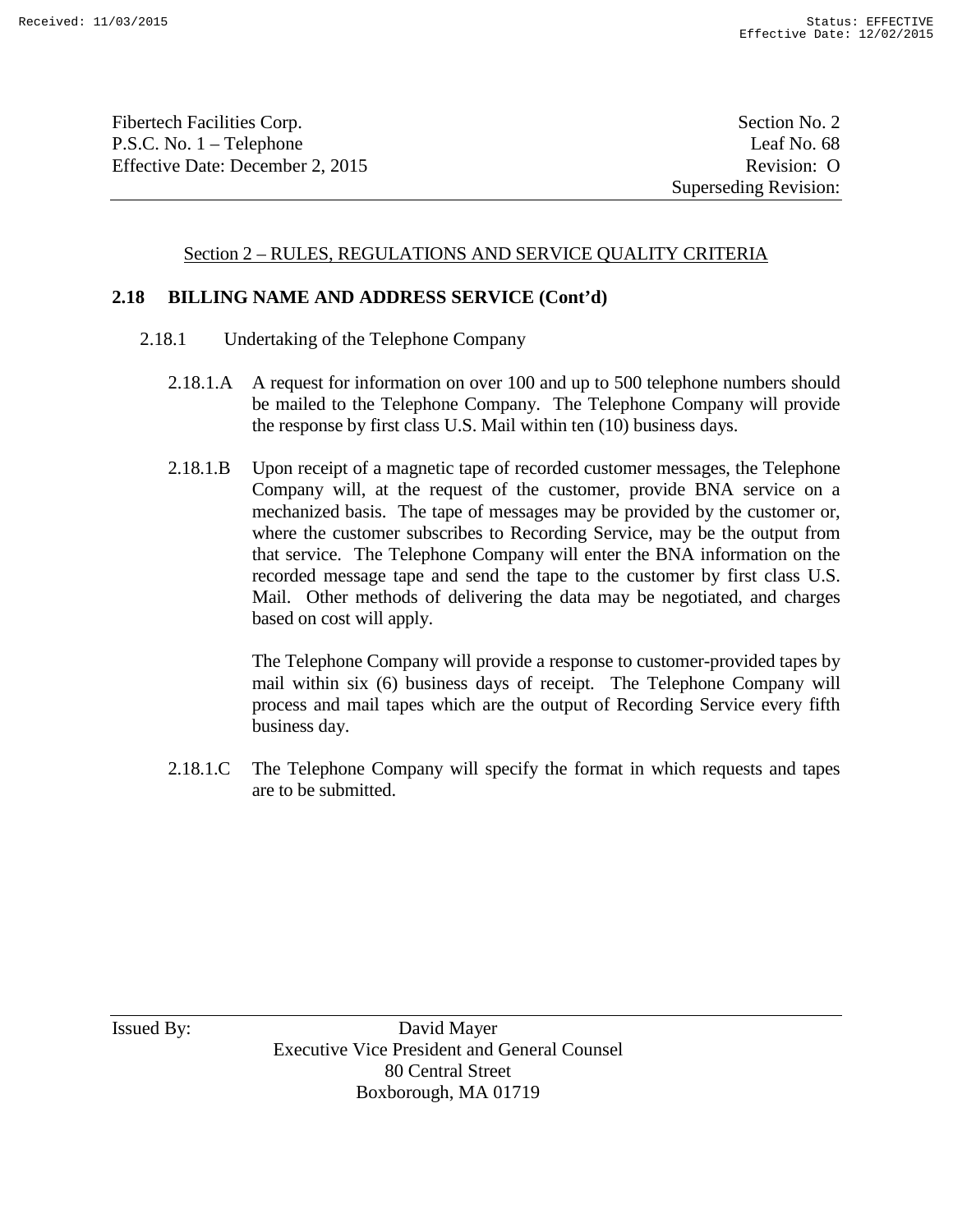Fibertech Facilities Corp. Section No. 2 P.S.C. No. 1 – Telephone Leaf No. 69 Effective Date: December 2, 2015 Revision: O

Superseding Revision:

### Section 2 – RULES, REGULATIONS AND SERVICE QUALITY CRITERIA

#### **2.18 BILLING NAME AND ADDRESS SERVICE (Cont'd)**

- 2.18.1.D The BNA information will be provided for the calling number furnished to the extent a billing name and address exists in the Telephone Company records, including non-published and non-listed numbers. If the billing name and address information for a specific calling number is confidential due to legal, national security, end user or regulatory imposed requirements, the Telephone Company will provide an indicator on the confidential records.
- 2.18.1.E The Telephone Company will provide the most current BNA information resident in its data base. Due to normal end user account activity, there may be instances where the BNA information provided is not the BNA that was applicable at the time the message originated.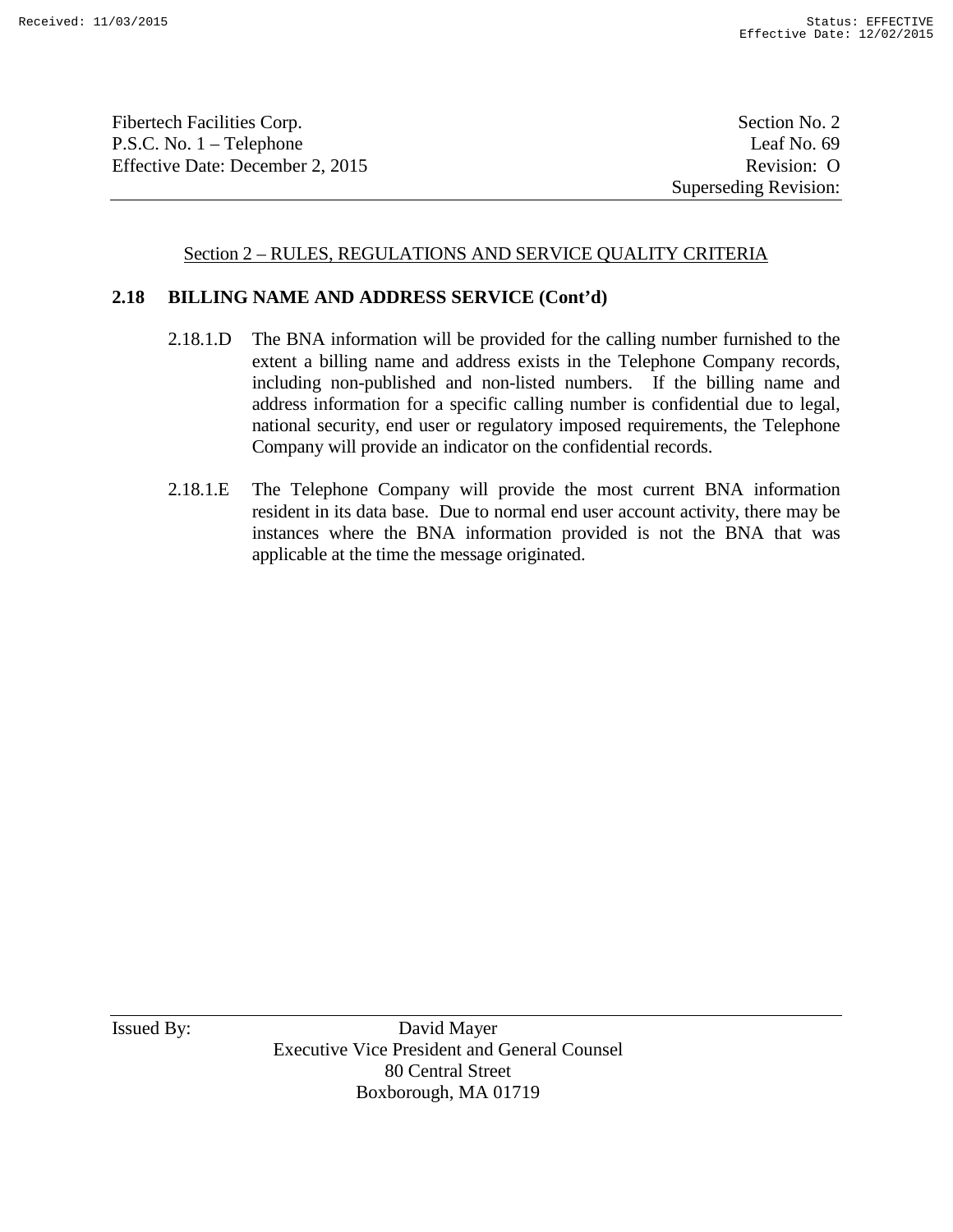Fibertech Facilities Corp. Section No. 2 P.S.C. No. 1 – Telephone Leaf No. 70 Effective Date: December 2, 2015 Revision: O

### Section 2 – RULES, REGULATIONS AND SERVICE QUALITY CRITERIA

#### **2.18 BILLING NAME AND ADDRESS SERVICE (Cont'd)**

- 2.18.2 Obligations of the Customer
	- 2.18.2.A With each order for BNA Service, the customer shall identify the authorized individual and address to receive the BNA information.
	- 2.18.2.B A customer which orders BNA Service on a mechanized basis and which intends to submit tapes of record messages for processing must provide the Telephone Company with an acceptable test tape or transmission which includes all call types for which BNA information may be requested.
	- 2.18.2.C The customer shall institute adequate internal procedures to insure that BNA information, including that related to non-published and non-listed numbers, is used only for the purpose set forth in this tariff and that BNA information is available only to those customer personnel or agents with a need to know the information. The customer must handle all billing name and address information designated as confidential by the Telephone Company in accordance with Telephone Company's procedures concerning confidential information. The Telephone Company will provide to the customer a statement of its procedures concerning confidential information.
	- 2.18.2.D The customer shall not publicize or represent to others that the Telephone Company jointly participates with the customer in the development of the customer's end user records, accounts, data bases or market data, records, files and data bases or other systems it assembles through the use of BNA service.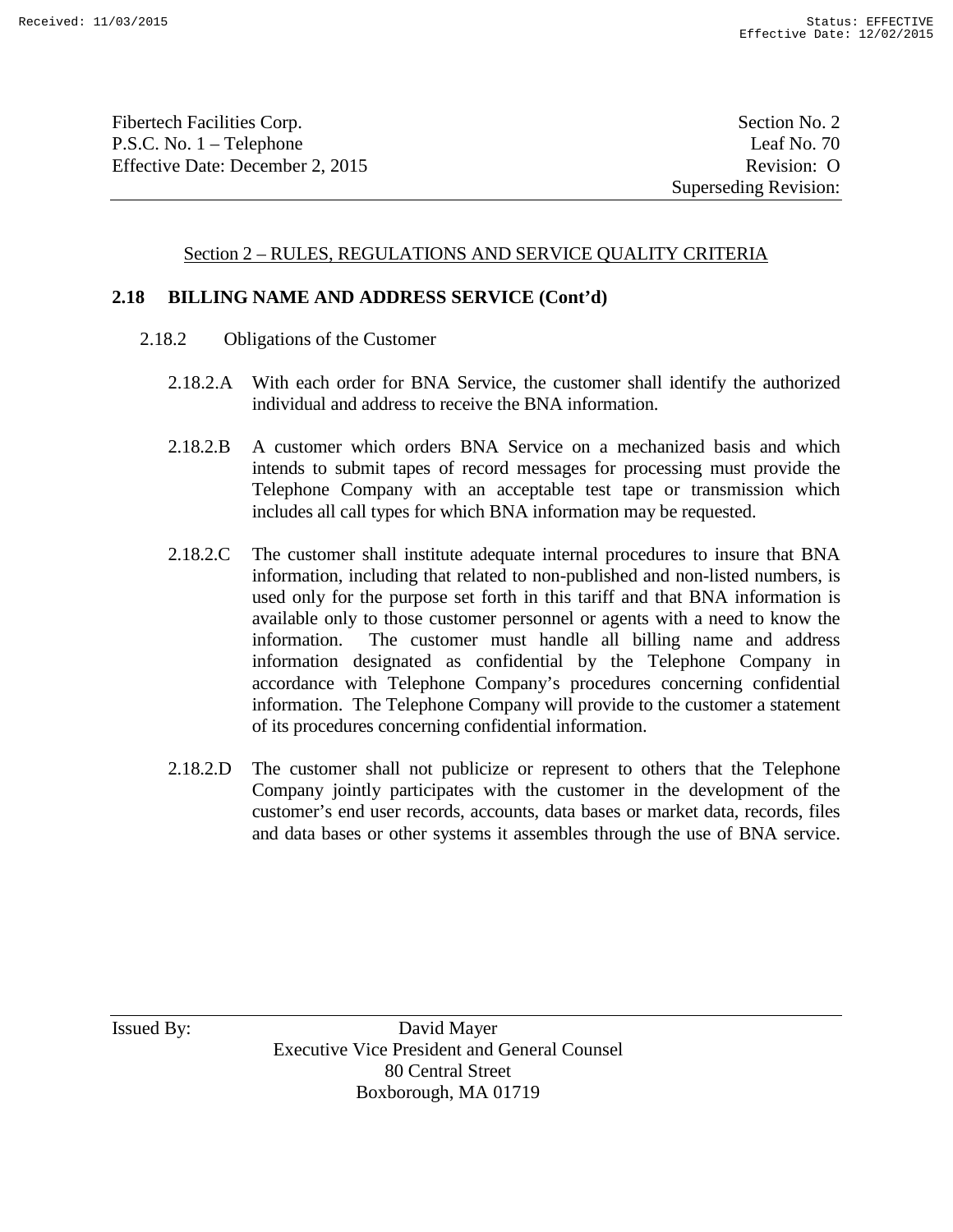Fibertech Facilities Corp. Section No. 2 P.S.C. No. 1 – Telephone Leaf No. 71 Effective Date: December 2, 2015 Revision: O

#### Section 2 – RULES, REGULATIONS AND SERVICE QUALITY CRITERIA

#### **2.18 BILLING NAME AND ADDRESS SERVICE (Cont'd)**

- 2.18.2 Obligations of the Customer (Cont'd)
	- 2.18.2.E When the customer orders BNA Service for both interstate and intrastate messages, the projected percentage of interstate use must be provided in a whole number to the Telephone Company. The Telephone Company will designate the number obtained by subtracting the projected interstate percentage from  $100$  ( $100$  - projected interstate percentage = intrastate percentage) as the projected intrastate percentage.

This whole number percentage will be used by the Telephone Company to apportion the rates and nonrecurring charges between interstate and intrastate in those circumstances where the recorded message detail is not sufficient to permit the Telephone Company to determine the appropriate jurisdiction. This percentage will remain in effect until a revised report is received as set forth following.

Effective on the first of January, April, July and October of each year, the customer may update the jurisdictional report. The customer shall forward to the Telephone Company, to be received no later than 20 calendar days after the first of each such month, a revised report showing the interstate percentage of use for the past three months ending the last day of December, March, June and September, respectively. Except where jurisdiction can be determined from the recorded message detail, the revised report will serve as the basis for the next three months billing and will be effective on the bill date in the following month (i.e., February, May, August and November). No prorating or back billing will be done based on the report. If the customer does not supply the report, the Telephone Company will assume the percentages to be the same as those provided in the last quarterly report. For those cases in which a quarterly report has never been received from the customer, the Telephone Company will assume the percentages to be the same as those provided in the order for service.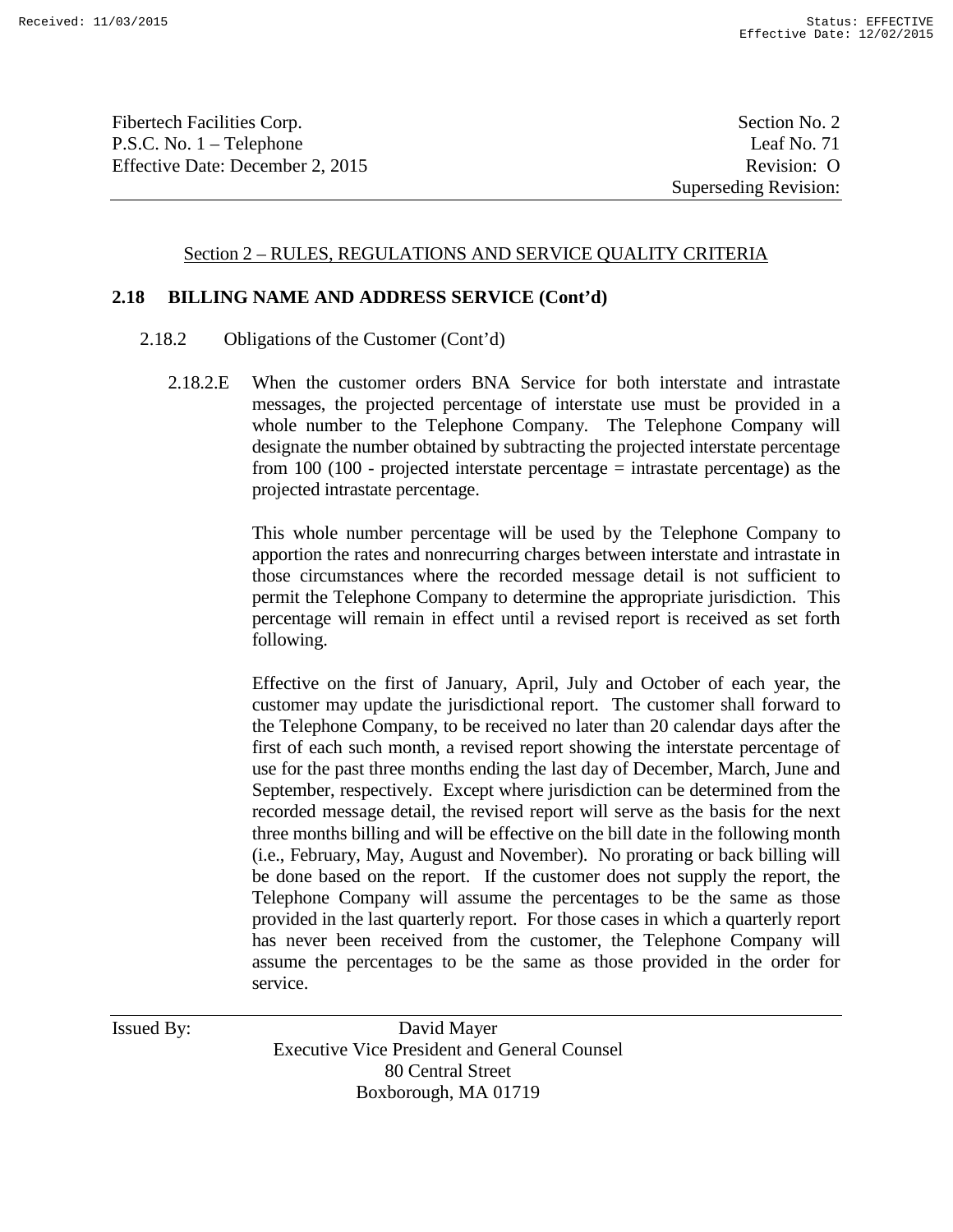Fibertech Facilities Corp. Section No. 2 P.S.C. No. 1 – Telephone Leaf No. 72 Effective Date: December 2, 2015 Revision: O

### Section 2 – RULES, REGULATIONS AND SERVICE QUALITY CRITERIA

#### **2.18 BILLING NAME AND ADDRESS SERVICE (Cont'd)**

- 2.18.2 Obligations of the Customer (Cont'd)
	- 2.18.2.F The Telephone Company shall use reasonable efforts to provide accurate and complete lists. The Telephone Company makes no warranties, expressed or implied, as to the accuracy or completeness of these lists.
- 2.18.3 Rate Regulations
	- 2.18.3.A Service Establishment Charges apply for the initial establishment of BNA service on a manual basis, for the initial establishment of BNA service on a mechanized basis and for establishment of a Master BNA List for a customer.
	- 2.18.3.B A charge applies for each request for BNA information for a telephone number or DTN number on a manual basis. A charge applies for each message processed to supply BNA information on a mechanized basis.

The Telephone Company will keep a count of the requests and of the messages processed. The Telephone Company will bill the customer in accordance with these counts whether or not the Telephone Company was able to provide BNA information for all requests and messages.